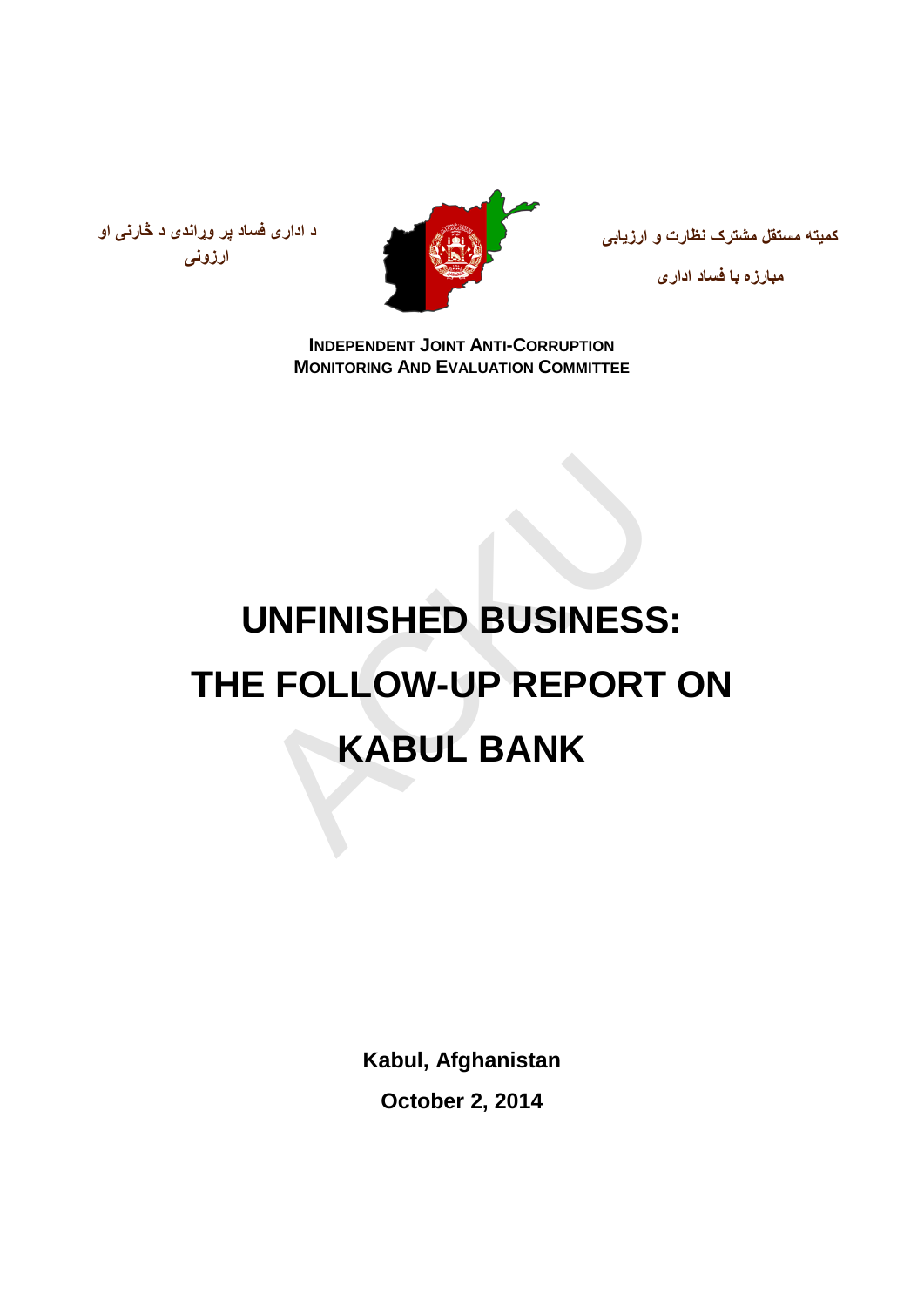ACKU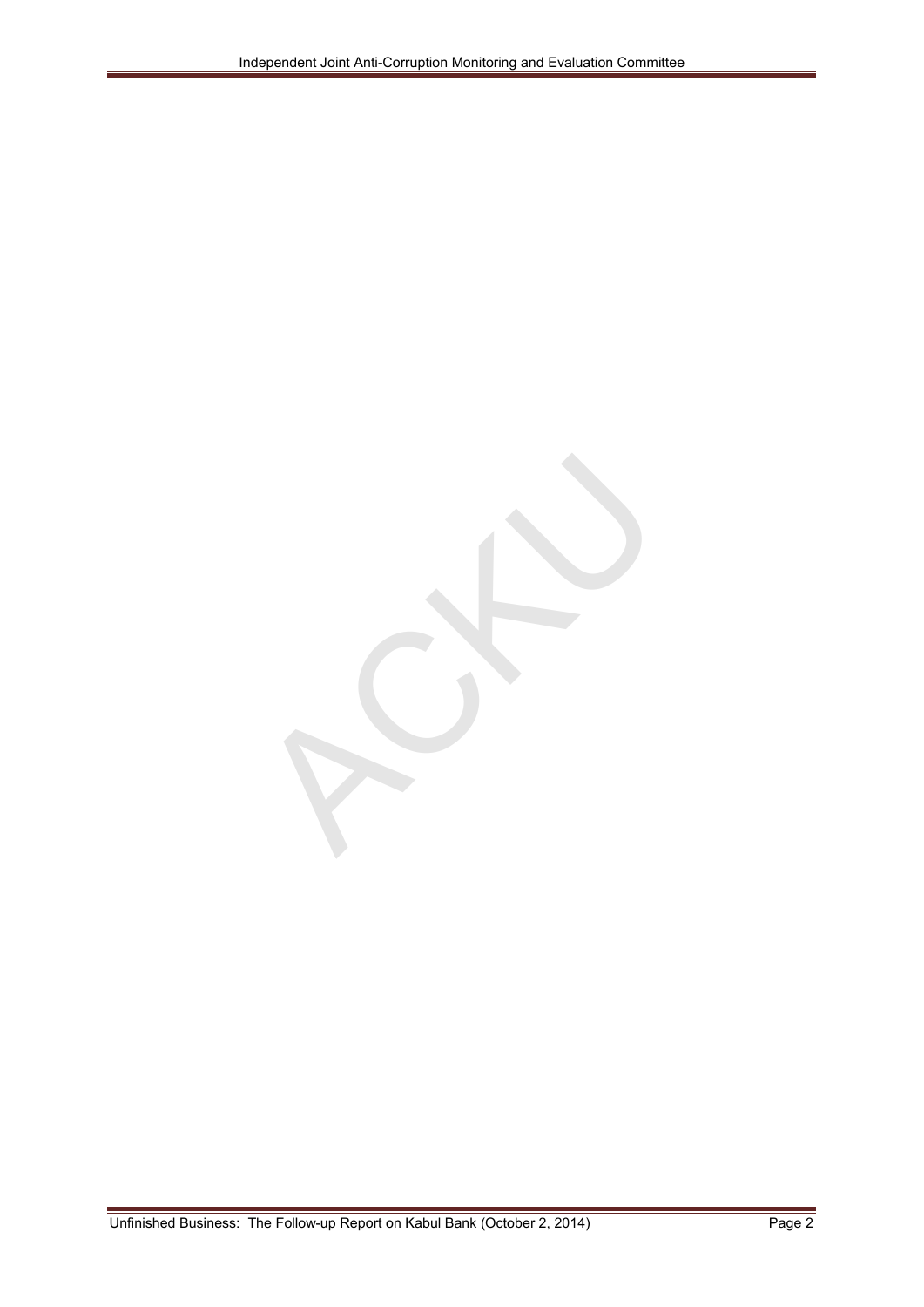# **UNFINISHED BUSINESS: THE FOLLOW-UP REPORT ON KABUL BANK UNFINISHED BUSINESS<br>E FOLLOW-UP REPORT<br>KABUL BANK**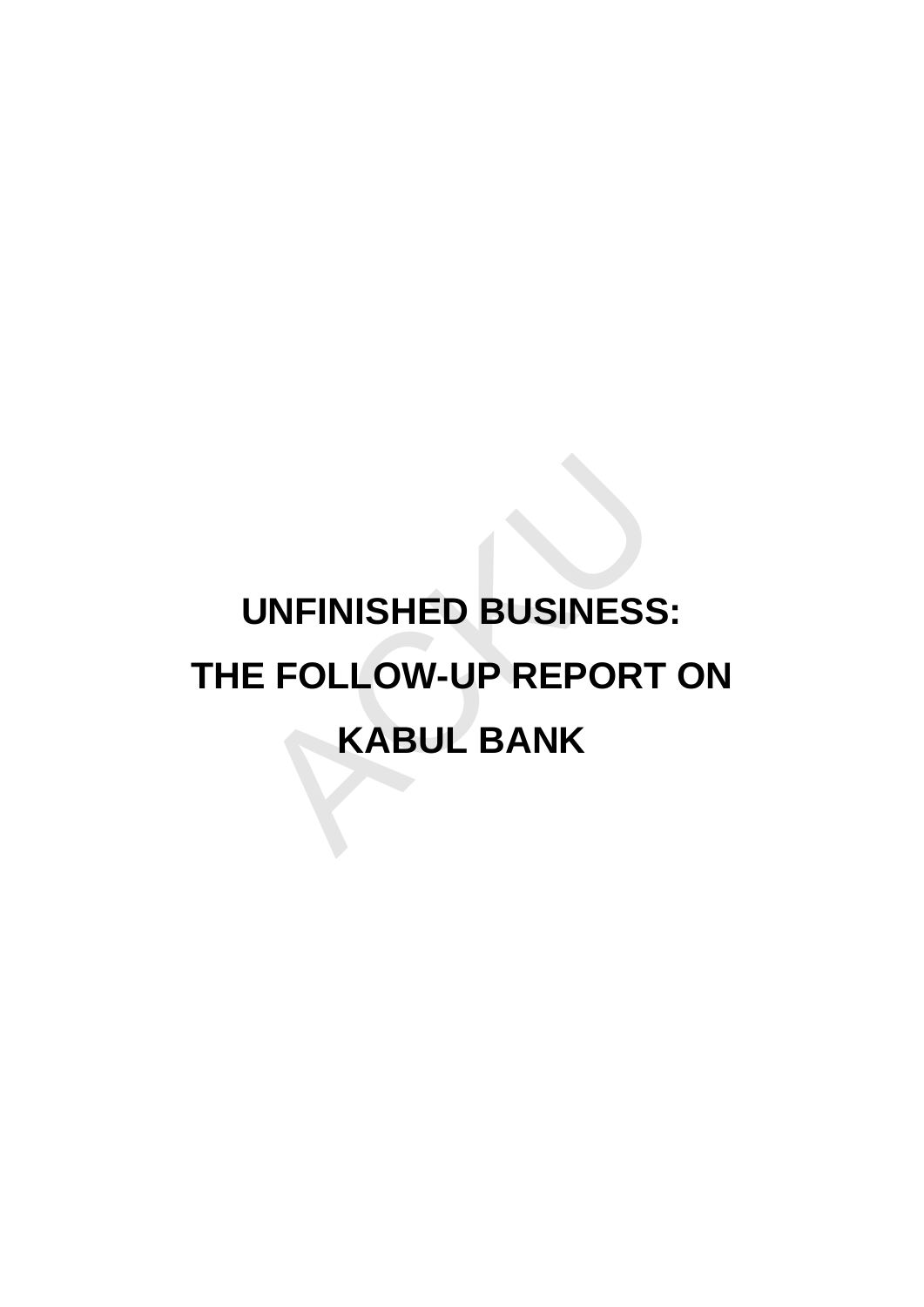## <span id="page-3-0"></span>**Message from the Committee**

This report is being written at a time of significant change in Afghanistan. The country has completed a democratic and peaceful transfer of power, international military troops continue to withdraw, foreign aid is being reduced, and Afghans are leading in a number of new areas.

The future of Afghanistan will be greatly determined by the strength of the new government's policies and its ability to effectively implement decisions through the institutions entrusted to do so. However, a number of fundamental challenges await the government, including weak governance, impunity, and economic instability, which must be overcome in order to assure Afghanistan's viability. Many of these challenges permeate the Kabul Bank crisis and the issues that continue to be unresolved.

August 2014 represented the four-year mark since the collapse of the Bank, but there has been insufficient progress in addressing all related concerns. Inevitably, the passage of time and the emergence of new crises have allowed Kabul Bank to move into the background of the country's conscience, but the Bank will never be forgotten so long as Afghans continue to pay the costs of the fraud and to witness other injustices.

A sincere effort is needed to resolve outstanding Kabul Bank issues and the change in government could provide the required political will. To do so would demonstrate the new government's commitment to ending impunity, act as a deterrence, increase recoveries, and address structural weaknesses that permeate public administration.

By issuing this report, the Committee is calling on the Afghan government to prioritize the resolution of Kabul Bank issues, with support from the international community. Such action would send a clear signal that there is reason to believe in the future of Afghanistan under a new government. e or new crises have allowed Kabul Bank to move interince, but the Bank will never be forgotten so long as fraud and to witness other injustices.<br>
Reeded to resolve outstanding Kabul Bank issues provide the required politi

Sincerely,

M. Yasin Osmani MEC Chair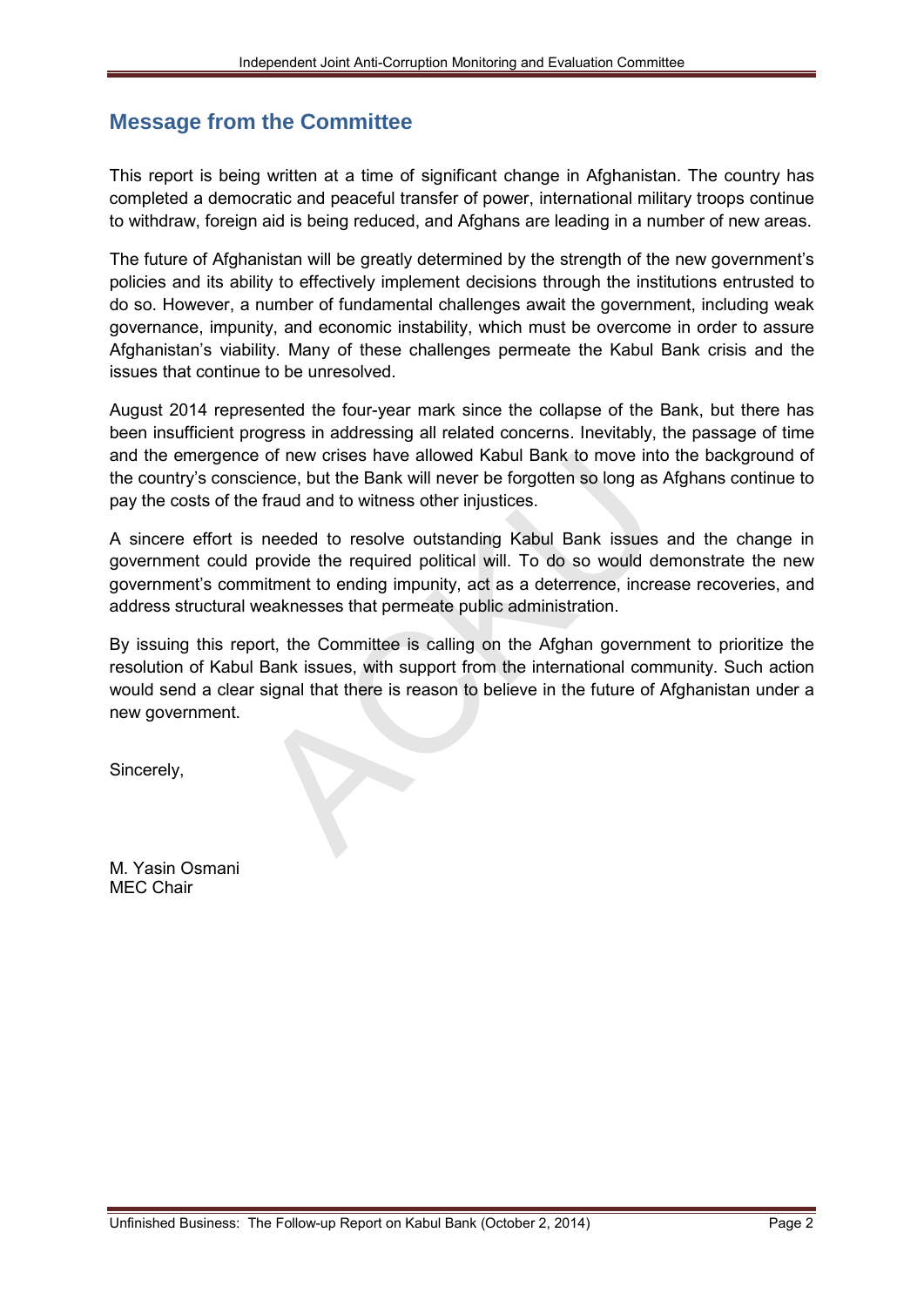## **Contents**

| I.  |                                                                         |  |
|-----|-------------------------------------------------------------------------|--|
| Ш.  |                                                                         |  |
| a.) |                                                                         |  |
| b.  |                                                                         |  |
| c.) |                                                                         |  |
| d.  |                                                                         |  |
|     |                                                                         |  |
| a.) |                                                                         |  |
| b.  |                                                                         |  |
| c.  |                                                                         |  |
| d.  |                                                                         |  |
|     |                                                                         |  |
| a.) | Risks Associated with Weak Financial Sector Governance and Oversight 17 |  |
| b.  |                                                                         |  |
| c.) |                                                                         |  |
| d.  |                                                                         |  |
| V.  |                                                                         |  |
| a.) |                                                                         |  |
| b.  |                                                                         |  |
| c.) |                                                                         |  |
|     |                                                                         |  |
|     |                                                                         |  |
|     |                                                                         |  |
|     | Annex III: Convictions Registered by the Kabul Bank Special Tribunal 30 |  |
|     |                                                                         |  |
|     |                                                                         |  |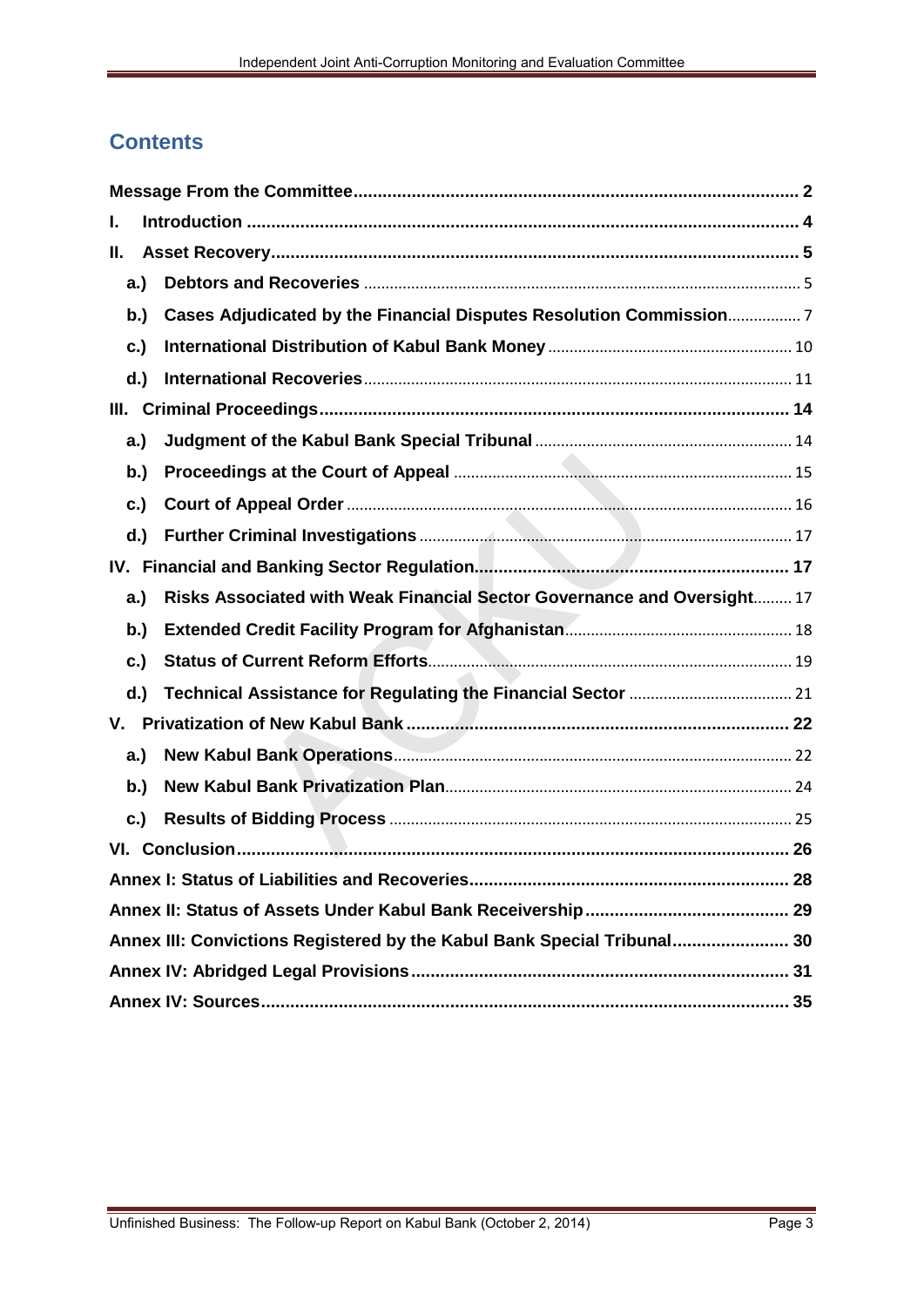## <span id="page-5-0"></span>**I. Introduction**

#### *The Kabul Bank fraud was perpetrated by Kabul Bank administrators and benefited a number of related parties and politically exposed people*

The Kabul Bank fraud was perpetrated by bank administrators and related parties who capitalized on a regulatory vacuum to divert Afghans' savings to their own personal benefit and business ventures. A large portion of the money was ultimately laundered from Afghanistan to international accounts for the benefit of related parties and politically exposed people. Money was also diverted from Kabul Bank through excessive expenses, excessive payments for assets, and legitimate loans that were never repaid.

#### *The Kabul Bank fraud has cost Afghanistan millions of dollars, which continues to be paid on an annual basis*

In the end, the Afghan government provided the Bank with an \$825 million lender-of-lastresort instrument funded from its central reserve. This instrument is currently being repaid from Afghanistan's annual budget, with approximately \$67 million, or 1.35 percent of the year's operating budget, allocated for the current fiscal year, with similar payments expected for several years to come. unded from its central reserve. This instrument is cumual budget, with approximately \$67 million, or udget, allocated for the current fiscal year, with similar ocome.<br>
I Bank operated at an annual loss of \$7.4 millions of

In addition, Kabul Bank operated at an annual loss of \$7.4 million in 2013 and an accumulated loss of \$46.8 million as of the end of December 2013, all of which will be paid by the Afghan government as a result of its commitment to sell the Bank with a clean balance sheet.

#### *The follow-up report provides an update on recoveries, criminal proceedings, financial regulation and the privatization of New Kabul Bank*

This report provides an update on a number of issues since MEC released its *Report of the Public Inquiry into the Kabul Bank Crisis* in November 2012. The issues can be broken down into four main elements, namely: recoveries, criminal proceedings, financial regulation, and the privatization of New Kabul Bank.

#### *Recoveries can be increased if proper measures are prioritized by the Afghan government and international community*

Despite some successes, the recovery of money embezzled from Kabul Bank has been slow. The Kabul Bank Receivership continues to face external influence and decisions of the Financial Disputes Resolution Commission have largely been ignored and remain unimplemented. Additionally, the international recovery effort faces a lack of commitment from Afghan institutions and the international community.

#### *Criminal proceedings are unnecessarily delayed and make it unlikely that criminal issues will be resolved*

The criminal proceedings also demonstrate a lack of progress. Although the Kabul Bank Special Tribunal returned convictions against those indicted, there are a number of concerns with its proceedings and the judgment. The Court of Appeal has not fared any better, as they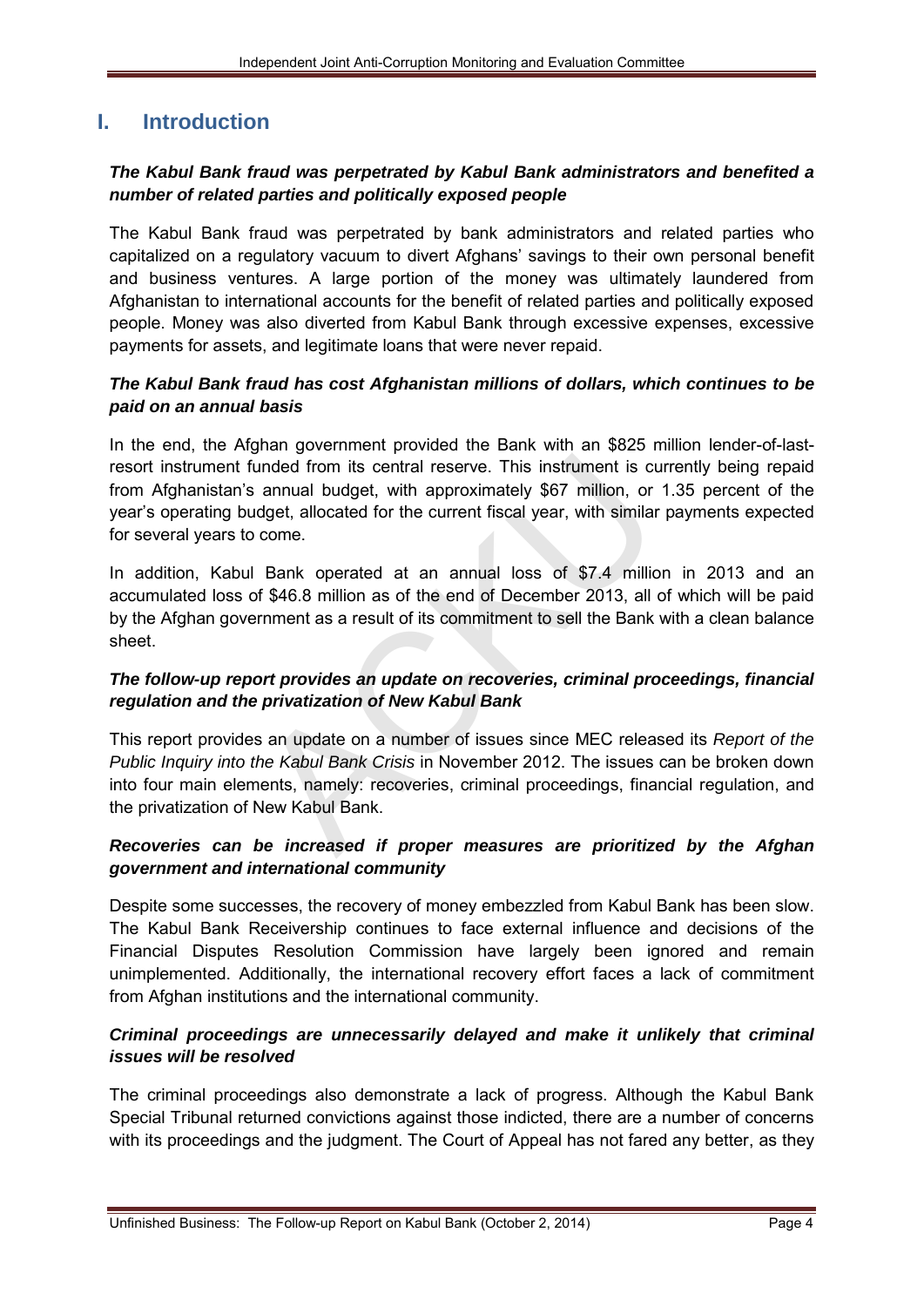have made an inexplicable order that appears to introduce unnecessary delays and indefinitely defers substantive issues.

#### *Regulation and oversight of the banking and financial sector remains relatively weak and jeopardizes economic stability*

Of additional concern is the lack of significant progress recorded in the field of financial and banking regulation and oversight. The International Monetary Fund's Extended Credit Facility Program for Afghanistan included numerous measures aimed at strengthening financial sector oversight, but there has been insufficient progress on a number of important measures related to the Financial Supervision Department of Da Afghanistan Bank and legislation for banking and anti-money laundering.

#### *The privatization of New Kabul Bank has stalled and plans for the government to nationalize the Bank would cost millions of dollars that have not been budgeted for*

The privatization of New Kabul Bank has faced challenges and it came to a standstill when the Afghan government contemplated rehabilitation of the Bank. The issue of privatization is now a policy decision that must be taken by the new government.

#### *The Tokyo Mutual Accountability Framework provides high-level commitments related to Kabul Bank and will be renegotiated with the new government*

The Tokyo Mutual Accountability Framework was the main outcome of the 2012 Tokyo Conference and was intended to help Afghanistan meet its development and governance goals. These goals include improving the integrity of public financial management and the commercial banking sector, as indicated by the implementation of the Extended Credit Facility Program, Kabul Bank asset recovery, accountability for those responsible for the Kabul Bank crisis, and banking-supervision reforms. The New Kabul Bahk has faced challenges and it came<br>ment contemplated rehabilitation of the Bank. The iss<br>on that must be taken by the new government.<br> **I Accountability Framework provides high-level cc**<br> **d will be renego** 

The July 3, 2013 Senior Officials Meeting resulted in relatively weak statements with participants agreeing that continued efforts were needed to "hold complicit parties accountable" and to "secure appropriate criminal convictions" in relation to the Kabul Bank matter. Statements also noted that the Afghan government "is committed to implementing MEC's recommendations on asset recovery" and "steadfastly committed" to meet the Extended Credit Facility benchmarks. There will be a meeting between the international community and the Afghan government to update the Framework with new commitments and deliverables.

## <span id="page-6-0"></span>**II. Asset Recovery**

#### <span id="page-6-1"></span>**a.) Debtors and Recoveries**

#### *There are a number of individuals and companies who owe millions of dollars to Kabul Bank and most have not paid a fraction of what they owe*

Assessments provided by the Kabul Bank Receivership as of 2013 indicate that the total amount of debt owed to Kabul Bank amounted to \$982.6 million, including new debts identified since 2010. As of April 2014, the Receivership reported recoveries of \$175.2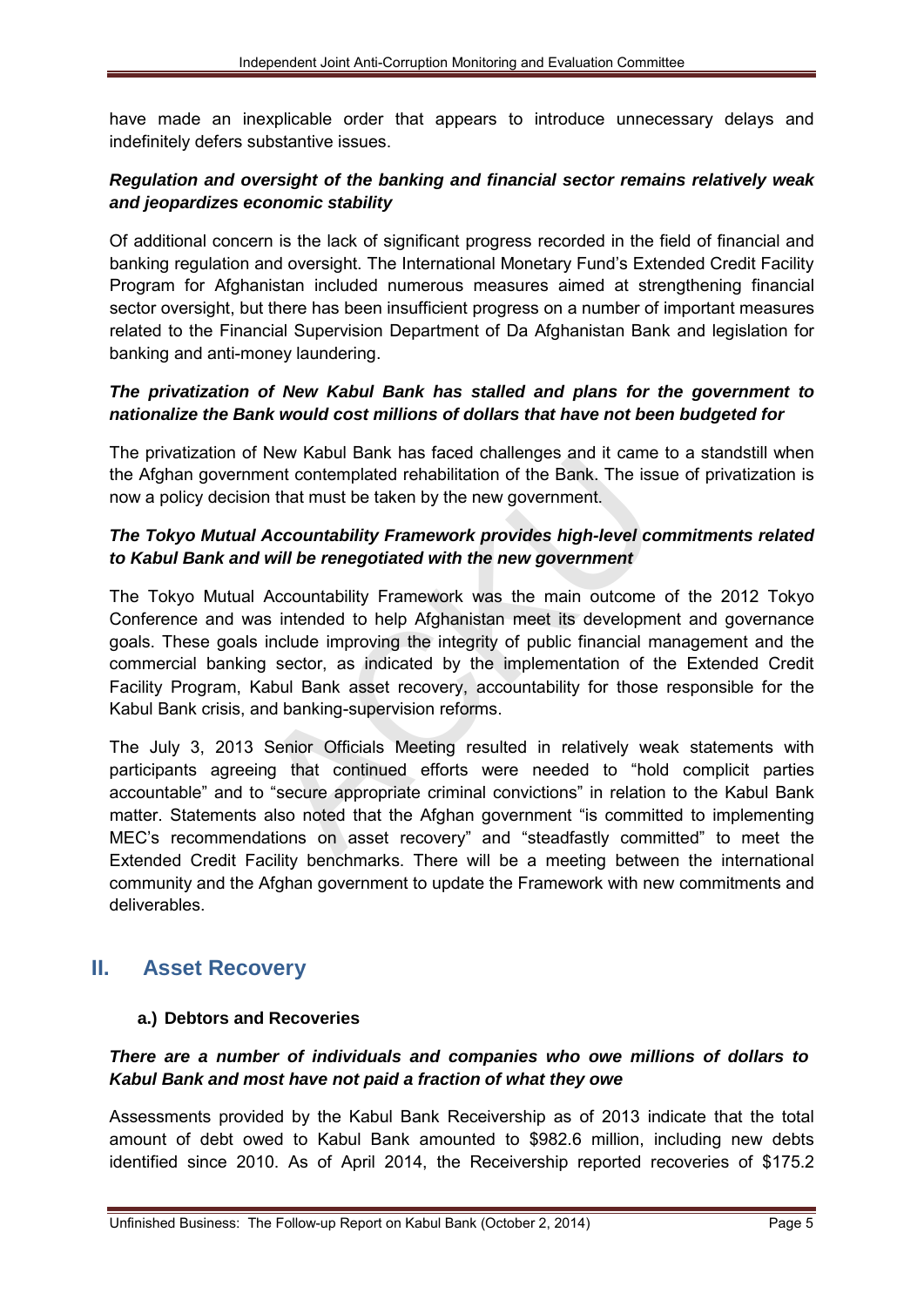million, including cash recoveries and the proceeds of assets, and \$97.4 million in loan forgiveness or reversals. Of note, customers of Kabul Bank not tied to the loan book fraud account for \$39.5 million, or 22.5 percent of all cash recoveries.

The largest overall debtors to Kabul Bank are the ex-Chairman, Mr. Sherkhan Farnood, who was assessed liability for \$308.3 million, of which only \$67.0 million has been recovered (22 percent); Gas Group, which was assessed liability of \$121.3 million, of which \$48.9 million has been credited (40 percent), mostly due to interest forgiveness; Pamir Airways, which was assessed liability of \$101.1 million and credited with \$662 thousand (0.7 percent); and the ex-Chief Executive Officer, Mr. Khalil Ferozi, who was assessed liability of \$86.8 million, of which \$15.2 million has been credited (17.6 percent).

In addition, there are a number of smaller debtors who have paid none – or a small portion – of the amount they owe, as of April 2014. Among the starkest examples are Mr. Sofi Naser Ahmad who has been assessed liability of \$15.6 million, but has only been credited with \$104,894 (0.7 percent); Mr. Mohammad Tahir Zahir, who was assessed liability of \$22.3 million, but only paid \$1.7 million (7.6 percent); Zakhira Hairatan, who owes \$22.9 million, but has not paid anything (0 percent); Kabul Neft, which was assessed \$21.5 million, but has not paid anything (0 percent); Mr. Abdul Ghafar Dawi, who was assessed \$39.0 million, but has only paid \$498,004 (1.3 percent); and Gulbahar Towers, which was assessed liability of \$16.8 million, but has only paid \$10,000 (0.06 percent). id \$1.7 million (7.6 percent); Zakhira Hairatan, who ow<br>ing (0 percent); Kabul Neft, which was assessed \$21.<br>ercent); Mr. Abdul Ghafar Dawi, who was assessed \$21.<br>4 (1.3 percent); and Gulbahar Towers, which was<br>as only pai

It should be noted that the amounts credited above include amounts that were paid, discounted by lower interest rates, or forgiven. This includes the Gas Group, which was able to negotiate a \$49 million discount with the Kabul Bank Receivership, and the brother of the former First Vice President who was granted a \$17.5 million discount through a Presidential Decree, under which only one other borrower benefited.

There are a few debtors with smaller liabilities who have repaid all – or a substantial portion – of what they owed.

#### *A number of assets have been sold, many to the Afghan government*

The Kabul Bank Receivership has made progress in the sale of assets since November 2012 by selling Dubai properties, which realized \$41 million in recoveries. Other mortgaged villas in the United Arab Emirates have faced challenges due to disputes with mortgage holders who are attempting to sell the properties. The Receivership has also sold the Bakhtar Radio Television Network, land in Bamyan province, a helicopter, and shops in Saray Shahzada.

The Kabul Bank Receivership has made several attempts to tender other assets under its control, with limited success due to a lack of bidders or low bid prices. As a result, the Council of Ministers established a high-level committee led by the Senior Economic Advisor to the President with representatives from the Ministry of Commerce and Industries, the Ministry of Economy, and the Kabul Bank Receivership. The Committee considered having the government purchase assets at market value if the tender offer failed to elicit any bids that meet the minimum requirements. The assets under consideration include the: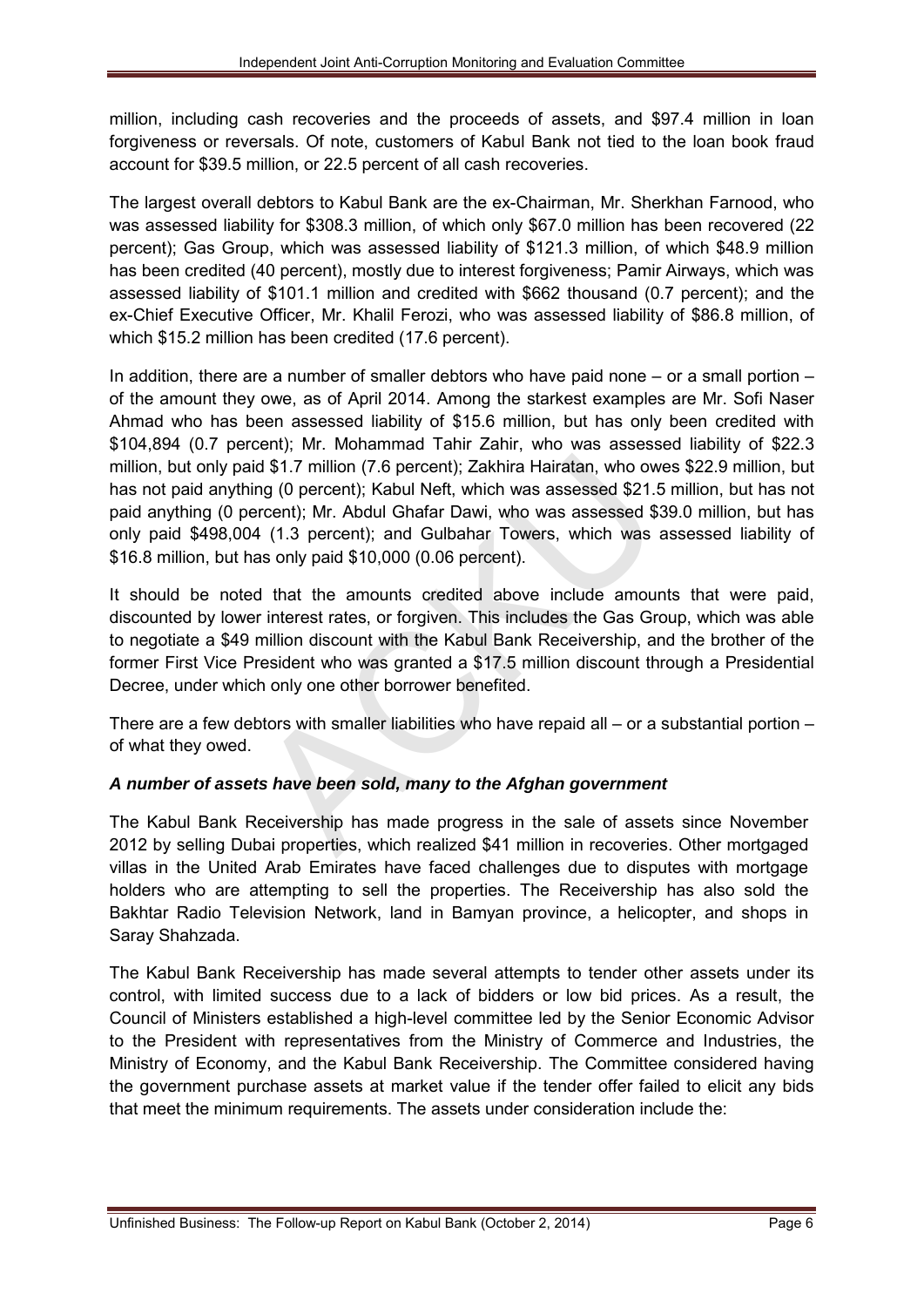- Gulbahar Center Apartments and Istiqlal project to the Ministry of Urban Development;
- Hayratan Oil Storage Complex to the Ministry of Commerce and Industries; and
- Pamir Airways to Ariana Afghan Airlines.

Subsequently, seven Pamir Airways planes were sold to Ariana Afghan Airways for \$24 million, which represents a market-value reduction from their book value of \$100 million, as determined by the Ministry of Transportation and Civil Aviation.

An agreement was also made in February 2013 to sell petroleum reservoirs to the Ministry of Commerce and Industries for \$13 million financed by the Ministry of Finance and with the underlying land transferred from the National Directorate of Security to the Ministry of Commerce and Industries. Istiqlal City is also to be transferred for \$5 million, down from a book value of \$22 million.

Although the transfer of property from the Kabul Bank Receivership to the Afghan government represents a legitimate tactic for recoveries, there are many concerns that result from a lack of transparency in the decision-making process and subsequent transfer. First, having the potential party to the purchase conduct the market valuation calls into question its objectivity and represents a clear conflict of interest. Second, the lack of written agreements setting out the transfer price and payment schedule creates a lack of transparency and diminishes the Receiver's role as an independent entity vis-à-vis the government. Third, the lack of payment by the government entity hampers transparency and accountability. There appears to be no government budgeting for the purchase of these assets and no payment mechanism established. Despite the fact that the funds would eventually cycle back to its central reserve, there needs to be a clear transactional record of the purchase. ents a legitimate tactic for recoveries, there are many<br>sparency in the decision-making process and subsetled party to the purchase conduct the market valuation resents a clear conflict of interest. Second, the lack of<br>mas

#### *The Kabul Bank Receivership still faces challenges in conducting recoveries due to interference and capacity*

The Kabul Bank Receivership still appears to face many challenges in executing its mandate. There is a lack of clear delineation between its role as an independent entity and elements of the government, resulting in interference and a lack of autonomy in pursuing recoveries. In addition, the Receivership continues to lack certain technical skills that would facilitate recovery efforts. The engagement of Kroll to conduct forensic audits and provide technical assistance ended on March 31, 2014.

The technical assistance provided by Kroll included assistance in the valuation and disposal of assets, assessment of recovery options, and purchase, installation, and training of staff in loan-management software. Despite obtaining software, the Receivership is not using it because it was reportedly not configured for its activities and there was a lack of ongoing support and training.

#### <span id="page-8-0"></span>**b.) Cases Adjudicated by the Financial Disputes Resolution Commission**

The Financial Disputes Resolution Commission was established under the Banking Law with specific jurisdiction to hear disputes emanating from receivership claims. To date, the Financial Disputes Resolution Commission has dealt with dozens of large and small cases related to Kabul Bank, with the most significant relating to liabilities of major debtors,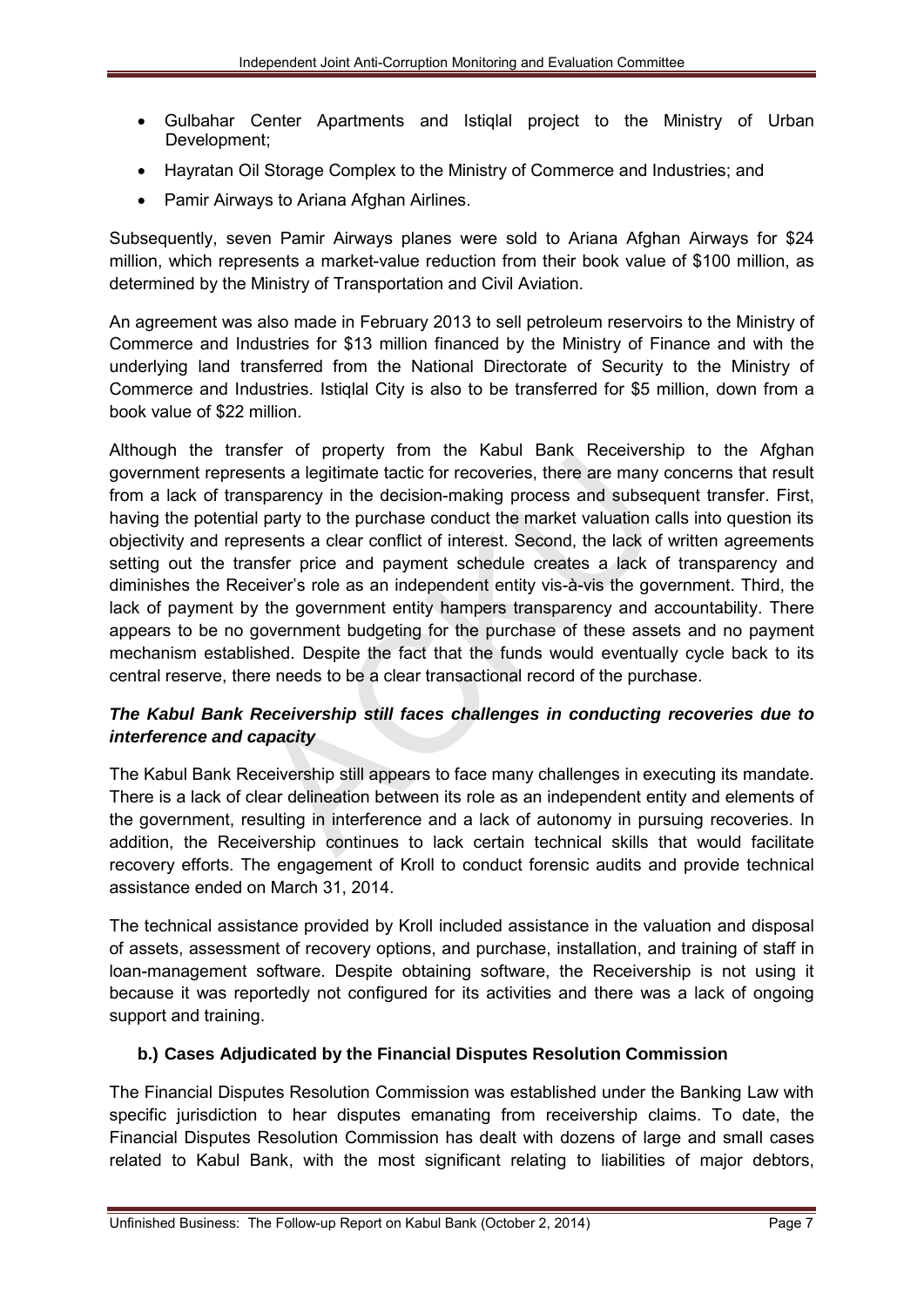including Mr. Dawi, Gas Group, Mr. Habibi, Kabul Neft, and shareholders who received loans for shares and capital injections. Currently, the case related to shareholder loans is under appeal and the case of Mr. Dawi was reportedly referred to the Commercial Court, where there appears to have been no progress for several years.

The lack of awareness of the Financial Disputes Resolution Commission has been problematic for the resolution of Kabul Bank-related issues. The role of the Commission to mediate and to adjudicate financial disputes related to receivership was not well known or acknowledged causing different proceedings to be pursued. The Financial Disputes Resolution Commission contributed to the lack of awareness by not publishing its judgments, which is a legal requirement.

#### *The Financial Disputes Resolution Commission approved the referral of Mr. Dawi's case to the Attorney General's Office*

On June 23, 2012, the Financial Disputes Resolution Commission released an order to the Kabul Bank Receivership related to the outstanding debt of Mr. Abdul Ghafar Dawi. The claim from the Kabul Bank Receivership was that Mr. Dawi owed \$37.8 million based on accounting records and written statements from the administrators of Kabul Bank. The amount is supported by a December 2010 letter admitting to receiving loans and an acknowledgement of \$28.2 million for principle and interest, with \$9.5 million remaining in dispute. The Receivership indicated that they had requested payment on several occasions, but did not receive any payments, even for the acknowledged amounts. The Commission found that the evidence established liability and approved the referral of the case to the Attorney General's Office. vership related to the outstanding debt of Mr. Abdu<br>bul Bank Receivership was that Mr. Dawi owed \$37<br>s and written statements from the administrators of<br>ted by a December 2010 letter admitting to rece<br>of \$28.2 million for

#### *The Commission ordered a number of shareholders to repay loans for Kabul Bank shares*

The Receivership referred the issue of liability for loans to shareholders for share capital and capital injections on September 2012. Many of the shareholders formally made submissions to the Commission, while other shareholders did not respond.

There were 16 individual shareholders, as of August 31, 2010. The ex-Chairman and ex-Chief Executive Officer had the most shares, with 28.16 percent each. Mr. Mahmood Karzai had the next highest shareholding with 7.41 percent, Mr. Mohammad Tahir Zahir had 6.74 percent, Ms. Farida Farnood had 6.68 percent, and Mr. Zahid Fahim and Mr. Ghulam Farooq Naseeb had 2.96 percent each.

The shares were purchased with loans provided through the Zahir Group account at the Shaheen Exchange. The capital and interest claimed for shareholder loans amounts to \$59 million, plus \$86.4 million for capital injection, for a total of \$145.5 million. The Commission's judgment indicates that the majority of ex-shareholders have officially acknowledged their debt to initially purchase shares, including Mr. Ghulam Daud, who reportedly held shares in the names of his brother, Mr. Tahir Zahir, Mr. Nesar, and Mr. Karzai. However, the shareholders disputed their legal responsibility for repayment of those loans and their liability for capital injections.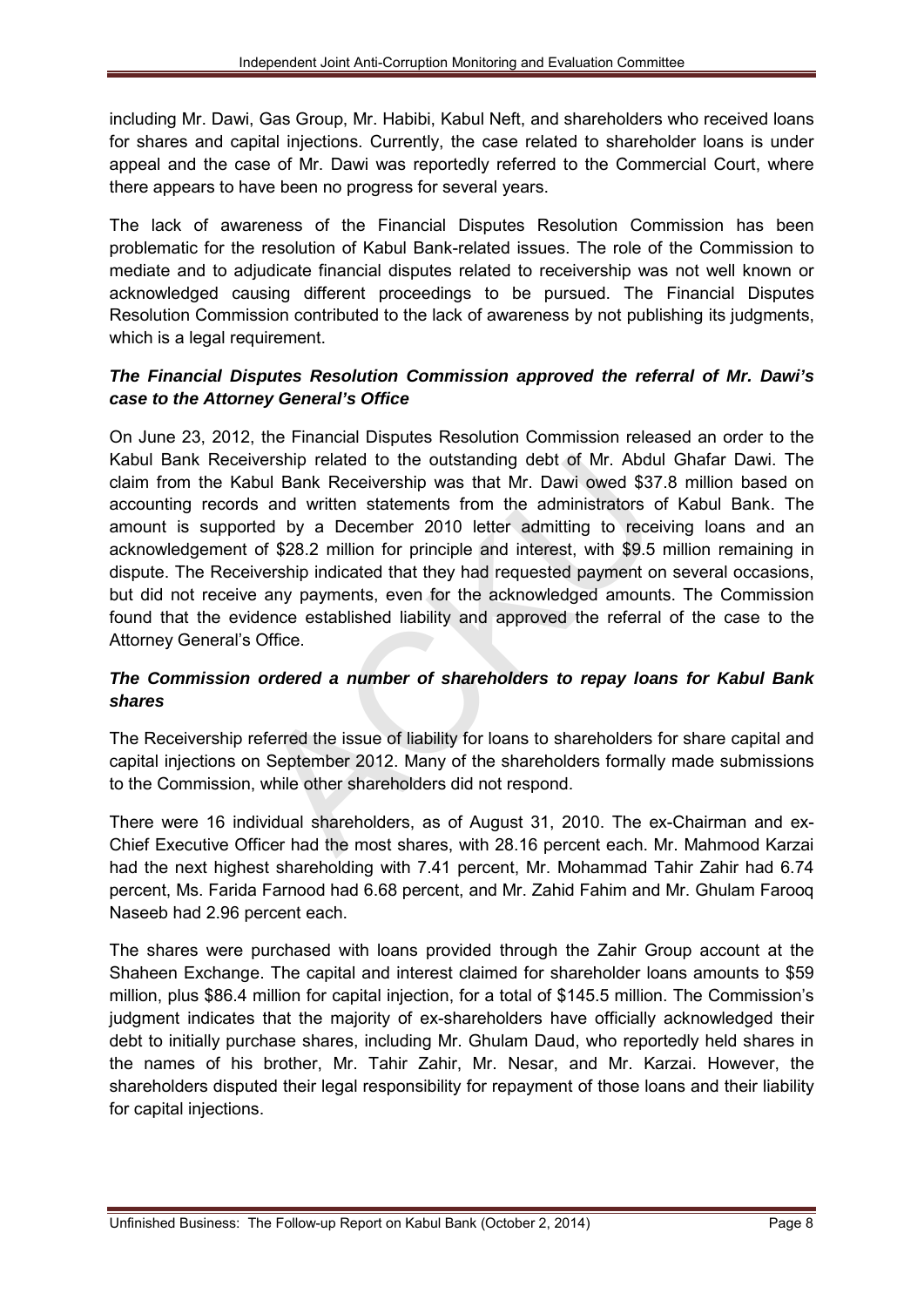Some shareholders presented arguments claiming that they were victims of the bank administration and never had shareholder meetings, but this was rejected because the shareholders have a legal obligation to hire qualified management and oversee their activities. Mr. Karzai argued that his loans were directly with the Shaheen Exchange, but this was also rejected because the Commission found the distinction irrelevant since the Shaheen funds were fraudulently obtained from Kabul Bank and the Banking Law requires all assets belonging to the Bank to be returned.

The Commission decided that the shareholders were required to repay the loans for their shares based on the fact that they had never denied ownership of the shares and because the loans were from funds illegally derived from Kabul Bank. The interest of 15 percent was found to be unjust and illegal, included after the fact, and never accepted by the shareholders, therefore it was to be adjusted to a reasonable amount as determined by the Receivership. The principal owed included \$21.6 million for Mr. Ferozi, \$6.0 million for Mr. Karzai, \$4.23 million for Mr. Zahir, \$2.3 million for Mr. Fahim, \$1.6 million for Mr. Nesar Ahmad, and \$1.4 million for Mr. Naseeb.

The Commission did not have sufficient evidence to demonstrate that the shareholders accepted loans for capital injections. This conclusion was based on the lack of a shareholder meeting approving the capital injection, the absence of a contract, and the lack of an actual transfer of funds. As such, the capital injection did not have to be paid by those who were only shareholders of the Bank, but not administrators. Administrators faced liability under another section of the Banking Law providing for personal liability for bank administrators when credit is granted to related parties without being reported. Therefore, the administrators were required to repay the loans, plus interest. did not have sufficient evidence to demonstrate th<br>capital injections. This conclusion was based on the l<br>the capital injection, the absence of a contract, and<br>As such, the capital injection did not have to be paid<br>of the

The Receivership was ordered to report on the implementation of the Commission's decision, but no progress has been registered and the case is being appealed.

#### *The Commission ordered Mr. Ghazanfar to repay \$2 million and the Attorney General's Office was requested to investigate Kabul Neft*

The Commission also ruled on the \$2 million that was received by Mr. Ghazanfar from the ex-Chairman of Kabul Bank. Mr. Ghazanfar refused to repay the amount on the grounds that it was received from the ex-Chairman and not from Kabul Bank. The Commission determined – based on the documents and statements of Ghazanfar – that the money was derived from Kabul Bank and needed to be repaid. Regardless, the Commission found that Afghan law and Special Tribunal orders make it clear that the ex-Chairman's assets are receivable by the Receivership. As a result, the Commission ordered that Mr. Ghazanfar return the \$2 million that he received, with interest.

The issue of the \$11.6 million in principal owed by Kabul Neft was referred to the Financial Disputes Resolution Commission on June 16, 2013. At issue was the ownership of the company which the Ministry of Commerce and Industries license indicates was Mr. Muhammad Esmail Ghazanfar, Mr. Ab Husain, Mr. Khaid, and Mr. Kamaluddin. However, the listed individuals denied ownership and subsequent attempts to follow up with the Ministry have not been acknowledged. The Commission found that there was insufficient evidence to make a ruling on the ownership and asked the Attorney General's Office to investigate whether the license was fraudulent.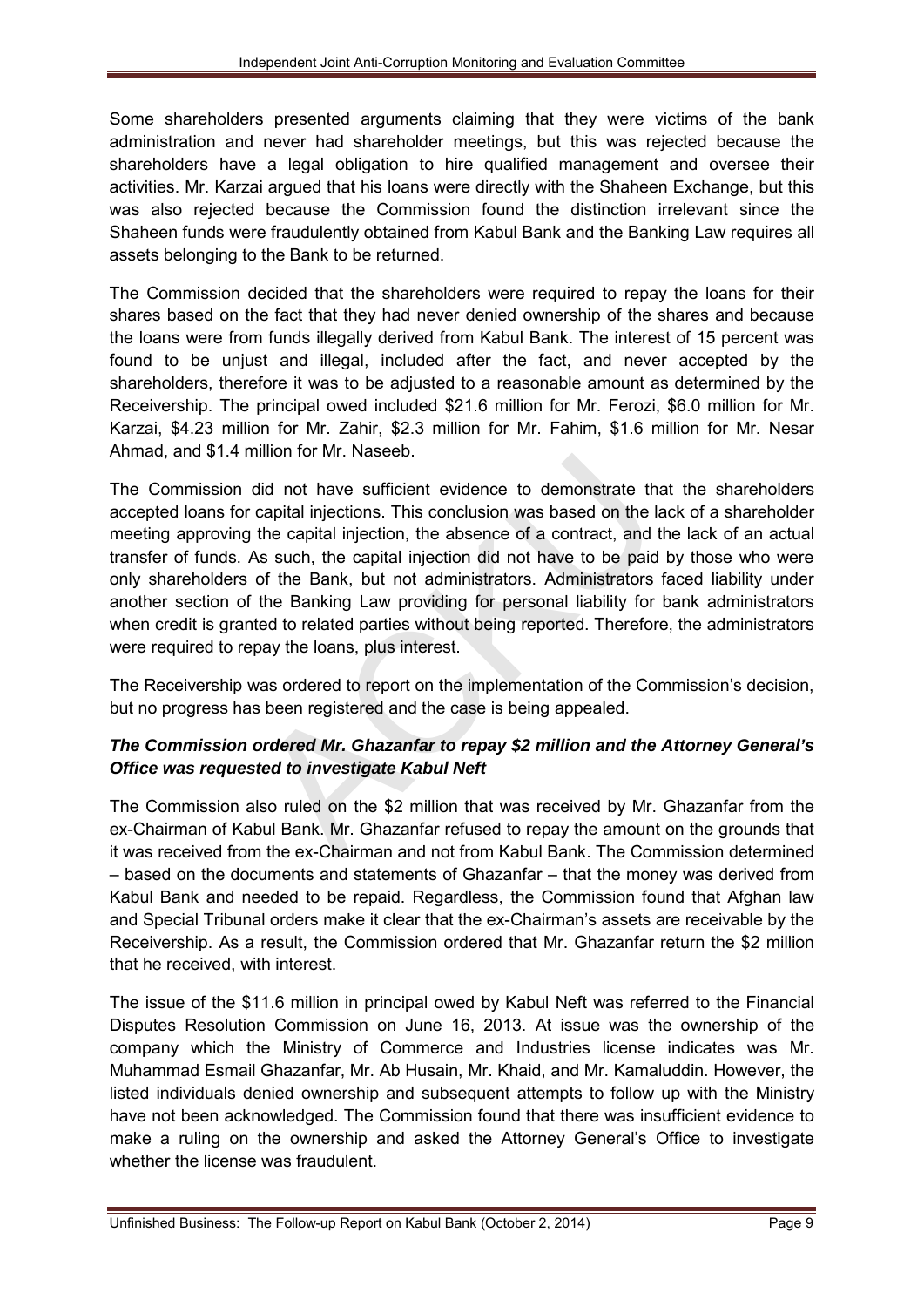#### *Loans related to Gulbahar Center are awaiting assessments of ownership and investments*

The issue of Mr. Gulbahar Habibi's debt in relation to Gulbahar Towers was sent to the Financial Disputes Resolution Commission on October 14, 2012. The Receivership had assessed Mr. Habibi's debt at \$39.8 million, which was verified by the Kabul Bank forensic audit. Mr. Habibi had accepted \$25.1 million of this debt in a statement dated May 2011 and an agreement made in September 2011, only disputing \$7.8 million, with \$6.9 million attributable to other debtors.

The area of contention related to ownership and investments made in relation to Gulbahar Centre and Gulbahar Towers. The deeds were in the name of Mr. Habibi, but a 50 percent ownership interest was transferred to the ex-Chairman and ex-Chief Executive Officer for investments made to construct buildings. The parties were disputing the terms of the transfer and the value of investments and expenses for construction.

The Commission found that \$7.8 million of loans attributed to Mr. Habibi were not proven, \$7.1 million was repaid, and \$8.2 million was interest that was exempted by a Presidential Decree issued in April 2011. Liability for the remaining \$9.7 million was to be determined based on the Ministry of Urban Development determination of the rights and responsibilities of the parties related to Gulbahar Towers. No progress has been reported as to the implementation of this order. ound that \$7.8 million of loans attributed to Mr. Hab<br>
spaid, and \$8.2 million was interest that was exempt<br>
April 2011. Liability for the remaining \$9.7 million watry of Urban Development determination of the rights<br>
atte

#### <span id="page-11-0"></span>**c.) International Distribution of Kabul Bank Money**

#### *Nearly \$1 billion was transferred to 28 countries for the benefit of certain parties*

The Receivership analyzed international money transfers made by Kabul Bank between March 2007 and April 2011 through SWIFT transactions, which excludes cash, checks, and other transactions. Their analysis indicated that \$873 million of licit and illicit funds were sent to 28 countries for the benefit of parties related to the Bank.

The largest of the 28 recipient countries were the United Arab Emirates (\$410.1 million); Latvia (\$130.7 million); and China (\$117.9 million). Other countries receiving between \$30 million to \$70 million include Turkmenistan, the United Kingdom, and Kazakhstan. Countries receiving \$1 million to \$15 million include South Korea, Turkey, Russia, the United States, Switzerland, Uzbekistan, Belarus, Ukraine, Pakistan, Germany, and France. Finally, Hong Kong, Kyrgyzstan, India, Tajikistan, Saudi Arabia, Canada, the Turks and Caicos, Malaysia, Netherlands, Indonesia, and Thailand had a total of \$2.4 million transferred.

The transfers can be further summarized as follows:

- \$53.2 million to related party bank accounts
- \$334.0 million to Shaheen Exchange bank accounts
- \$204.6 million for purchase of oil and gas related products and services from Turkmenistan and Kazakhstan
- \$65.7 million for the purchase of aircraft and expenses by Pamir Airlines
- \$116.4 million sent to China by the Shaheen Exchange
- \$99.0 million spent on general trading, construction materials, tobacco, and other oil and gas-related transfers by various related parties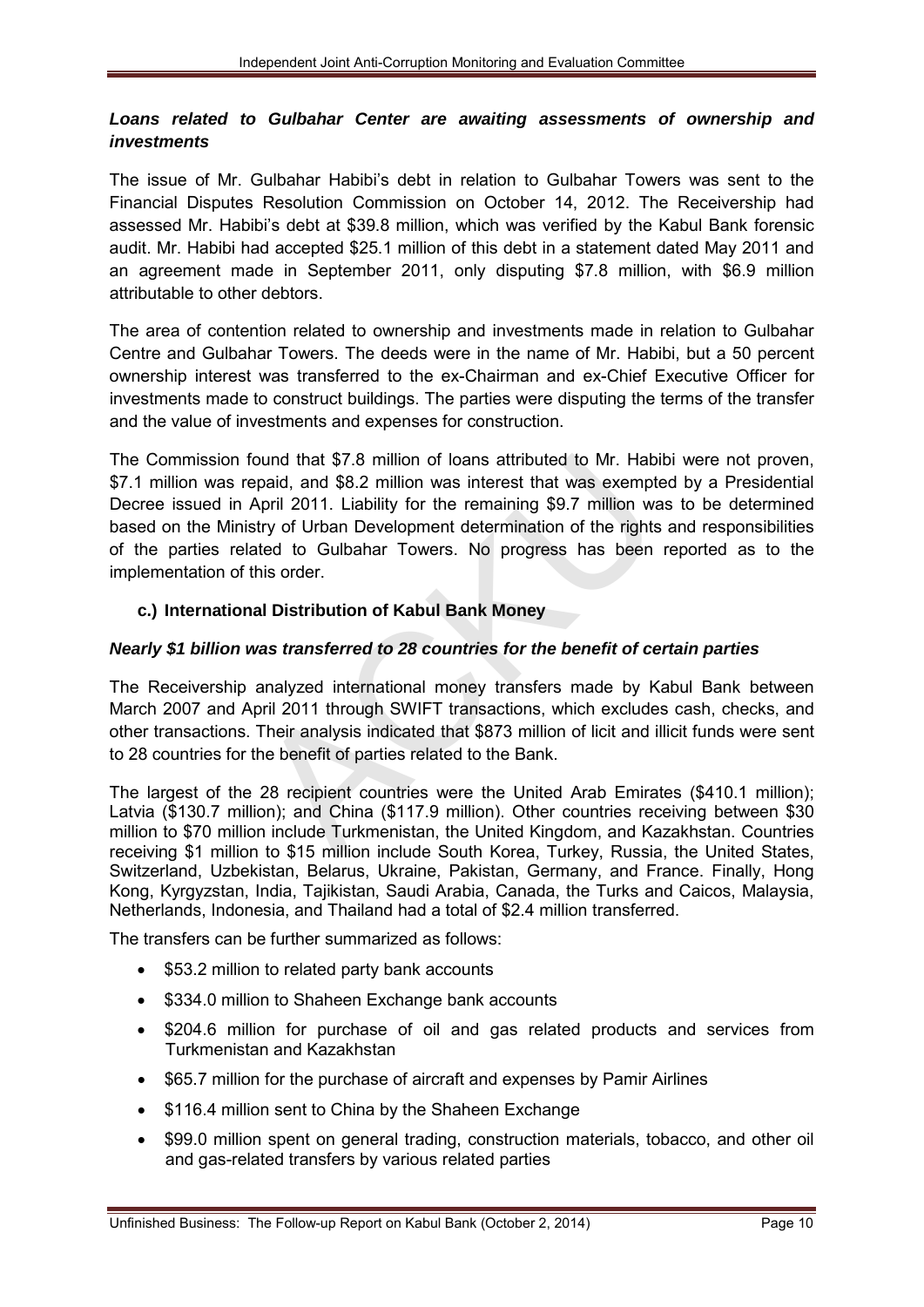Transfers related to China made by the Shaheen Exchange went to several general trading and textiles companies, with the largest recipient (\$93 million) appearing to be related to Sherkhan Farnood General Trading LLC. The majority of transfers to Latvia, Turkmenistan, and Kazakhstan relate to purchases of petroleum products from companies operating in Kazakhstan and Turkmenistan. Finally, Latvia received a substantial amount of funds in the accounts of trading companies operating outside the country.

#### <span id="page-12-0"></span>**d.) International Recoveries**

#### *Mutual legal assistance is required to facilitate recoveries*

A critical step in recovering funds distributed abroad hinges on mutual legal assistance requests and the cooperation of external jurisdictions. The Attorney General's Office sent requests for mutual legal assistance to six jurisdictions (United Arab Emirates, France, United Kingdom, India, Switzerland, and Germany), with a more recent request for the United States drafted in October 2013. Unfortunately, the requests have proceeded slowly due to a variety of factors, including technical deficiencies with some requests and the lack of prioritization by receiving countries. An enhanced effort from all parties is required to allow for the freezing and eventual confiscation of Kabul Bank property.

The United States has led some efforts to coordinate international assistance, including the facilitation of a meeting in November 2013. This was followed-up by a letter from the United States in December 2013 to Deputy Minister of Foreign Affairs Ahmadi suggesting the establishment of an Afghan team working with international representatives and experts to pursue Kabul Bank assets through international mechanisms. There has been no indication that this suggestion was ever pursued. including technical deficiencies with some requeseiving countries. An enhanced effort from all parties is<br>ventual confiscation of Kabul Bank property.<br>has led some efforts to coordinate international assisting in November

#### *The United Arab Emirates has yet to fulfil Afghanistan's request for mutual legal assistance*

Afghanistan and the United Arab Emirates have had an agreement of mutual legal assistance in criminal matters since October 2008. The agreement provides for best efforts in providing documents and records, locating and identifying persons or items, executing requests for searches and seizures, and assisting in the proceedings related to the immobilization and forfeiture of assets.

The Afghan government submitted an urgent request for legal assistance to the United Arab Emirates in May 2012 seeking records, documents, and other information related to Kabul Bank's ex-Chairman and ex-Chief Executive Officer, who were the main perpetrators of the Kabul Bank fraud. It also sought to freeze assets related to specifically mentioned bank accounts in anticipation of a confiscation order.

The United Arab Emirates Ministry of Justice initially returned the document on the grounds that it was sent without the signature and stamp of higher judicial authorities of the Afghan government. This was followed by Afghan officials with an additional request in July 2013, a detailed request in September 2013, and a subsequent letter in October 2013.

MEC brought this lack of progress to the attention of the United Arab Emirates Ambassador to Afghanistan in meetings held in March and June 2013. Subsequent attempts to coordinate met with no response from the United Arab Emirates.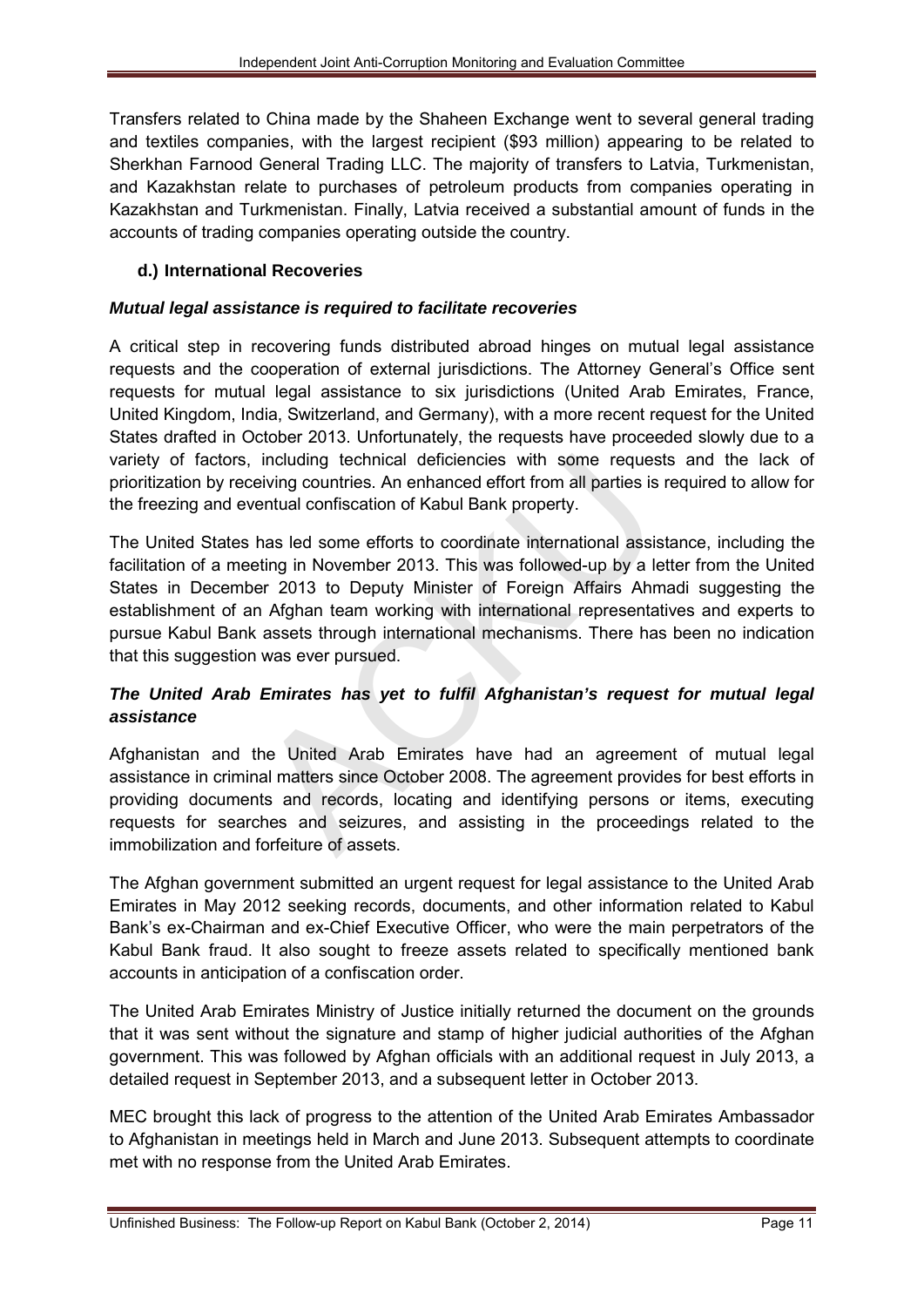The lack of cooperation was also brought by MEC members to the Organization for Economic Cooperation and Development (OECD) in December 2013. MEC requested that the OECD add the United Arab Emirates to a list of countries that do not enforce anti-money laundering laws. The OECD's Secretary-General forwarded the request to the Financial Action Task Force, which focuses on high-risk and non-cooperative jurisdictions. In April 2014, the Financial Action Task Force President committed to bring MEC's concerns to the attention of the Asia/Pacific Group and the Middle East and North Africa Financial Action Task Force for them to consider during the next compliance evaluations for Afghanistan and the United Arab Emirates.

#### *The mutual legal assistance request to the United Kingdom has not identified any assets related to Kabul Bank*

Requests were made to the United Kingdom in 2012 and again in 2013 seeking assistance in collecting documents and information on money transfers and bank records, and the confiscation and freezing of assets, in relation to the ex-Chairman, the ex-Chief Executive Officer, and other perpetrators. However, the requests appear to be missing appendices with vital information related to the perpetrators, banking institutions, and accounts. The request, originally sent in Dari, also indicated that it would be translated into English and submitted, but this does not appear to have been completed.

A further request was apparently made in September 2013, which was communicated by the Afghan Embassy in the United Kingdom. In response, the United Kingdom indicated that there is no indication of any moveable or immovable assets of the persons accused in the Kabul Bank case in the United Kingdom, and that all cooperation must be negotiated between the two countries as there is no treaty governing such issues. berpetrators. However, the requests appear to be miss<br>lated to the perpetrators, banking institutions, and accari, also indicated that it would be translated into En<br>oppear to have been completed.<br>vas apparently made in Se

#### *The mutual legal assistance request to Switzerland requires translation, but this is not being undertaken*

The request for legal cooperation from Switzerland was made on September 17, 2012. The Swiss responded in October 2012, indicating that the request was brought to the attention of the relevant Swiss authorities and that Afghan officials would be informed of any further progress. The Afghan authorities sent a detailed follow-up request in September 2013 in Dari, indicating that the request was to be translated into French. The translation of the request into French was also requested by the Swiss, but it does not appear to have been done and the request has not proceeded.

#### *Germany's request for specific banking details regarding transferred money has not been satisfied by the Attorney General's Office*

In September 2013, the Attorney General's Office sought Germany's assistance in recovering \$5 million of Kabul Bank money that was apparently transferred through the Commerce Bank in two transactions on August 30, 2010. The request did not adhere to the standard for legal assistance requests and did not provide specific details regarding the SWIFT transaction that would allow the Germans to effectively trace the money. German officials have requested additional details, but have not received them.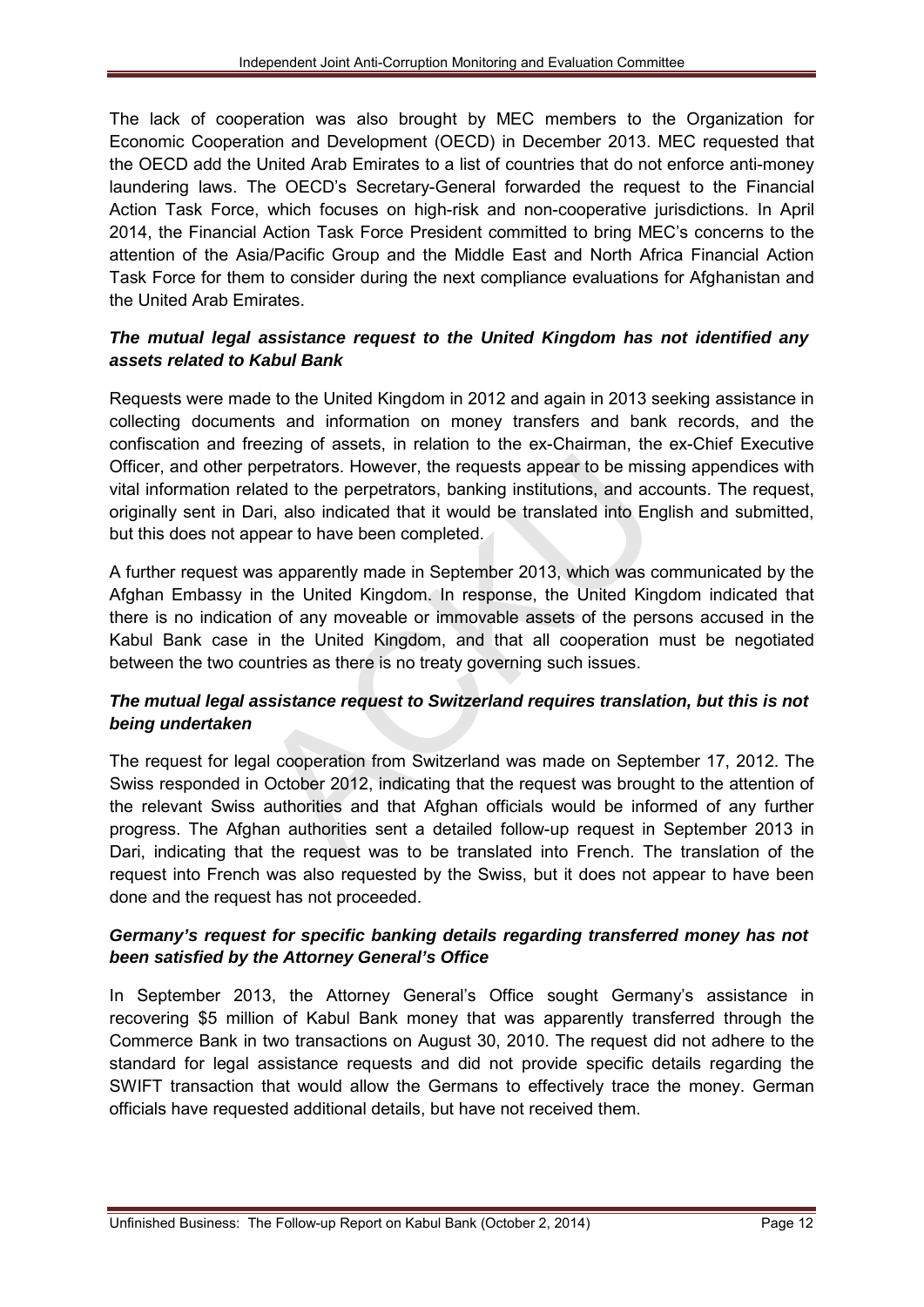#### *India has not sufficiently responded to the mutual legal assistance request from Afghanistan*

A request for legal assistance was made to India in September 2012 regarding a transaction of more than \$1 million made for the benefit of Arash Ferozi, but the details regarding other transactions do not appear to have been attached to the request. Again, the request was made in Dari with a promise to send the Hindi translation, but there is no evidence that this was done. The Afghan authorities sent a detailed follow-up request to India in September 2013 in Dari.

#### *France has initiated an investigation into the request, though progress has been slow*

A request was made to France, in a letter dated September 17, 2012 seeking assistance in collecting banking information and the confiscation and freezing of assets of the ex-Chairman and ex-Chief Executive Officer, in addition to others. There is no evidence that the request included any appendices or provided the details required to process the request.

The request was transferred by the French Public Prosecutor's Office of Paris to the Financial Unit of the French Court in March 2013. Since then, the investigation has been led by the Central Office for the Suppression of Organized Financial Crime, to which this task was delegated, which will send its report to the investigating magistrate. There was no clear justification provided for the delay in the investigation. transferred by the French Public Prosecutor's Office French Court in March 2013. Since then, the investice for the Suppression of Organized Financial Crimetic in will send its report to the investigating magistrate.<br>And fo

#### *Until recently, requests to the United States have focused on the extradition of the ex-Governor of Da Afghanistan Bank*

Afghan authorities have sent numerous requests to the United States since 2011 seeking the extradition of the ex-Governor of Da Afghanistan Bank, but not in relation to any funds that may have been transferred through the United States banking system. The United States made it clear that the ex-Governor was legally in the United States and not subject to extradition.

In October 2013, the Afghan authorities attempted to communicate a request for mutual legal assistance, but the request seems to have stalled at the Afghan Embassy in Washington, D.C. As drafted, the request specifically seeks all records pertaining to banks under United States jurisdiction, including transfers and the identity of account holders. This would allow for the scrutiny of dollar transactions administered by banks outside the United States.

#### *The Attorney General's Office needs to properly follow-up legal assistance requests, while the international community should support Afghanistan more*

Initial efforts to recover internationally-laundered Kabul Bank funds have generally been inadequate. When requests for legal assistance have been detailed and specific, they have only been submitted to the international authorities in Dari, despite assurances of translation into the receiving countries official language. In addition, the most important information regarding specific individuals and specific transactions and accounts have not been transmitted. Technical assistance was available from the international community to support criminal asset recovery to assist with further international letters of request and analysis of data provided through mutual legal assistance, but this was never executed due to the lack of engagement by the Attorney General's Office.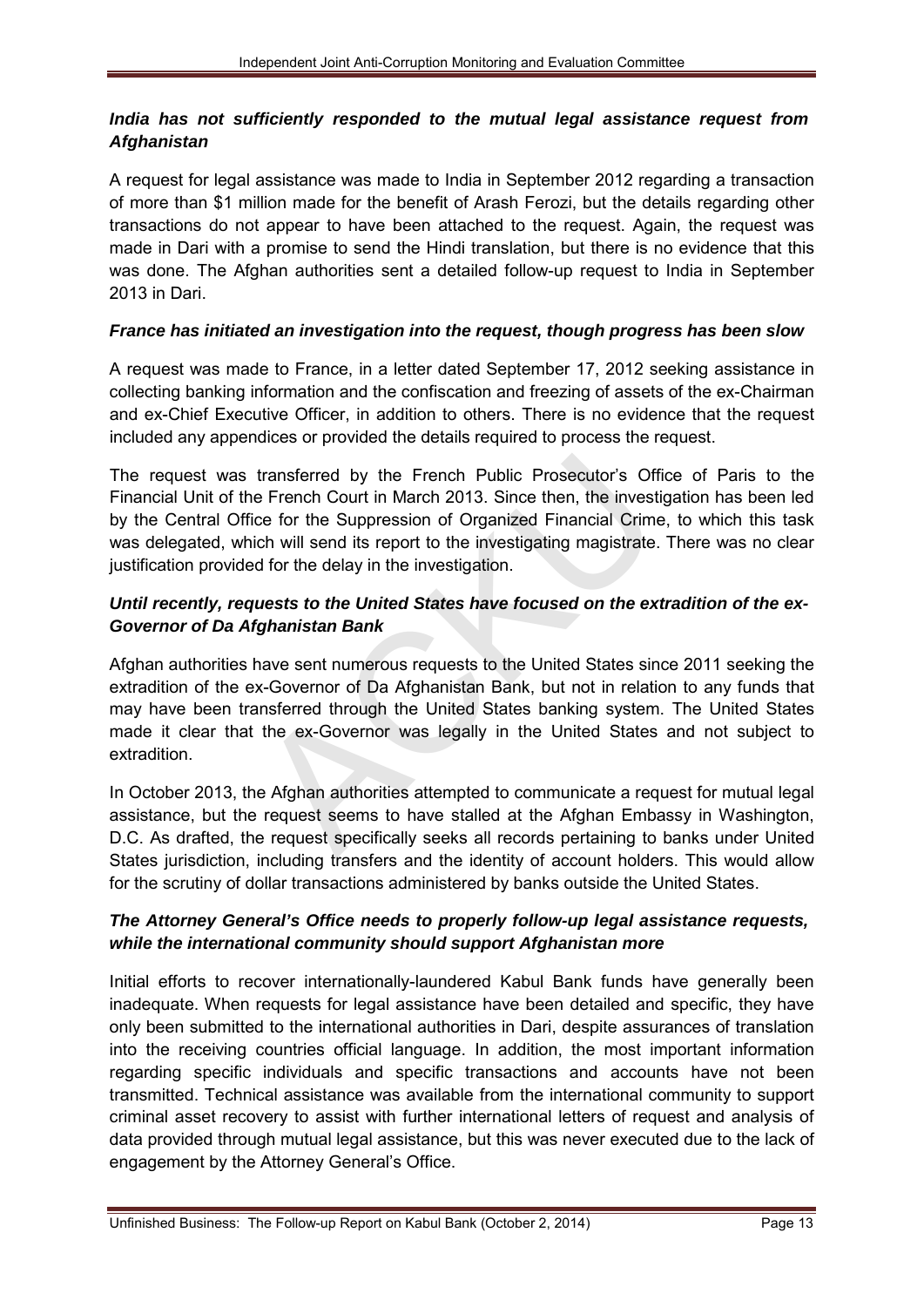## <span id="page-15-0"></span>**III. Criminal Proceedings**

#### <span id="page-15-1"></span>**a.) Judgment of the Kabul Bank Special Tribunal**

#### *The Kabul Bank Special Tribunal convicted all 21 individuals indicted in relation to Kabul Bank, with sentences varying from a fine to 5-years imprisonment*

On March 5, 2013, the Special Tribunal of the Supreme Court issued its judgment in the indictment for the Kabul Bank fraud. The Special Tribunal returned convictions against all defendants under various provisions of the Penal Code, and a constitutional provision that allows for rulings to attain justice where there are no applicable provisions of law.

Convictions were registered against the ex-Chairman and the ex-Chief Executive Officer for breach of trust, and both were sentenced to 5 years in prison, with an order to pay back \$530 million and \$278 million, respectively. They are currently being detained by the National Directorate of Security.

The ex-Conservator – and current Chief Executive Officer of New Kabul Bank - was also convicted under the same provision and sentenced to three years in prison. Employees of Da Afghanistan Bank, including the ex-Governor and the ex-Deputy Governor were convicted on other charges.

Members of the Kabul Bank Credit Department were convicted under the constitutional provision that allows judges to apply Hanafi jurisprudence to attain justice if there is no applicable law for the circumstances. The implication that no other law applied is hard to accept as credible, since the individuals were actively involved in executing the fraud.

#### *India has reneged on its commitment to ensure that two Indian nationals appear for the trial*

The ex-Head of Audit for Kabul Bank and the ex-Director of the Credit Department are two individuals who were central to the execution of the Kabul Bank fraud. As previously reported, they were released under the recognisance of the Indian Ambassador with a promise that they would be made to return to Kabul when their trial took place. Despite several requests from the Afghan Attorney General's Office, India has never produced the individuals, leading to a clear injustice given their central role in the fraud. Regardless, the two were convicted by the Kabul Bank Special Tribunal in absentia. or – and current Chief Executive Officer of New Kate same provision and sentenced to three years in prision including the ex-Governor and the ex-Deputy Governor and the ex-Deputy Governor and the ex-Deputy Governor and the

#### *Despite convictions, the most relevant articles of the law were ignored*

The judgment of the Special Tribunal raises a number of concerns. For example, the lack of convictions for fraud and embezzlement would have allowed the stolen funds to be declared as proceeds of crime under the Anti-Money Laundering Law. These charges were rejected by the court on the grounds that the accused were not public officials as required by the provisions of the law. This finding was made despite the Penal Code's definition of public officials, which includes certified individuals as the Bank's administrators were, and the Anti-Corruption Law definition, which includes banks that deal with the state, as was the case with Kabul Bank. The act of embezzlement would appear to result from hiding state goods (salary deposits). Instead, the Special Tribunal substituted a breach of trust conviction for the ex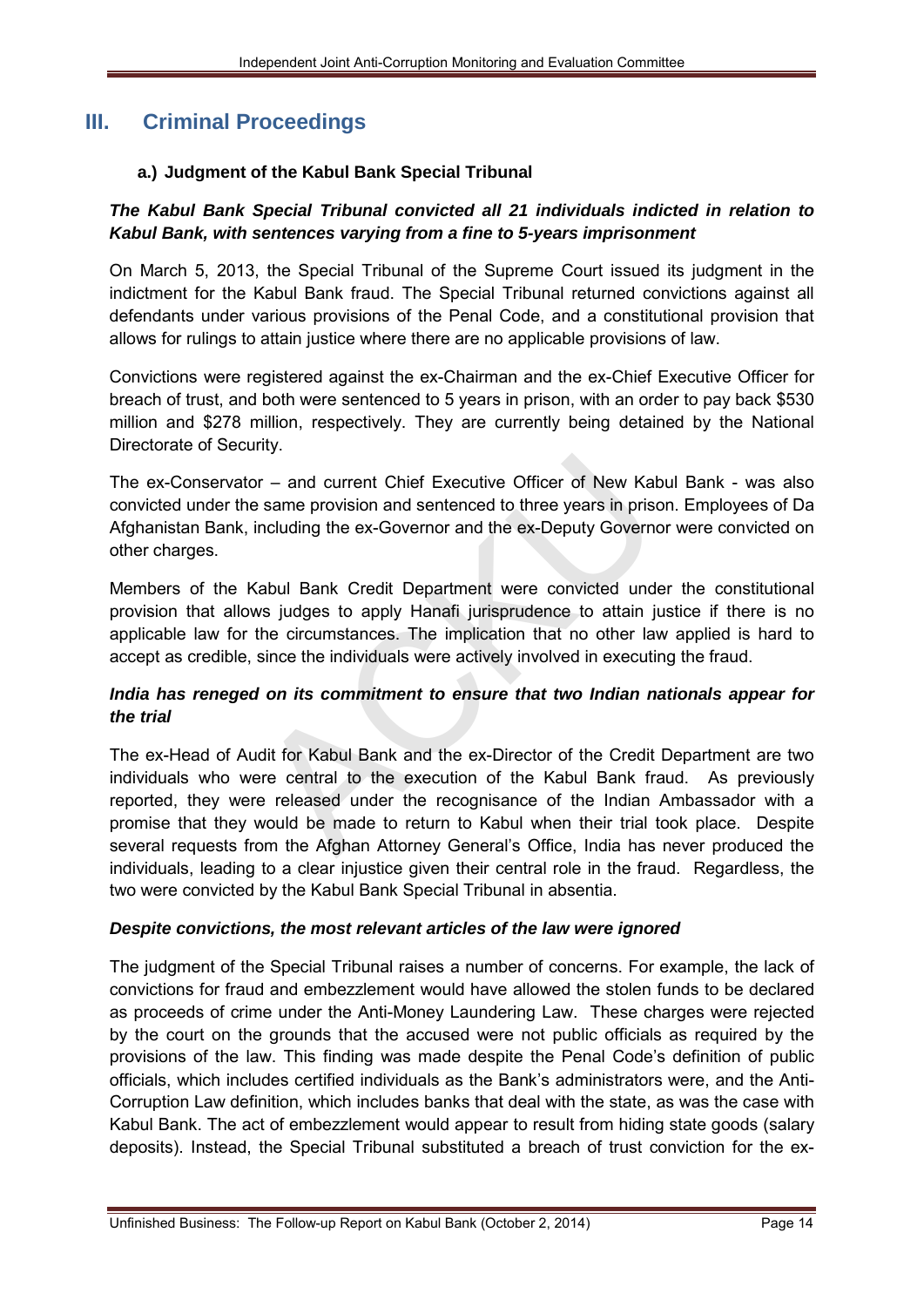Chairman and ex-Chief Executive Officer, for which they were not charged and did not have an opportunity to submit arguments about.

#### *The proceedings before the Tribunal did not seem to be aimed at fact-finding, and there are reports of high-level interference*

MEC recommended in its first Kabul Bank report that the Special Tribunal call for expert evidence to ensure that the facts of the Kabul Bank case were fully explored. It is clear from the proceedings and the judgment, however, that no such evidence was called for or considered, despite having international forensic auditors on stand-by ready to provide testimony. There are also reports that the Tribunal's head judge met a high-level delegation from the government several days before issuing its verdict. Reportedly, the President was interested in ensuring that there were significant penalties for guilty parties, while some high ranking government officials intended to interfere to change the court verdict.

#### **b.) Proceedings at the Court of Appeal**

#### *An appeal was made by the Attorney General's Office, though the appeal document was deficient*

<span id="page-16-0"></span>The Interim Criminal Code for Courts in force at the time required that appeal documents detail the reasons for the appeal and identify errors in the application of the law, the definition of the crimes, the evaluation of facts, and the application of the penalty. However, there appear to be deficiencies with the appeal, as it is limited to a repetition of original accusations without asserting legal errors. The appeal could have benefited from the available international technical assistance, but it was only shared with such advisors after it had already been filed with the Court of Appeal. **Solution** Solution and Code for Courts in force at the time required than all Code for Courts in force at the time required than all Code for Courts in force at the time required than for the appeal and identify errors in

#### *The appeal was supplemented with an evidentiary addendum that was filed with the Court*

In 2013, the Department for International Development (United Kingdom) provided technical assistance to the Afghan government to support the appeal team in improving the presentation of available evidence and providing ongoing assistance to the Attorney General's Office, the Ministry of Finance, the Financial Disputes Resolution Commission, and the Receivership in the recovery of assets. Specifically, the technical assistance was to draft evidentiary packages that demonstrated large-scale forgery, the involvement of local accounting firms, criminal distribution of millions of dollars, and the identity of witnesses.

The technical assistance team – including representatives from Kroll and the National Crime Agency – compiled an appellate addendum on behalf of the Attorney General's Office. The addendum summarized the findings of the forensic audit to support assertions of forgery, embezzlement, and money laundering. Exhibits included fake company stamps, business licenses issued for proxy borrowers, approval forms signed by Kabul Bank administrators, know-your-customer forms, falsified business plans, financial statements, audit reports, invoices, and bank-transfer statements.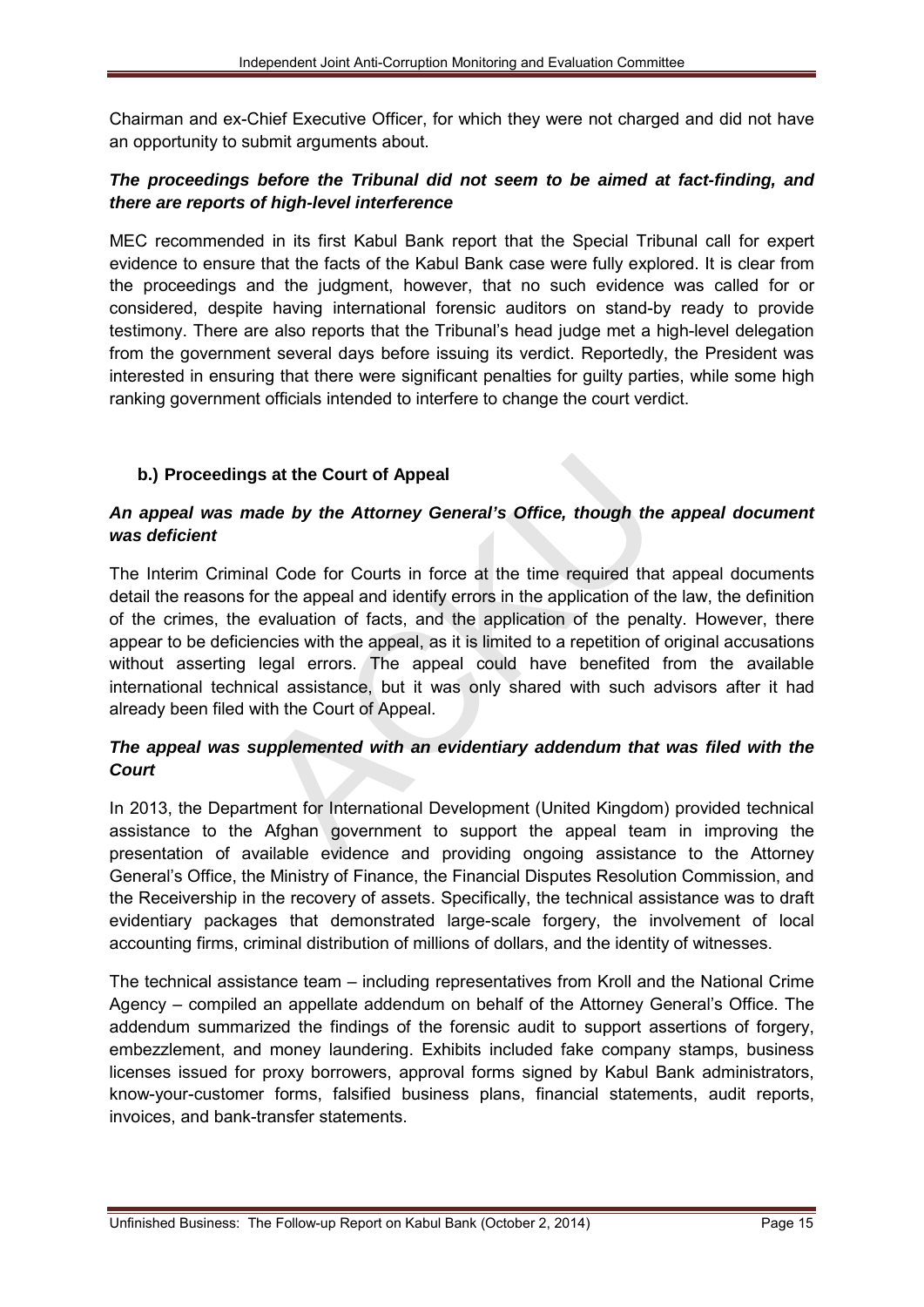The addendum also included detailed lists of all debtors, loan amounts, agreed repayments, status of repayments, disputed amounts, and signed acknowledgement and repayment letters. Names of individuals from the Kabul Bank Credit Department who could testify about the loan book scheme were also provided.

#### *The Court of Appeal's handling of the appeal raises many procedural questions and is well behind statutory timelines*

The Court of Appeal received the Kabul Bank appeal on April 4, 2013. Criminal appeals in Afghanistan are normally directed to the Criminal Appeals Section of the court, but the Kabul Bank case was sent to the Public Division where judges are selected by the Supreme Court. The reason behind this decision is not clear, but purportedly relate to national security and the sensitivity of the case. Upon receiving numerous documents from the Special Tribunal, the panel asked all judges of the Public Division to review the case and provide their thoughts on how to proceed.

Under the law, the Court of Appeal must confine its review to the points of the decision to which the appeal makes reference, but the Court may hear the witnesses and experts that have already appeared and collect new documents where the previous proceeding was not sufficient for making a sound decision. The Court has had five to seven hearings, with some defendants being unrepresented. The Court heard from defendants individually and provided an opportunity for statements to be made, but has not heard any of the expert evidence that is necessary to resolve the issues of criminal liability. For the divention of Appeal must confine its review to the poin<br>makes reference, but the Court may hear the witness<br>ared and collect new documents where the previous<br>g a sound decision. The Court has had five to seven<br>unre

#### <span id="page-17-0"></span>**c.) Court of Appeal Order**

#### *The Court of Appeal made an order for the clarification of liabilities*

Voluminous amounts of documents have been filed with the Court of Appeal, but the Court indicated that they still needed more. As a result, an order was issued on November 26, 2013 assigning the prosecutor to collaborate with the Receivership to clarify the accounts of all Kabul Bank's shareholders and borrowers in their presence. Disputes are to be sent to the Financial Disputes Resolution Commission to determine the issue and highlight the main legal points to be addressed by the Court, at which time the Court would make a decision.

#### *The order calls for the duplication of efforts made several years ago, with little prospect of advancing recoveries or the criminal process*

The order from the Court of Appeal repeats steps already taken to resolve the issue of liability, ignores the available evidence, and focuses on civil recoveries without dealing with the criminal matters that are supposed to be the subject of the appeal.

Furthermore, the order essentially asks for efforts that have already been made, thereby introducing months of delay. Shortly after the Kabul Bank fraud was publicly exposed in 2010, several key shareholders signed agreements to repay the amounts they owed. At this time, the Kabul Bank Receivership was able to compile a detailed accounting of liability based on the Kabul Bank database, loan files, and assistance from an international forensic audit firm. Several contentious meetings were held with shareholders and beneficiaries that ultimately resulted in legally-binding agreements being signed with most debtors. At this time, many shareholders disputed their liability for shareholder loans and the case was referred to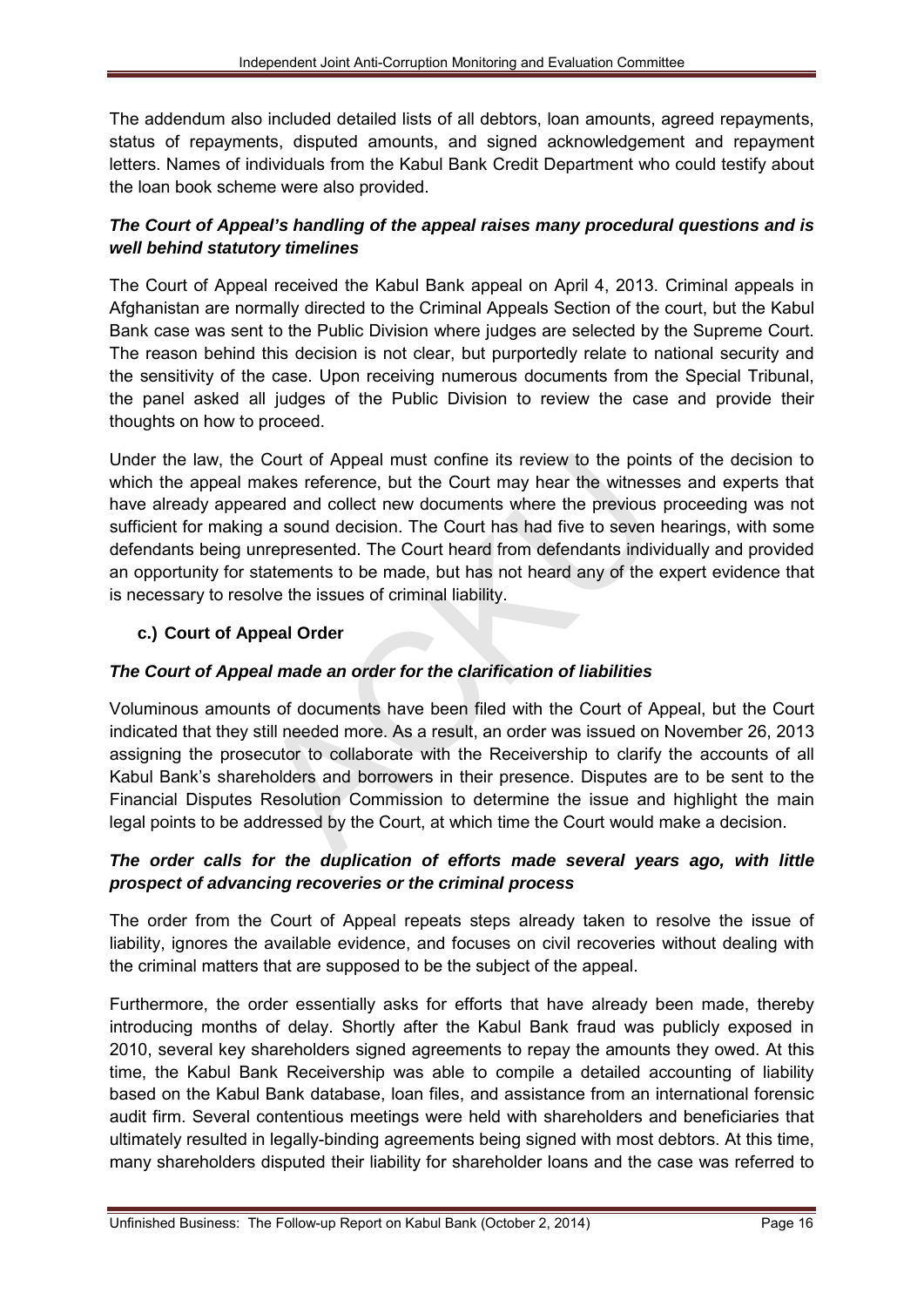the Financial Disputes Resolution Commission, as discussed earlier in this report. Further efforts were made by the Attorney General's Office to identify additional debtors outside of Afghanistan and to have them summoned to Afghanistan, apparently to no avail.

#### *Implementation of the order appears to have stalled*

The potential for delay has become a reality as neither the Attorney General's Office nor the Receivership appears to have undertaken concrete steps to implement the Court's order. The Attorney General's Office attempted to call all beneficiaries to a meeting, but only two people responded and nothing further has been done. It is evident that officials in the Attorney General's Office believe that the political environment made it difficult to implement the order and expect that nothing will be done until the new government is in place. On the other hand, the Kabul Bank Receivership indicates that they have not received the order officially and will not take action until they do.

#### **d.) Further Criminal Investigations**

#### *There is a need for proper criminal investigation of a number of individuals relating to Kabul Bank, but no investigation is currently underway*

<span id="page-18-0"></span>MEC's first Kabul Bank report recommended that the Attorney General's Office consider initiating investigations into other individuals, with the outcome documented in writing based on a clear rationale. Potential suspects include a number of shareholders, related parties, loan beneficiaries, government officials who registered fake companies, and accounting firms that forged business plans and financial statements. or proper criminal investigation of a number of inction investigation is currently underway<br>
Bank report recommended that the Attorney Generations into other individuals, with the outcome documer<br>
e. Potential suspects inc

The expansion of criminal investigations was also ordered by the Special Tribunal in March 2013, which indicated that 29 individuals were identified for investigation for their potential involvement in Kabul Bank-related crimes. Unfortunately, the Attorney General's Office has not undertaken any further investigations, which perpetuates the perception of impunity and preferential treatment.

## <span id="page-18-1"></span>**IV. Financial and Banking Sector Regulation**

#### <span id="page-18-2"></span>**a.) Risks Associated with Weak Financial Sector Governance and Oversight**

#### *Issues associated with Kabul Bank permeate other Afghan banks and weak oversight creates risks to the financial sector*

Weak financial and banking sector regulation poses a serious threat to the economic stability of Afghanistan. Many of the issues that allowed the Kabul Bank crisis to happen still exist today. Prudential audits conducted by the World Bank identified many of the same problems of related-party lending and undercapitalization at other banks. The risk associated with weak financial and banking regulation has led to some banks in Afghanistan to lose their United States dollar correspondent-banking relationship.

#### *Afghanistan's lack of progress on anti-money laundering leads to risks for the economy and the financial sector*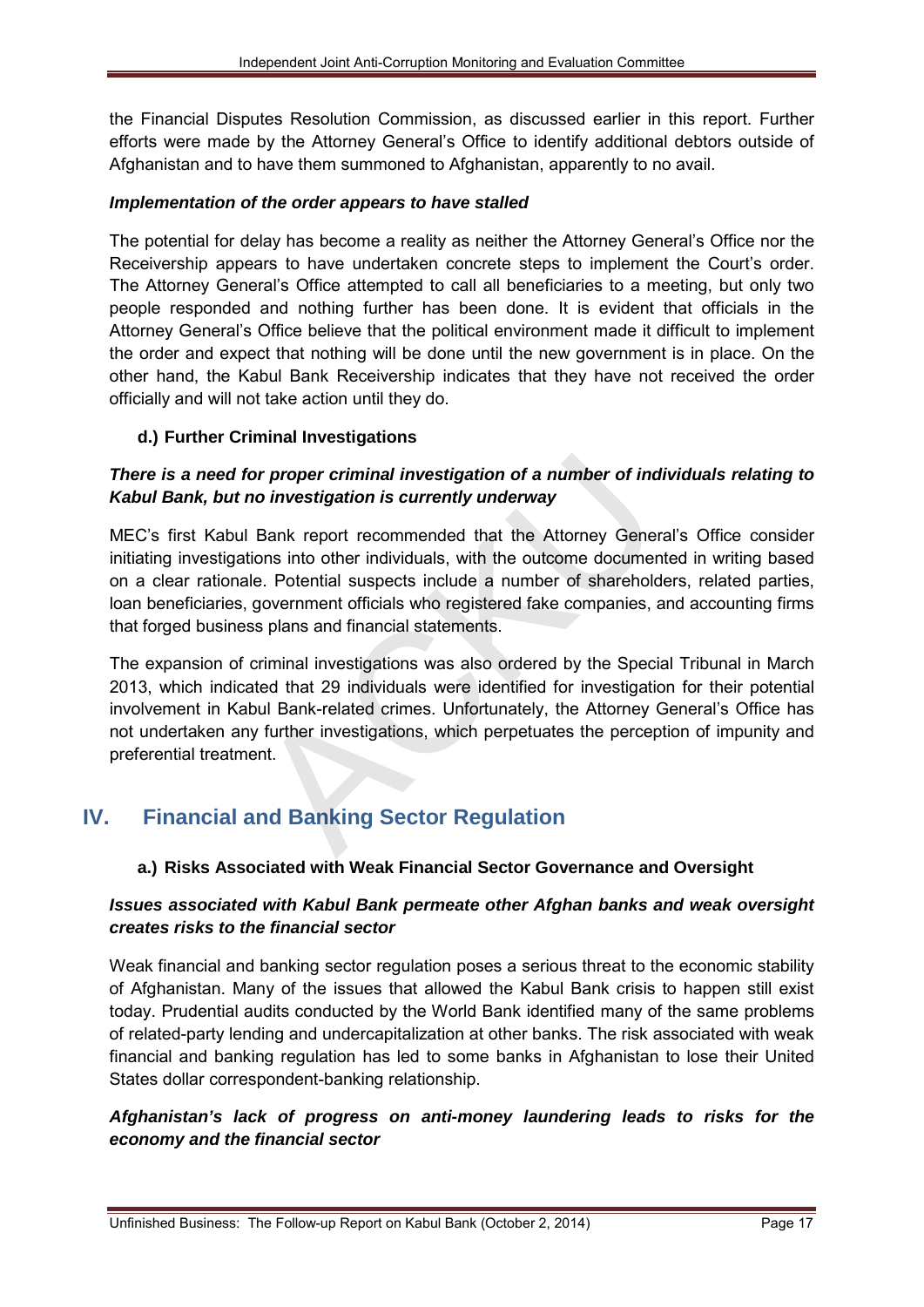The Asia/Pacific Group, in conjunction with the Financial Action Task Force and the other regional anti-money laundering bodies, constitutes an affiliated global network to combat money laundering. Afghanistan is currently a member of the Asia/Pacific Group on Money Laundering, which assesses member compliance with global anti-money laundering standards. Members commit to the implementation and enforcement of international standards against money laundering.

In February 2014, the Financial Action Task Force downgraded Afghanistan for failure to address its anti-money laundering deficiencies. The Task Force was specifically recommending that Afghanistan adequately criminalize money laundering, implement an adequate oversight program for all financial sectors, establish and implement adequate procedures for confiscating money-laundering assets, establish a fully functional and operational financial-intelligence unit, and establish effective controls for cross-border cash transactions.

If Afghanistan could not meet the indicators including finalizing Anti-Money Laundering Law and Anti-Terrorism Law on due time, Afghanistan will be included in black list of Task Force. This would have weakened Afghanistan's banking sector, as Financial Action Task Force members could have applied financial countermeasures, such as rejecting correspondentaccount relationship requests. Downgrading was narrowly avoided as Afghanistan finally passed a new Anti-Money Laundering Law in June 2014, but the Financial Action Task Force has not assessed it as of yet and additional regulations are required. Another assessment of Afghanistan's progress will take place at the October 2014 Task Force meetings, which could result in adverse consequences for Afghanistan. Id not meet the indicators including finalizing Anti-Mo<br>Law on due time, Afghanistan will be included in blace<br>weakened Afghanistan's banking sector, as Financia<br>ave applied financial countermeasures, such as rejection<br>ave

#### <span id="page-19-0"></span>**b.) Extended Credit Facility Program for Afghanistan**

#### *The International Monetary Fund's Extended Credit Facility Program sets out a roadmap for financial reform and resolution of outstanding Kabul Bank issues*

The International Monetary Fund's Executive Board approved a three-year \$130 million Extended Credit Facility arrangement for Afghanistan on November 14, 2011, building on an earlier program in place from 2006 – 2010. The objective of the Extended Credit Facility for 2011 – 2014 is to safeguard the financial sector, improve economic governance, and raise domestic revenue collection.

The program includes a number of structural benchmarks related to the development of a strategy to build capacity and improve responses to economic crime, a privatization plan for New Kabul Bank, a new banking law with stronger provisions on corporate governance, a new anti-money laundering law, increased capacity of the financial intelligence unit, expanded money service provider registration, a strategy for banks without sufficient paid-up capital, a restructuring of the Financial Supervision Department, establishment of an Economic Crimes Task Force, and a memorandum of understanding regarding information sharing between relevant regulatory and law enforcement agencies.

#### *Reviews of the program were to be undertaken regularly, but have not taken place as planned*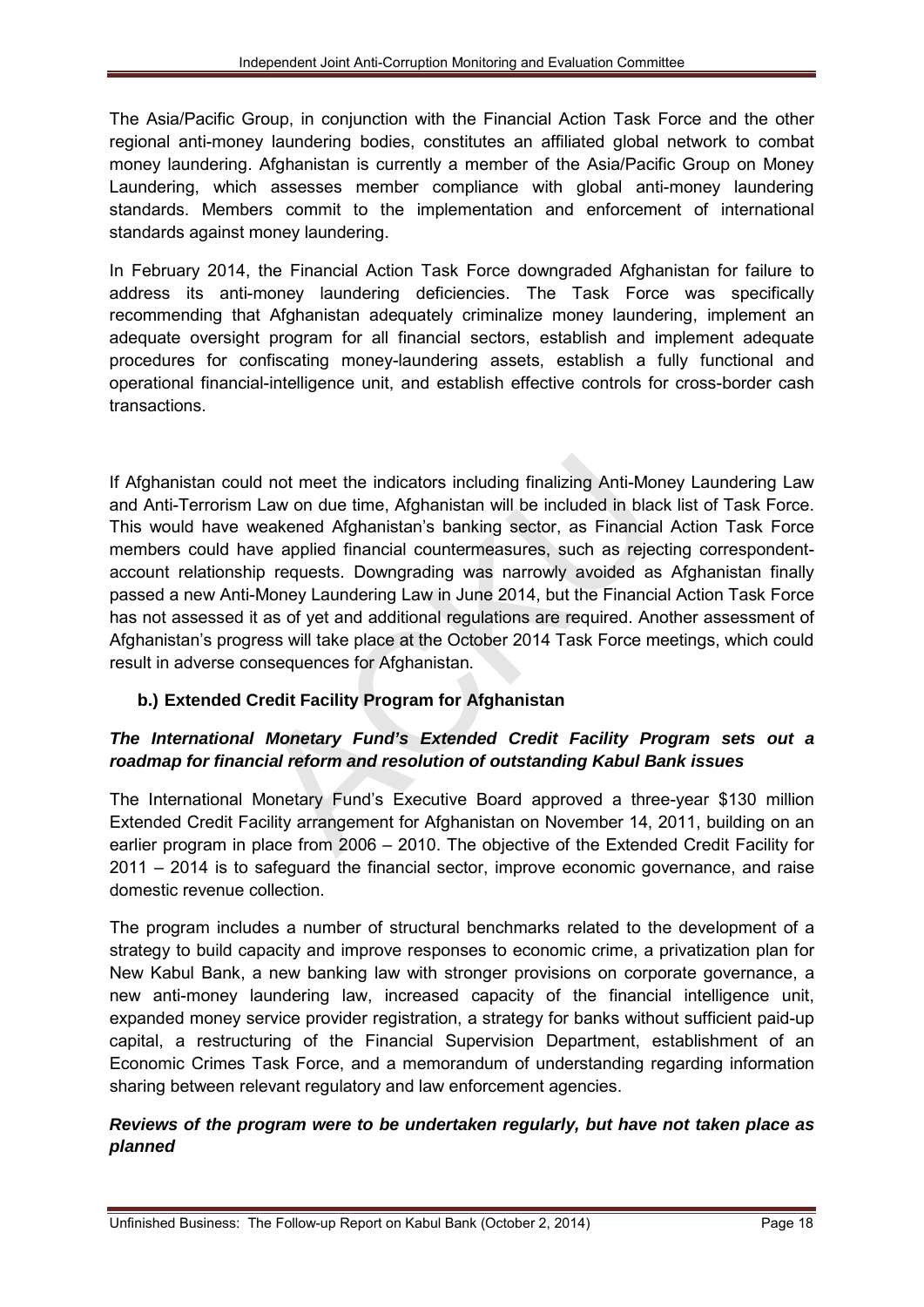The first review of the Extended Credit Facility was conducted on June 29, 2012, with further reviews scheduled for December 2012, March 2013, September 2013, March 2014, none of which occurred. The International Monetary Fund reported that performance in the June 2012 review was not in line with the targets due to unanticipated shocks that hit the economy, an inadequate policy response, and delays caused by opposition to some reforms and capacity constraints.

Discussions on the second review of the program were not concluded because key quantitative targets were missed, the implementation of some structural benchmarks was delayed, and revenue targets for 2013 were not agreed on. A January 2013 mission reached agreement on the second and third Extended Credit Facility arrangement reviews, but performance in early 2013 was significantly weaker than planned and not all prior actions were implemented, so completion of the reviews was not recommended.

#### <span id="page-20-0"></span>**c.) Status of Current Reform Efforts**

#### *The International Monetary Fund published a Staff Report on the status of the Extended Credit Facility Program*

A staff report was developed in May 2014 to provide an overview of the current assessment of the program. The report indicates that important targets under the revised informal framework were missed in 2013, especially as related to budget revenue and delays in structural reform.

International Monetary Fund directors indicated that they looked forward to the implementation of the strategic plan for strengthening financial sector supervision, the implementation of banking sector laws, a strengthened anti-money laundering regime, a stronger banking system, and stronger efforts to recover Kabul Bank assets and to privatize New Kabul Bank. *I* Monetary Fund published a Staff Report on<br>Facility Program<br>developed in May 2014 to provide an overview of the<br>The report indicates that important targets under this<br>sed in 2013, especially as related to budget rev<br>eta

Despite delays in program reviews, staff and the authorities agreed on a set of informal quantitative targets and policy actions for 2014 and proposed holding the next review in accordance with the consultation cycle. This could position the program to be renegotiated with the new government, if it has stronger political will for meeting the program objectives.

#### *The government has taken initial steps in prioritizing and planning for responding to economic crime*

The National Priority Program 5 – Law and Justice for All - provides a national economiccrimes strategy, including the establishment of a senior level interagency Economic Crimes Task Force to implement the strategy and to coordinate responses to challenges presented by economic crime. A road map setting out Afghanistan's economic governance framework was endorsed by the Cabinet in February 2013 and the government announced the establishment of the Task Force under the chairmanship of the Minister of Economy in early 2014, but the Secretariat was never funded and the Committee has never met.

The government has developed a number of legislative instruments, including the *Banking Law*, the *Da Afghanistan Bank Law*, and the *Anti-Money Laundering Law*, to address cooperation; bankruptcy proceedings; caps on money crossing borders; exposure limits; standards for reporting international money transactions; deposit insurance; regulation of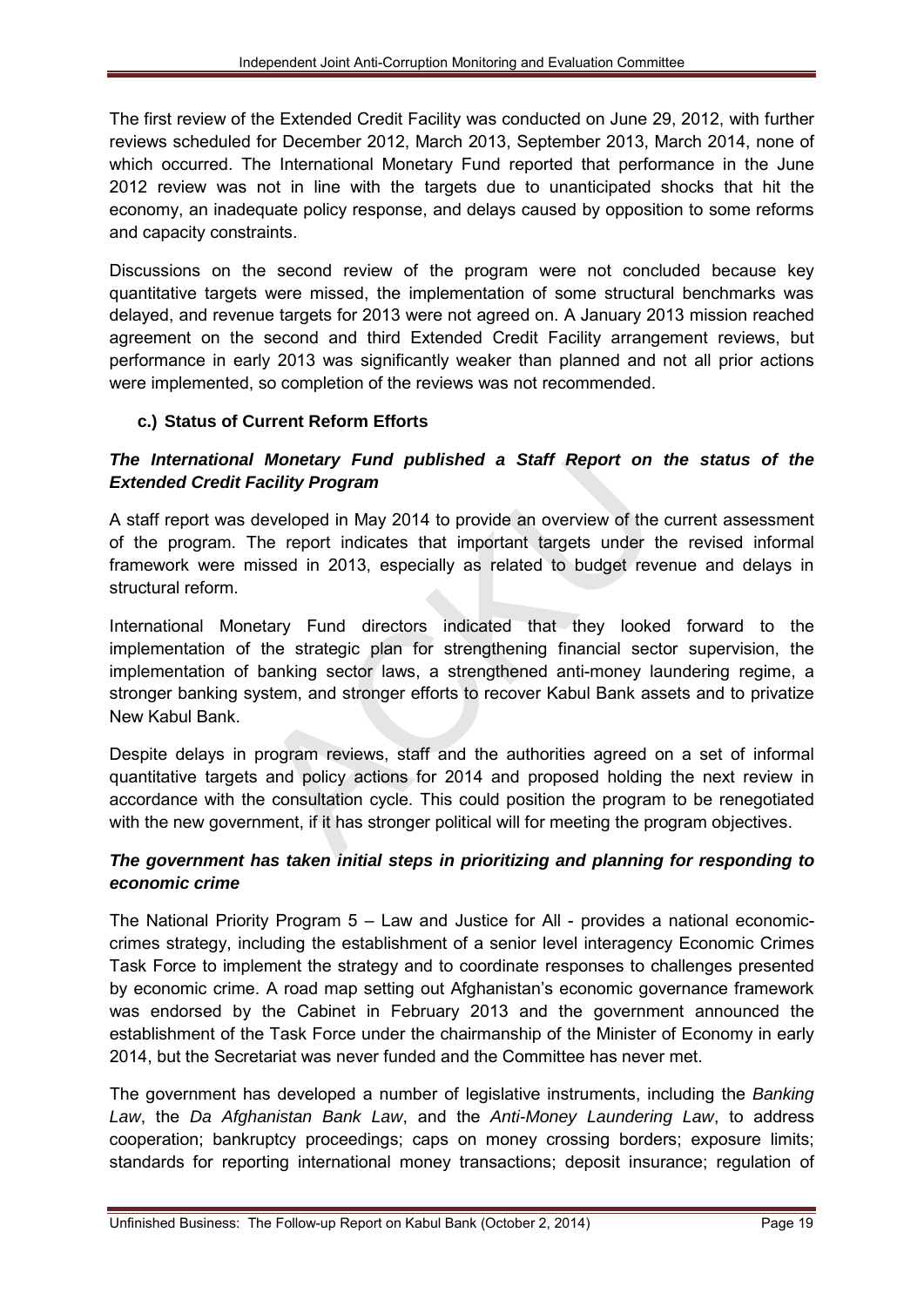financing political parties; and improvements to the definition of who is qualified to administer a bank.

#### *Anti-money laundering legislation has been recently enacted*

The draft Anti-Money Laundering Law was in development for months with technical assistance provided by the International Monetary Fund. One of the major stumbling blocks was the status of the financial intelligence unit and whether it should fall directly under the Ministry of Finance or Da Afghanistan Bank and its ability to cooperate with its international counterparts.

MEC reviewed the draft Anti-Money Laundering Law and proposed that some articles be expanded to avoid ambiguity and some amendments be made to enhance the level of cooperation amongst national agencies, to enhance customer due diligence and record keeping, and to provide an adequate basis for the use of special investigative techniques.

The draft law was approved by the Council of Ministers and submitted to the National Assembly in May 2014, which passed it in June 2014. The new law allows for the confiscation of money and assets, and applies preventive measures for the financial sector. It also establishes powers and responsibilities for competent authorities and sets the basic framework for international cooperation in the fight against money laundering. abundantly the Council of Ministers and Submit 2014, which passed it in June 2014. The new<br>rey and assets, and applies preventive measures for t<br>owers and responsibilities for competent authorities<br>national cooperation in

#### *A revised Banking Law has not progressed through the National Assembly despite being submitted over a year ago*

The Council of Ministers approved a new banking law on January 28, 2013 and submitted it to the National Assembly in February 2013, where it remains pending. The law was assigned to the Budget and Finance Committee and is listed as under discussion with a subcommittee.

The banking law has various aspects dealing with corporate governance, capital, large exposures, and related parties, but needs some amendments, which it is hoped will be incorporated while the law is discussed by the parliament.

#### *Despite some progress, the Financial Supervision Department still lacks capacity to fulfill its mandate for regulating and supervising banking activities*

The Financial Supervision Department's five-year strategic plan was approved in June 2013 and it has begun to make the institutional arrangements to start implementation. The Department developed a new organizational structure with increased staff and recruitment is underway to fill new positions with higher salaries to attract more qualified staff. The Financial Supervision Department still includes staff who have little relevant education or practical experience. The Department also suffers from a lack of sufficient space, with employees scattered among various offices.

Da Afghanistan Bank has indicated that they have begun implementing a program for supervisory capacity particularly focused on fraud detection, financial analysis, and monitoring bank-information systems. It has committed to strengthen off-site surveillance (including automation of supervisory reporting) and on-site examination. A Supervisory Enforcement Committee will continue its regular reviews of bank compliance with supervisory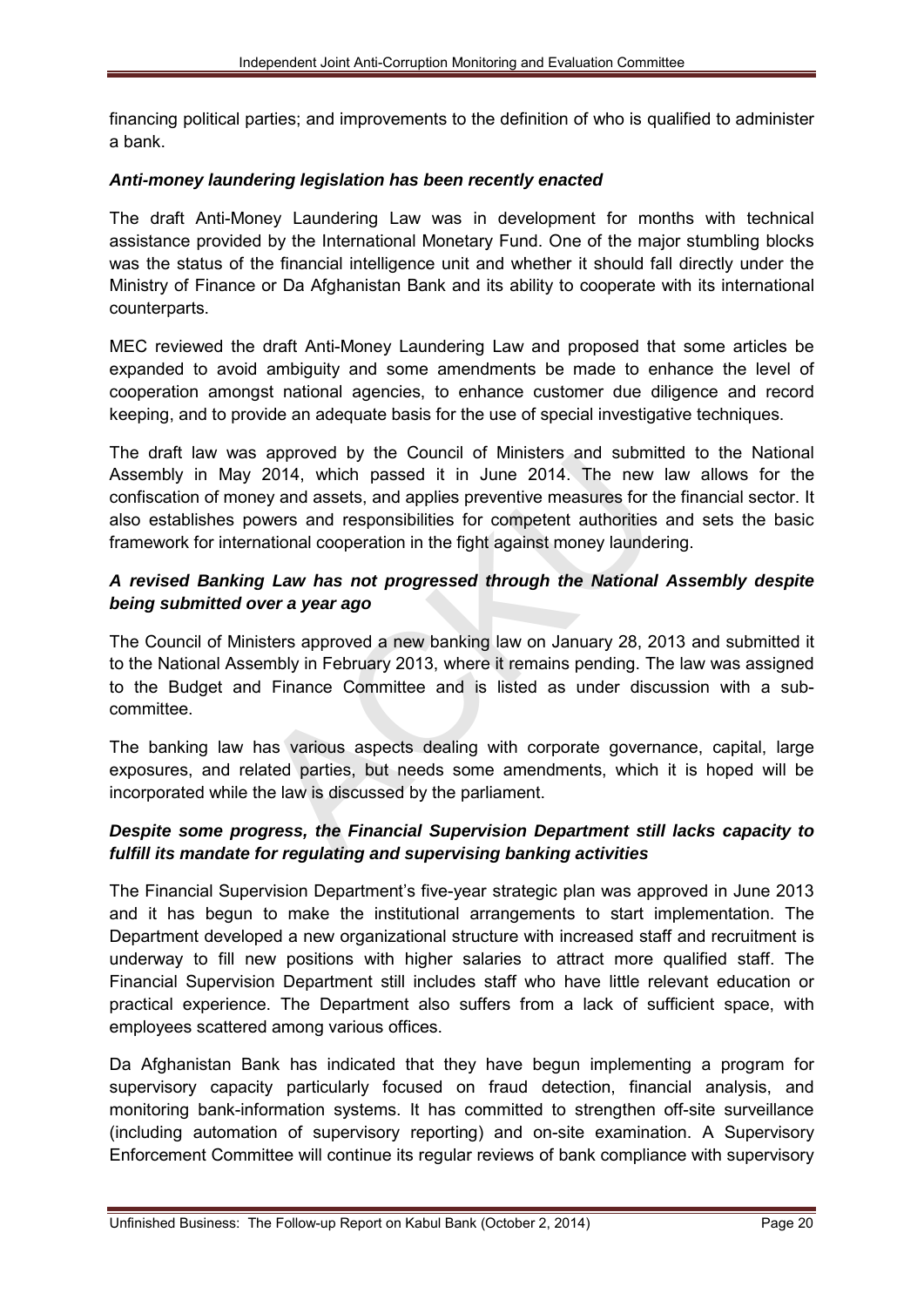orders, though it was noted that enforcement letters could be followed-up more consistently. Finally, the central bank committed to strengthen its policies to protect staff from civil damages when conducting their duties in good faith.

#### *The Financial Transactions and Reports Analysis Center of Afghanistan (FINTRACA) is still operating under its optimal level*

Despite concerns previously raised by MEC, FINTRACA still takes a passive role in the monitoring and oversight of suspicious transactions and large cash transfers. The continued absence of an integrated electronic database  $-$  despite attempts to find funding for one  $$ relegates the unit to conducting little analysis, and being informed of transactions that require scrutiny well after they take place. Additionally, FINTRACA's staff lacks proper training and formal technical assistance.

#### *A memorandum of understanding has been signed among all law enforcement and financial regulation agencies*

A memorandum of understanding has recently been signed between FINTRACA, the Ministry of Interior, the Afghanistan Customs Department, the National Directorate of Security, the High Office of Oversight, and the Attorney General's Office regarding the exchange of information and assistance in the investigation of economic crimes. It provides the authority to exchange information in accordance with the laws on Anti-Money Laundering, Counter Financing of Terrorism, Organization and Powers of the Attorney General's Office, Customs, Police, and Da Afghanistan Bank. understanding has recently been signed between FIN<br>hanistan Customs Department, the National Directo<br>versight, and the Attorney General's Office regardir<br>sistance in the investigation of economic crimes. It p<br>mation in acc

Specifically it allows FINTRACA to share strategic analytical information identifying risks and threats and to disseminate tactical analysis. It also allows for information to be shared with the Financial Supervision Department related to trends and suspected instances of noncompliance with anti-money laundering supervision, and provides for FINTRACA to be provided information or intelligence related its duties.

Although this is a good step in cooperating and may satisfy the technical requirement of the Extended Credit Facility Program, the memorandum of understanding is deficient in that it does not provide for a regular forum for routine sharing of information and the coordination of the investigation of economic crime and case management.

#### <span id="page-22-0"></span>**d.) Technical Assistance for Regulating the Financial Sector**

#### *Limited technical assistance has been provided to ensure the capacity and oversight of the financial sector*

Currently, the Financial Supervision Department and FINTRACA receive little technical assistance from the international community. In the past, the International Monetary Fund has provided specific technical assistance, including two advisors who left in 2013, and the United States provided technical assistance until the Kabul Bank crisis broke and its advisors were removed.

Most recently, limited technical support had been provided by the International Monetary Fund under a \$1 million Canadian-funded program for the period of July 2012 to March 2014 entitled *Countering the Financing of Terrorism in Afghanistan*. The program trained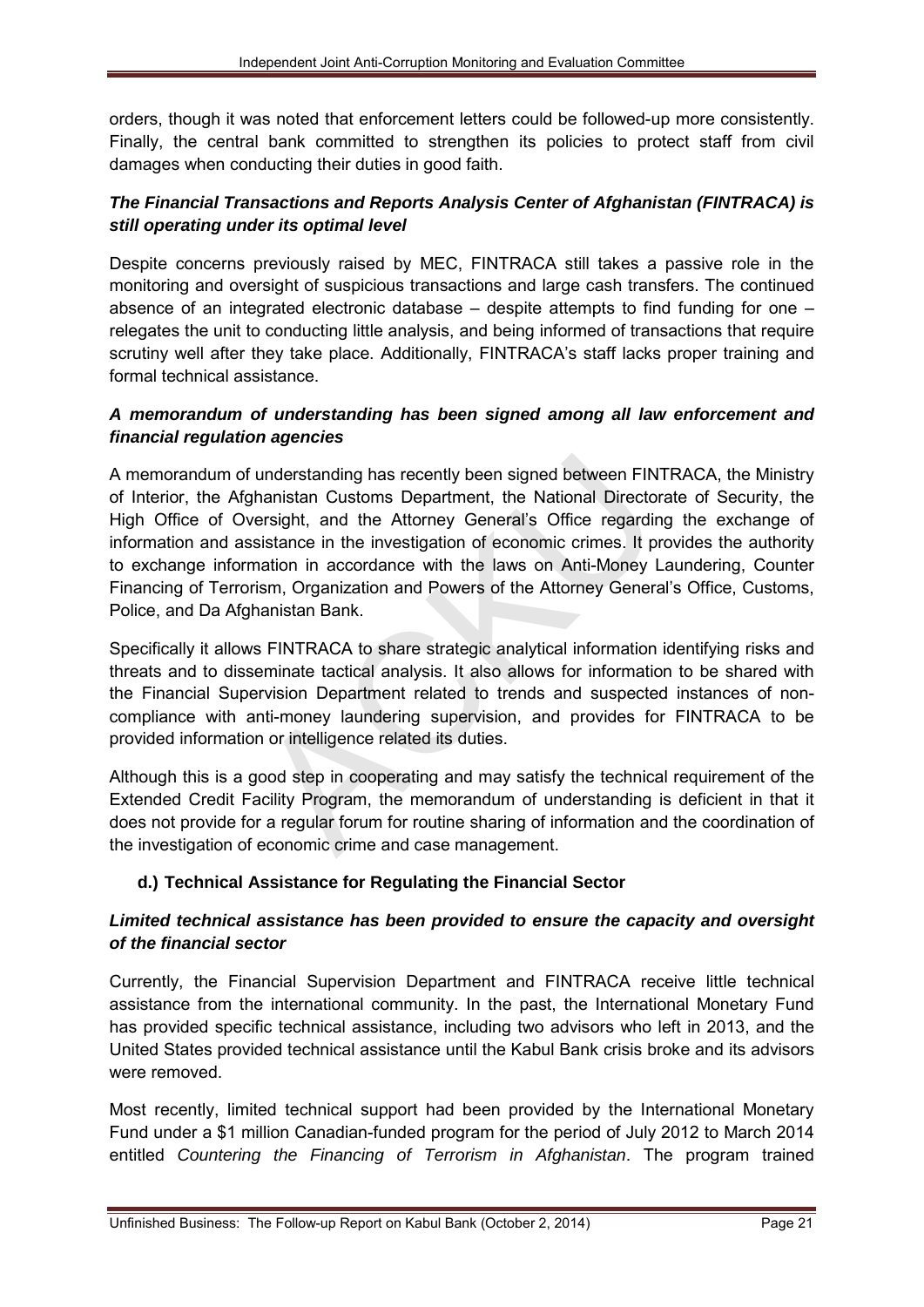FINTRACA and other Afghan officials on how to detect and prevent money laundering and terrorist financing within the formal and informal financial sectors. The technical support also funded International Monetary Fund experts to review and draft procedures for FINTRACA and to develop draft risk-based tools for anti-money laundering supervision.

#### *There is a new World Bank program that would address many of these deficiencies*

The World Bank had two projects related to the financial and banking sector since 2009, the *Financial Sector Strengthening Project* and the *Financial Sector Rapid Response Project*. The *Financial Sector Rapid Response Project*, among other things, delivered audits of ten commercial banks that were completed in 2012.

In November 2013, the World Bank approved a grant for Da Afghanistan Bank under its *Financial Sector Rapid Response Project*. The program will run until June 2016 with the objective of assisting Da Afghanistan Bank to develop action plans for improved banking supervision and to establish key building blocks of financial sector infrastructure. The first component of the program will focus on reviewing financial supervision capacity building activities and implement a capacity building plan to strengthen the Financial Supervision Department, review banking regulations, and implement action plans following the commercial bank audits.

The World Bank designed their support as a low-level engagement that can be ramped up at a later date in acknowledgement that strengthening banking supervision is critical but challenging. The program, though approved, requires further discussions with the Financial Supervision Department.

#### *There needs to be a comprehensive approach to addressing financial sector governance and oversight*

Current efforts to appropriately govern and oversee the financial sector have met with limited success on the ground. The International Monetary Fund program and Financial Activities Task Force have set out the framework for reform in the area of financial sector oversight and anti-money laundering, but they have been implemented without comprehensive and adequate technical assistance resulting in slow progress in developing the legal framework and overall governance structures required. program will focus on reviewing financial supervisi-<br>ement a capacity building plan to strengthen the F<br>w banking regulations, and implement action pudits.<br>sesigned their support as a low-level engagement that controlled<br>e

Current progress related to a new anti-money laundering law, a new counter-terrorism financing law, the banking law, the memorandum of understanding, and technical assistance from the World Bank are all important efforts, but are meaningless unless the laws are passed and implemented and the capacity of the most important institutions is enhanced.

## <span id="page-23-0"></span>**V. Privatization of New Kabul Bank**

#### <span id="page-23-1"></span>**a.)New Kabul Bank Operations**

*New Kabul Bank received its first clean independent audit since splitting from Kabul Bank*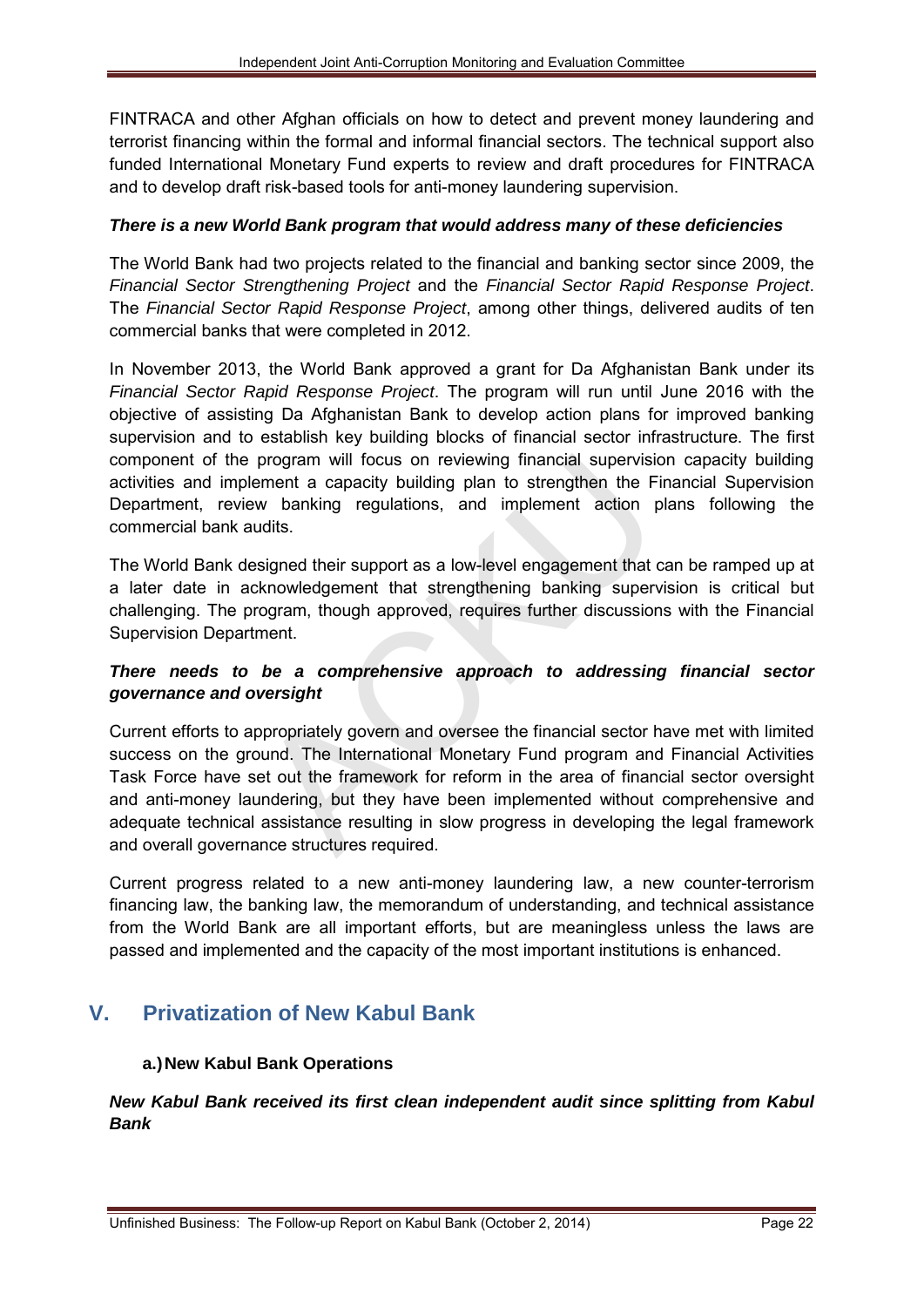The independent audit of New Kabul Bank's financial statements for the period ending December 31, 2013 was conducted by a Kabul-based representative of Grant Thornton and provided the first clean audit for New Kabul Bank since its split from the Kabul Bank Receivership in April 2011.

The old Kabul Bank was hiring external audit firms every year. External auditors received millions of dollars but never disseminated fraud, misuse and bank failures of old Kabul Bank, Instead, the bank's performance was shown legitimate. As a result of the violations of external firms and bank's authorities, it caused Kabul Bank to crisis disaster.The auditors believed that they obtained sufficient evidence to provide a basis for their opinion and concluded that the financial statements give a true and fair view of the Bank's financial position and its financial performance. However, initial concerns were raised due to inconsistencies between financial statements previously provided to the Financial Supervision Department and the reporting of profits from foreign currency exchanges and holdings. The report indicates that foreign currency transactions are converted into Afghanis at exchange rates from the date of transaction, as opposed to when the profit is actually realized, which may present an inaccurate picture.

#### *New Kabul Bank's financial statements indicate that the Bank is currently operating at a loss, has negative equity, and is undercapitalized*

New Kabul Bank's financial statements indicate that the Bank operated at a loss of \$7.4 million in 2013, with accumulated losses of \$46.8 million at the end of 2013. The losses are largely attributable to government restrictions on its ability to restructure or lend money until it is privatized. The Bank's net income of \$25.2 million was mostly derived from fees and commissions (\$20.4 million), a majority of which is attributed to salary distribution. indicates that foreign currency transactions are comprom the date of transaction, as opposed to when y present an inaccurate picture.<br> **Solution: Solution** inaccurate picture.<br> **Solution: Solution** in inaccurate pictur

As of December 31, 2013, the Bank had assets of \$379.7 million and liabilities of \$426.4 million, including \$416.0 million in cash deposits. The key measure for managing liquidity risk is the ratio of net liquid assets to deposits from customers, which was 75 percent at the end of 2013.

New Kabul Bank is undercapitalized and does not meet the Banking Law requirements for paid-in capital. The Bank is 100 percent owned by the Ministry of Finance with no share capital having been paid, as was approved by the Da Afghanistan Bank's Supreme Council on March 15, 2011. Any buyer of the Bank will need to inject capital to meet the regulatory requirements.

#### *New Kabul Bank's claim against the Kabul Bank Receivership is still in question*

New Kabul Bank is reporting a \$54.7 million claim against the Ministry of Finance for outstanding liabilities attributable to the Kabul Bank Receivership. The claim was based on a special audit conducted by Grant Thornton and has been submitted to the Kabul Bank Receivership for their consideration, but the Receivership has not conducted their own verification. The split is facing further delays because the Receivership does not have a functioning electronic system, which creates an obligation to agree on modified procedures with the auditors before an audit can be undertaken.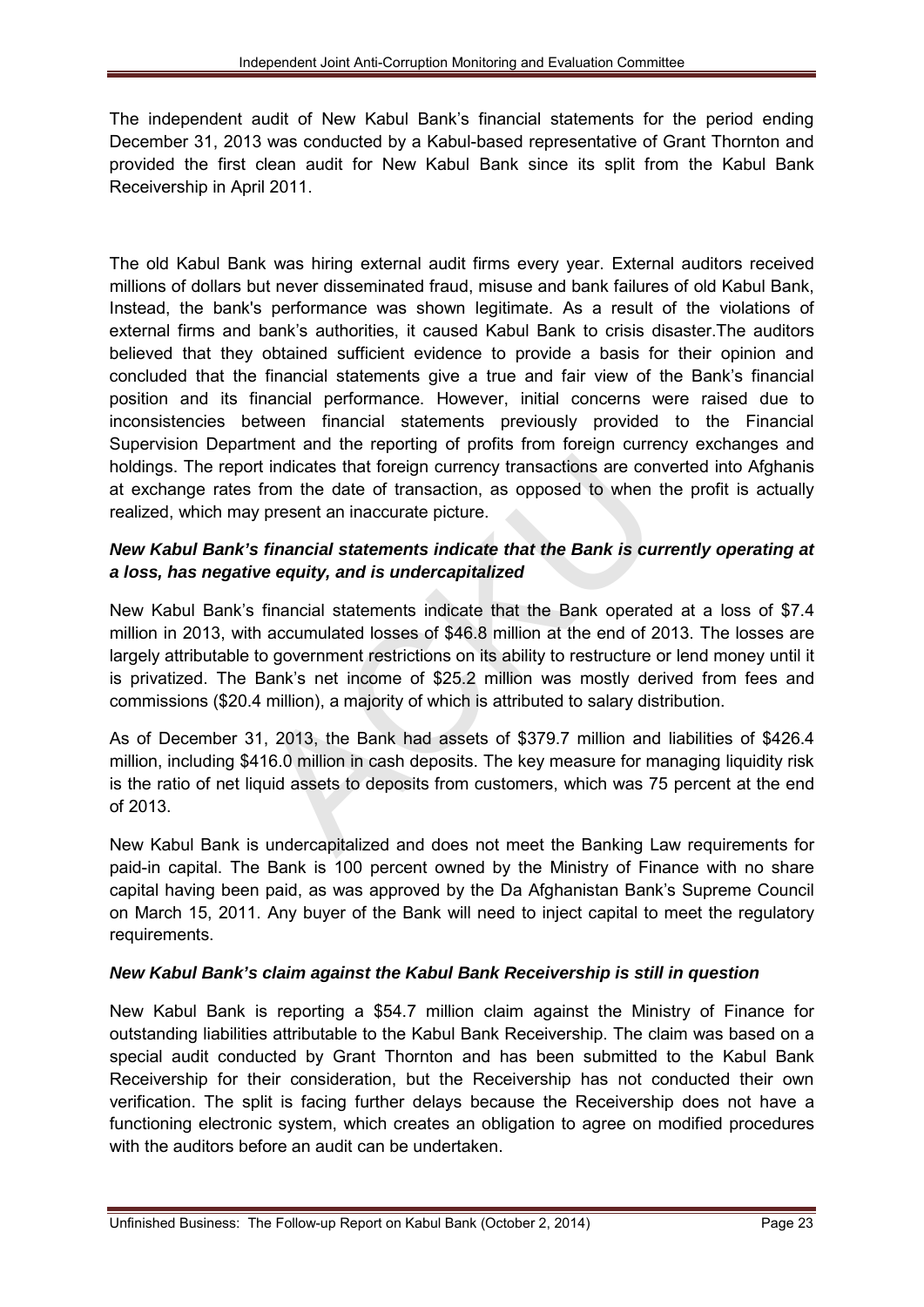#### *New Kabul Bank's key management have never been approved by Da Afghanistan Bank in accordance with the law, nor has Da Afghanistan Bank conducted any supervisory audits*

Key management of New Kabul Bank include the Chief Executive Officer, the Deputy Chief Executive Officer, the Chief Financial Officer, and the Chief Operations Officer. Currently, these positions at New Kabul Bank are being filled by individuals appointed by Da Afghanistan Bank without following proper procedures. Although they are former Da Afghanistan Bank employees, they have never been assessed or approved according to the law, which requires the assessment of biographical and financial information of candidates by the Financial Supervision Department.

In addition, the Financial Supervision Department has not carried out any supervisory audits of the Bank since it was created in 2011. Supervisory audits are designed to assess the operations of banks and to identify issues of non-compliance with the banking law and regulations.

The absence of oversight for New Kabul Bank – regardless of its status as a governmentowned enterprise – is an alarming deficiency, particularly considering that similarly lax oversight contributed to the environment that allowed Kabul Bank to operate fraudulently.

#### <span id="page-25-0"></span>**b.)New Kabul Bank Privatization Plan**

#### *Privatization is a requirement of the Extended Credit Facility Program and was approved by the Council of Ministers*

The sale of New Kabul Bank is a structural benchmark under the Extended Credit Facility program, which also indicates that the Bank should be wound-down if no suitable buyer was identified by December 2013. Liquidation would include the closure or transfer of all functions except for those related to the administration of government salary deposit accounts.

The privatization of New Kabul Bank was approved by the Council of Ministers in February 2012 and the Ministry of Finance established a Privatization Steering Committee to develop a plan and oversee the process. The Committee was chaired by the Director General of Treasury and its privatization plan was approved by the Council of Ministers on August 27, 2012. versight for New Kabul Bank – regardless of its statu<br>
– is an alarming deficiency, particularly considerired to the environment that allowed Kabul Bank to oper<br> **Bank Privatization Plan**<br> **a requirement of the Extended Cr** 

#### *The privatization plan sets out phases governing the operation and sale of New Kabul Bank*

The privatization plan states that New Kabul Bank would be handed-over with assets equalling liabilities, no liabilities from the Receivership, in compliance with capital adequacy and liquidity ratios, and with a minimum capital requirement of \$20 million. The plan also indicated that New Kabul Bank would not be able to reduce staffing levels or the number of branches until it was sold.

The bids submitted were to be evaluated by the Steering Committee with technical and pricing information separated and weighed at 70 percent and 30 percent, respectively. The successful bid was to be approved by the Council of Ministers, with the automatic submission of the second successful bidder if the first was rejected. If approved, the final phase for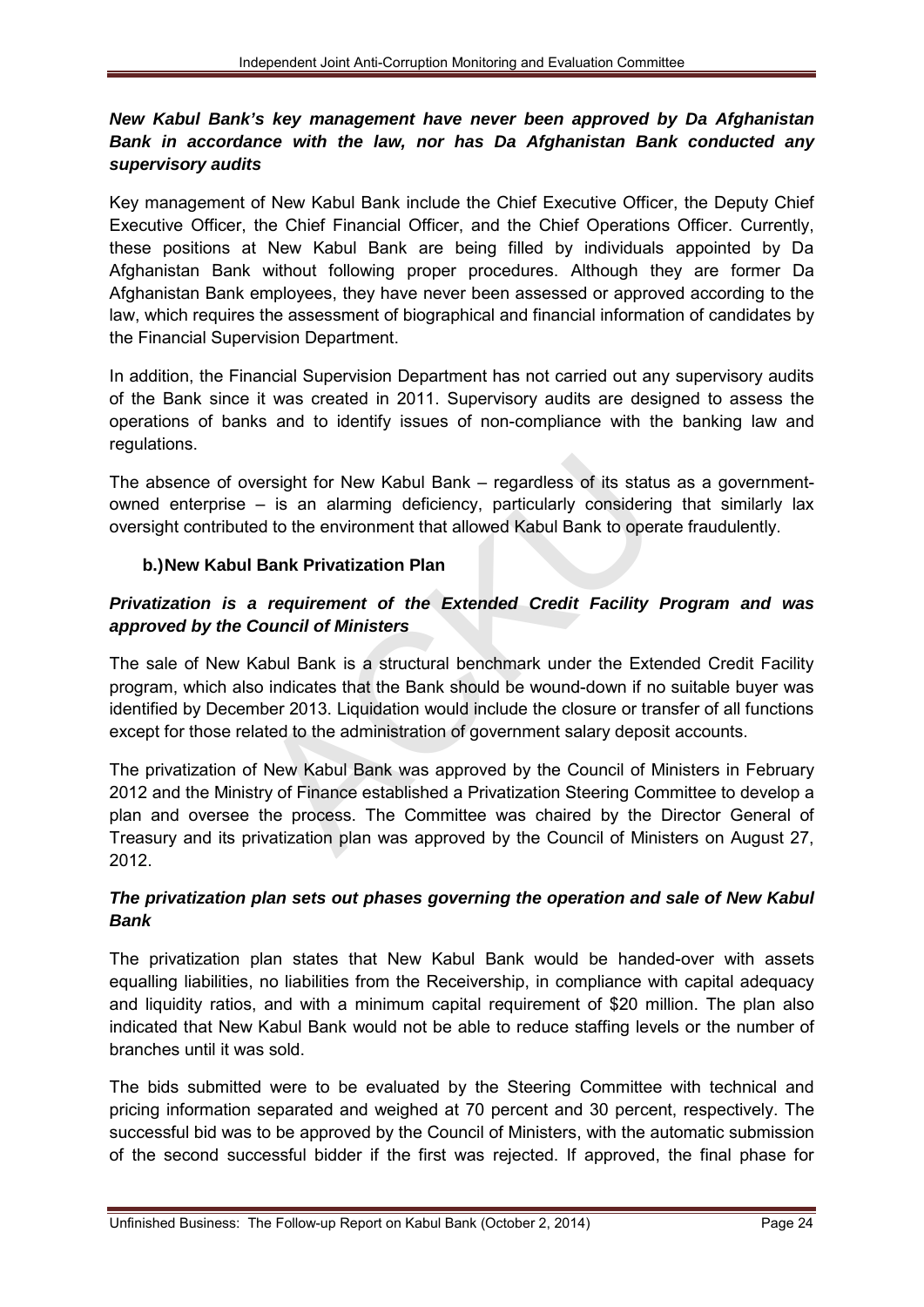privatization would be the signing of the contract and Da Afghanistan Bank licensing and due diligence procedures under the Banking Law.

#### *The privatization plan sets out specific criteria and qualifications for bidders*

The eligibility criteria for bidders requires documentary evidence of a minimum level of financial and business standing and restricts bidders if they have outstanding loans with the Kabul Bank Receivership or any individual who was a shareholder, senior management or their associates or close family, or a legal entity in which they hold shares.

Potential owners would also be reviewed by Da Afghanistan Bank under the Banking Law after a change of control application is submitted with supporting documents. The criteria require the applicant to be fit and proper, have not engaged in criminal activities, and be capable of managing the bank soundly and prudently. The central bank requires information regarding the source of the funds for the purchase, educational and professional information, financial statements, and a list of relatives. The application may be rejected for a lack of professional qualifications, the inability to contribute capital, or other reasons that indicate a potential serious weakness in the overall financial condition of the applicant.

#### <span id="page-26-0"></span>**c.)Results of the Bidding Process**

#### *Initial attempts to tender New Kabul Bank did not result in any suitable bidders*

The bidding process for New Kabul Bank was advertised in local and international media, and information seminars were held by Da Afghanistan Bank and the Ministry of Finance in Kabul in October 2012 and in Dubai in November 2012. Expressions of interest containing details of the applicants were due on November 27, 2012, together with payment of the tender fee.

Three domestic and two international groups were approved through the expression of interest stage: Ali Akbar Zhawandai Consortium, Forbes and Manhattan, Kru Capital Partners, Afghanistan International Bank, and the Amania Group. However, only one bid was received from the Ali Akbar Zhanwandai Consortium, which was rejected because it was not consistent with the existing banking regulations. cations, the inability to contribute capital, or other readences in the overall financial condition of the applica<br>
the Bidding Process<br>
tender New Kabul Bank did not result in any suita<br>
ss for New Kabul Bank was advertis

#### *The tender process was reinitiated in late 2013 and a successful bidder identified*

The Ministry of Finance reissued a call for registration of expressions of interest for New Kabul Bank on September 3, 2013, based on a Council of Ministers decision after the failure of the first process. Expressions of interest were to be submitted by November 2013 and four organizations had their registrations of expression of interest approved: Constellation Business Group Development (United States); Consortium of Forbes and Manhattan, Stan Bharti and Hannele Bharti (Canada); Kru Capital Partners (United Arab Emirates); and a consortium of Trummelbach LLC and Windhorse Capital Management (United States).

The technical bids of the four companies were assessed and only Kru Capital and Constellation Business Group met the criteria. Bid prices were opened at a press conference with Kru Capital providing the winning bid of \$28.5 million.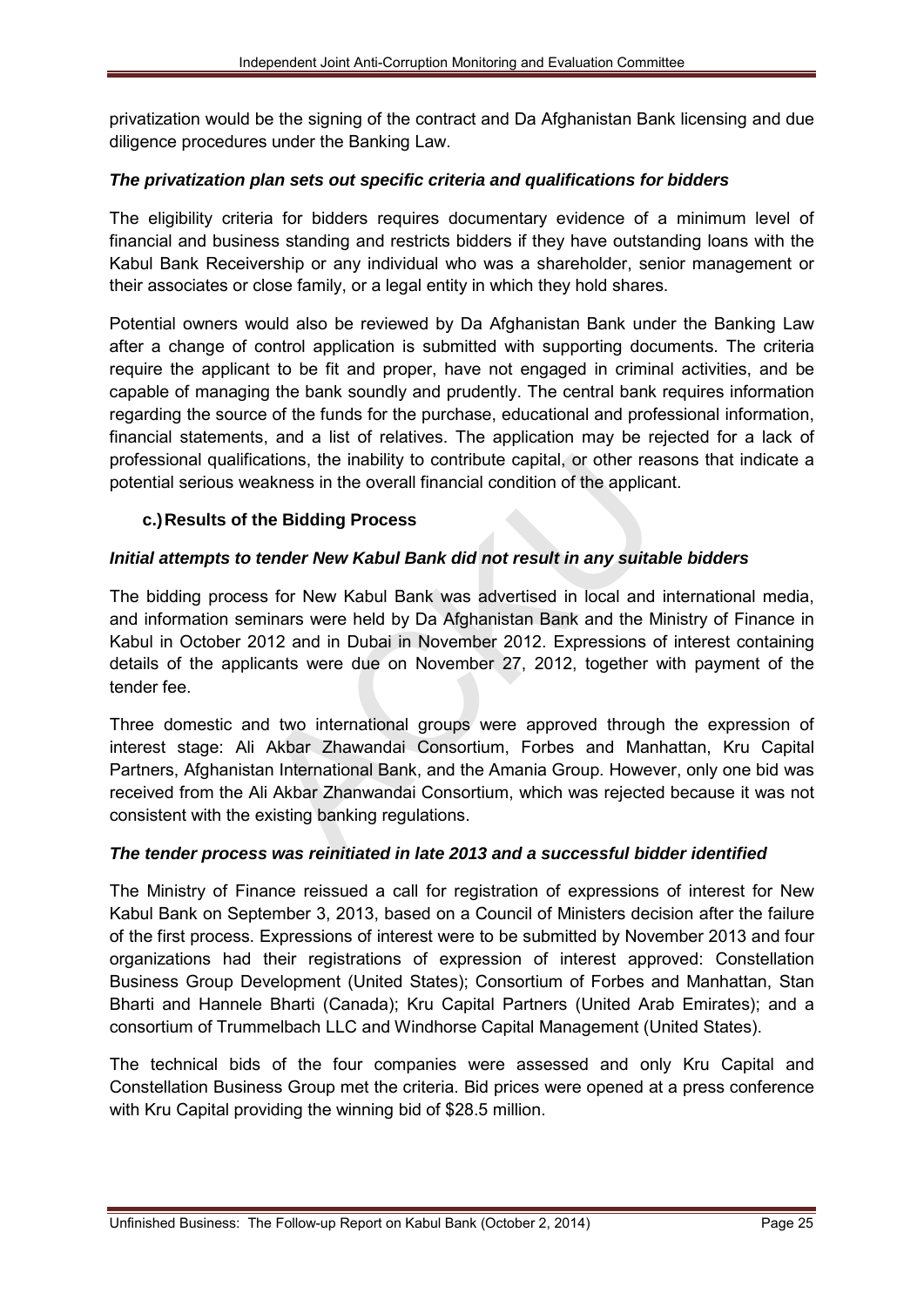#### *There have been concerns that the current bidders may have connections to the old Bank, but no due diligence has been conducted as of yet*

There are lingering concerns that past shareholders may be involved in the bidding for New Kabul Bank with various rumors swirling about their connection to past shareholders. The names of the successful bidders were sent to Interpol, which inquired about criminal records, but no other due diligence has been conducted. Da Afghanistan Bank's due diligence is expected to come after a change of control application is submitted and will include a fitness assessment, business plan review, confirmation of capital, verification of assets, and review of audited financial statements, all of which should be done with extensive cooperation of other national and international law enforcement agencies.

#### *The Council of Ministers did not approve the bid and has requested a plan for the rehabilitation of New Kabul Bank bringing the tender to a standstill*

The Minister of Finance presented the successful bidder for New Kabul Bank to the Council of Ministers who did not approve the sale due to the belief that the bank's real value was not reflected. The Chief Executive Officer of New Kabul Bank was directed to develop a plan in cooperation with the Ministry of Finance for the rehabilitation and continuation of the bank's activities and present it to the Economic Committee of the Council of Ministers. A draft proposal was sent to Da Afghanistan Bank and it is reported that over \$100 million would be required to capitalize the Bank, in addition to approximately \$100 million in Receivership liability and accumulated losses. d not approve the sale due to the belief that the bank<br>of Executive Officer of New Kabul Bank was directed<br>ne Ministry of Finance for the rehabilitation and contir<br>tent it to the Economic Committee of the Council (<br>to Da A

## <span id="page-27-0"></span>**VI. Conclusion**

Kabul Bank continues to be a litmus test for a variety of structural issues that affect Afghanistan's prospects for future development. Undue influence and interference, weak governance, corruption, and the impunity of the powerful continue to be significant factors holding back the reconciliation of Kabul Bank and Afghan development goals. The case has come to stand as a symbol of self-interest and betrayal that continues to resonate with Afghans.

A new government willing to pursue actively and fearlessly the resolution of the outstanding recoveries and criminal charges will send a strong message to the people of Afghanistan, the international community, and other potential offenders that it is not business as usual and that crime and corruption will be actively pursued and prosecuted.

The commitment of a new government to completing and implementing regulatory reforms currently at different stages of development is essential to the economic stability of Afghanistan. The failure to expedite efforts maintains an environment that allows banks and bank administrators to conduct risky operations that put the whole financial sector at risk.

Notably, the international community has a role to play in assisting the new government in seeing through recoveries, prosecution, and regulatory reform. The international community itself has developed a strong risk aversion when it comes to providing technical assistance for financial oversight in Afghanistan. A new government that demonstrates sincerity and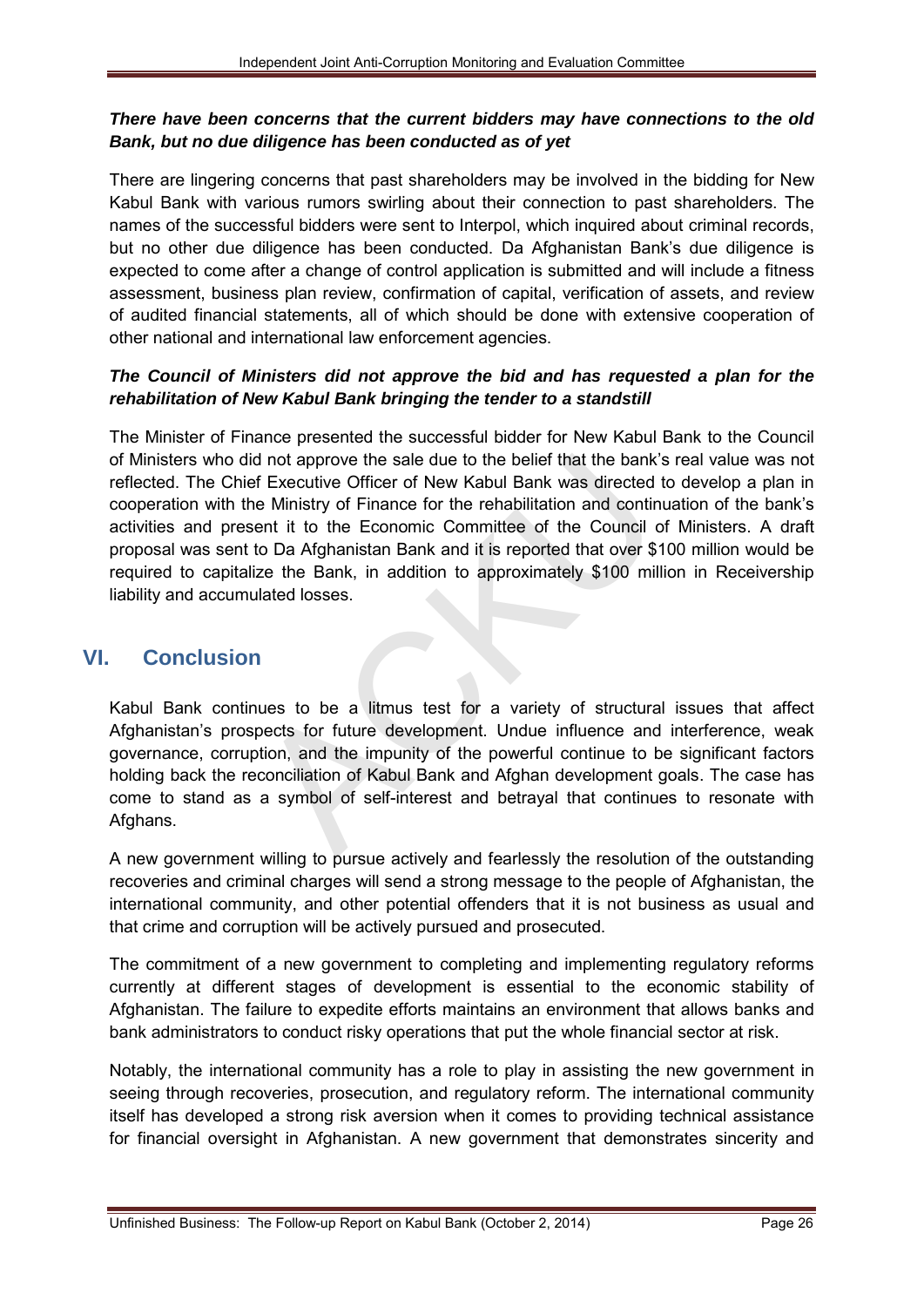<span id="page-28-0"></span>political will in resolving the Kabul Bank fraud would be a positive development that could make technical assistance more acceptable.

ACKU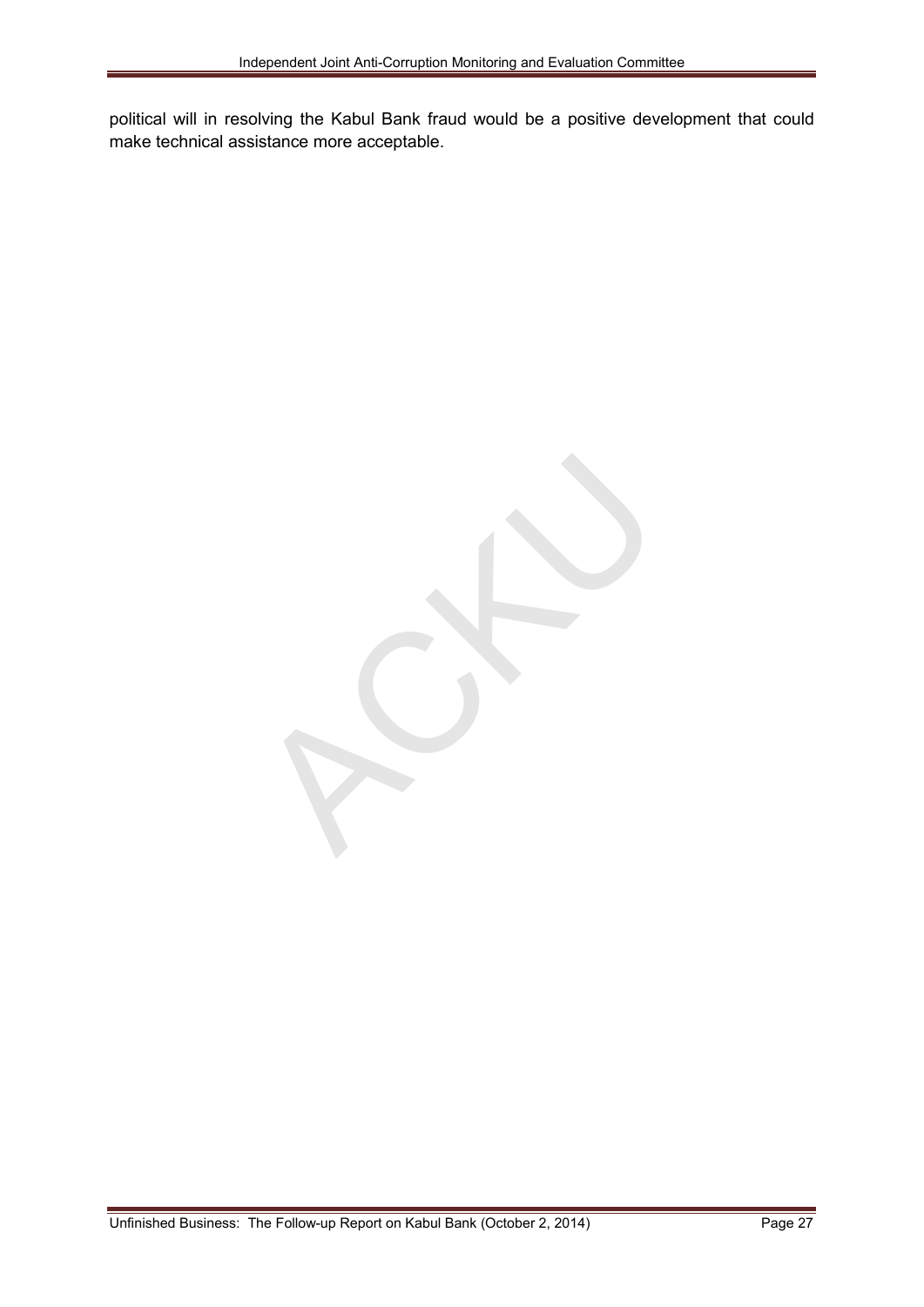## **Annex I: Status of Liabilities and Recoveries**

| <b>LIABILITY AND RECOVERIES FOR MAIN KABUL BANK DEBTORS AS ASSESSED BY</b><br><b>KABUL BANK RECEIVERSHIP</b> |                                     |                                                                                            |                                          |
|--------------------------------------------------------------------------------------------------------------|-------------------------------------|--------------------------------------------------------------------------------------------|------------------------------------------|
| <b>DEBTOR</b>                                                                                                | <b>ASSESSED</b><br><b>LIABILITY</b> | <b>RECOVERED</b>                                                                           | <b>OUTSTANDING</b><br><b>LIABILITY *</b> |
| Sherkhan Farnood                                                                                             | \$308,334,303.30                    | \$67,006,132.99                                                                            | \$241,328,170.31                         |
| Gas Group                                                                                                    | \$121,232,314                       | \$48,697,145.20 (discount)<br>\$245,461.12 (paid)                                          |                                          |
| Pamir Airways                                                                                                | \$101,120,716.75                    | \$662,053.77 (cash)                                                                        | \$100,458,662.98                         |
| <b>Khalil Ferozi</b>                                                                                         | \$86,781,787.72                     | \$15,236,602.38                                                                            | \$71,545,185.34                          |
| Abdul Hussain Fahim                                                                                          | \$40,764,015.65                     | \$18,874,447.08 (paid)<br>\$17,481,109.92 (discount)                                       | \$4,408,458.65                           |
| Gulbahar Habibi                                                                                              | \$39,760,110.59                     | \$7,143,299 (paid)<br>\$8,210,262.11 (discount)<br>\$6,858,827.73 (other beneficiaries)    | \$17,547,721.75                          |
| Abdul Ghafar Dawi                                                                                            | \$37,765,609.57                     | \$498,003.09 (paid)                                                                        | \$37,267,606.48                          |
| Zakhira Hairatan                                                                                             | \$22,958,643                        | \$15,000,000 (paid)                                                                        | \$7,958,643                              |
| Mahmood Karzai                                                                                               | \$22,193,500.55                     | \$7,390,446.78 (Dubai property sold)<br>\$4,735,370.24 (paid)<br>\$1,303,147.20 (discount) | \$8,764,536.33                           |
| Kabul Neft Co.                                                                                               | \$21,459,199.43                     | Nil                                                                                        | \$21,459,199.43                          |
| <b>Gulbahar Towers</b>                                                                                       | \$16,832,217                        | \$5,000,000                                                                                | \$11,832,217                             |
| Mohammad Tahir Zahir                                                                                         | \$16,273,043.21                     | \$1,349,382.97 (discount)<br>\$1,490,000.00 (paid)<br>\$135,000 (liquidated)               | \$13,298,660.24                          |
| <b>Corporative Headwall</b>                                                                                  | \$15,167,861.65                     | \$11,351,222.88 (paid)<br>\$3,816,638.77 (discount)                                        | Nil                                      |
| Sofi Nesar Ahmad                                                                                             | \$14,082,996.48                     | \$204,894 (liquidated)                                                                     | \$13,878,102.48                          |
| Ghullam Dawood<br>Naseeb                                                                                     | \$8,593,328.96                      | \$3,053,828.98 (paid)<br>\$1,920,550.96 (discount)                                         | \$3,618,949.02                           |
| Shukrullah Shukran                                                                                           | \$3,080,938.07                      | \$549,775 (discounted)                                                                     | \$2,531,163.07                           |
| Hayutullah Kokcha                                                                                            | \$1,799,713.00                      | Nil                                                                                        | \$1,799,713.00                           |
| Ariana Steel                                                                                                 | \$1,529,059                         | \$874,641.31 (paid)<br>\$144,731.36 (discount)                                             | \$509,686.33                             |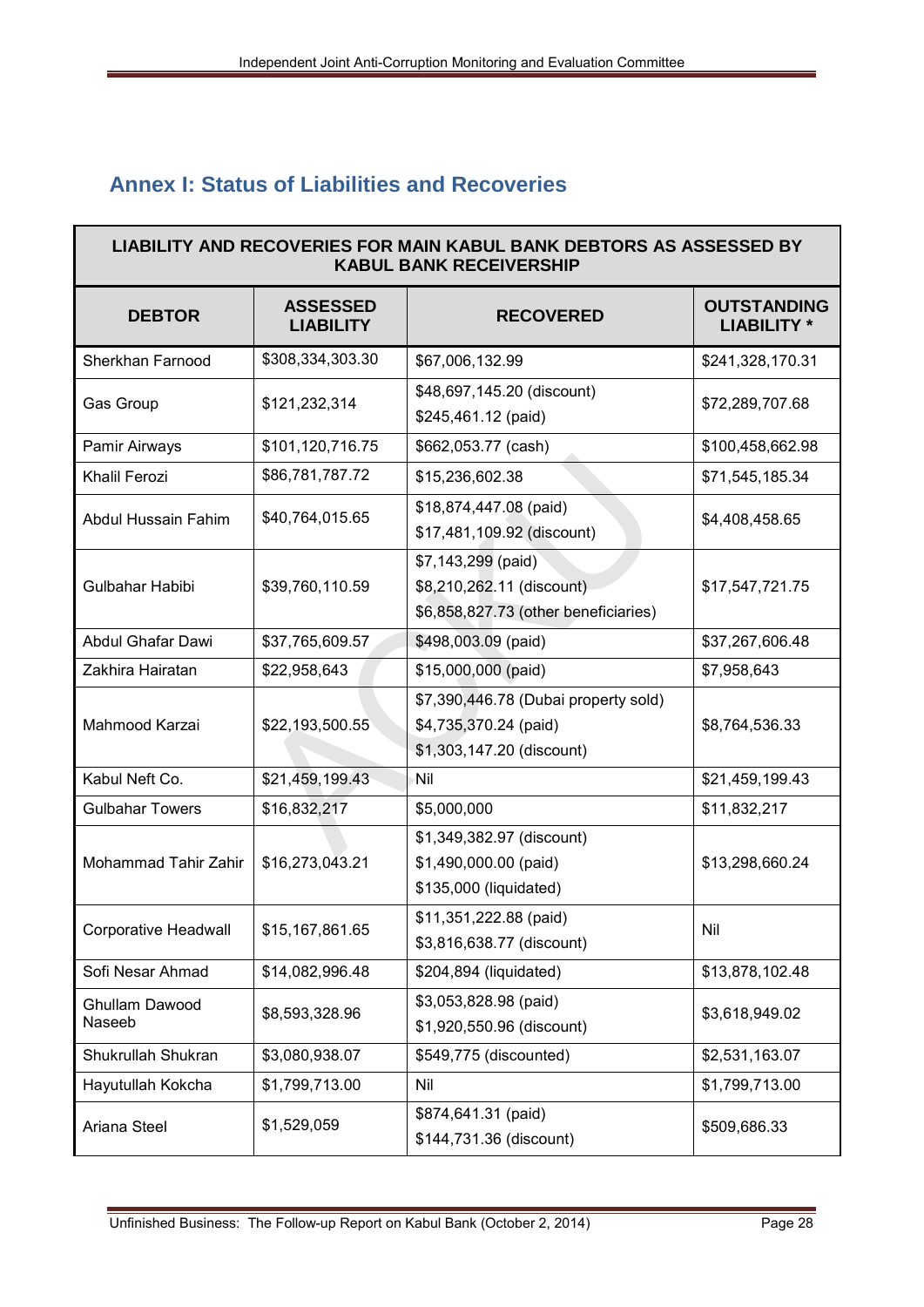| Najibullah Payenda                                                                                                                                          | \$1,429,774.36 | \$1,429,774.36 | Nil |  |
|-------------------------------------------------------------------------------------------------------------------------------------------------------------|----------------|----------------|-----|--|
| * Some liability will be reduced according to the Financial Disputes Resolution Commission's rulings that reduces interest payable on<br>shareholder loans. |                |                |     |  |

## <span id="page-30-0"></span>**Annex II: Status of Assets Under Kabul Bank Receivership**

| <b>ASSETS TIED TO THE LOAN BOOK SCHEME</b>                     |                                          |                                                       |
|----------------------------------------------------------------|------------------------------------------|-------------------------------------------------------|
| <b>ASSET</b>                                                   | <b>ASSESSED VALUE</b>                    | <b>STATUS</b>                                         |
| 11 Dubai Villas                                                | \$43,651,225                             | Sold for \$41 million                                 |
| <b>Business Bay Towers in Dubai</b>                            | \$44,055,660                             | Liabilities were greater than<br>asset value          |
| Gulbahar Center (108 shops and 34<br>apartments) in Kabul      | \$22,059,566                             | Sent to auction with no<br>bidders                    |
| Gulbahar Towers apartments in Kabul                            | \$20,832,217                             | Ownership under dispute                               |
| Pamir Airways                                                  | \$88,291,140                             | 7 Airplanes sold for \$24<br>million                  |
| Oil storage complex with 50 vehicles                           | \$30,672,001                             | Purchased by Ministry of<br>Commerce for \$13 million |
|                                                                | ASSETS UNRELATED TO THE LOAN BOOK SCHEME |                                                       |
| <b>ASSET</b>                                                   | <b>ASSESSED VALUE</b>                    |                                                       |
|                                                                |                                          | <b>STATUS</b>                                         |
| <b>Bakhtar Television Network</b>                              | \$1,832,537                              | Sold for \$377,439                                    |
| 41 connex containers for construction<br>workers in Dosti City | \$369,057                                | Only received offers below<br>target price            |
| Helicopter in Kabul                                            | \$4,364,379                              | Sold for \$499,999 or<br>\$579,998                    |
| Toyota Land Cruiser at Kabul Airport                           | \$126,969                                | Not sold                                              |
| Shahr-e-Naw land in Kabul                                      | \$4,515,277                              | Ownership under dispute                               |
| Land behind MOI in Shahr-e-Naw                                 | \$3,500,000                              | Ownership under dispute                               |
| 5 shops in Saria Shahzada Kabul                                | Not stated                               | To be auctioned                                       |
| Property in Bamyan province                                    | \$200,000                                | Sold for \$91,111                                     |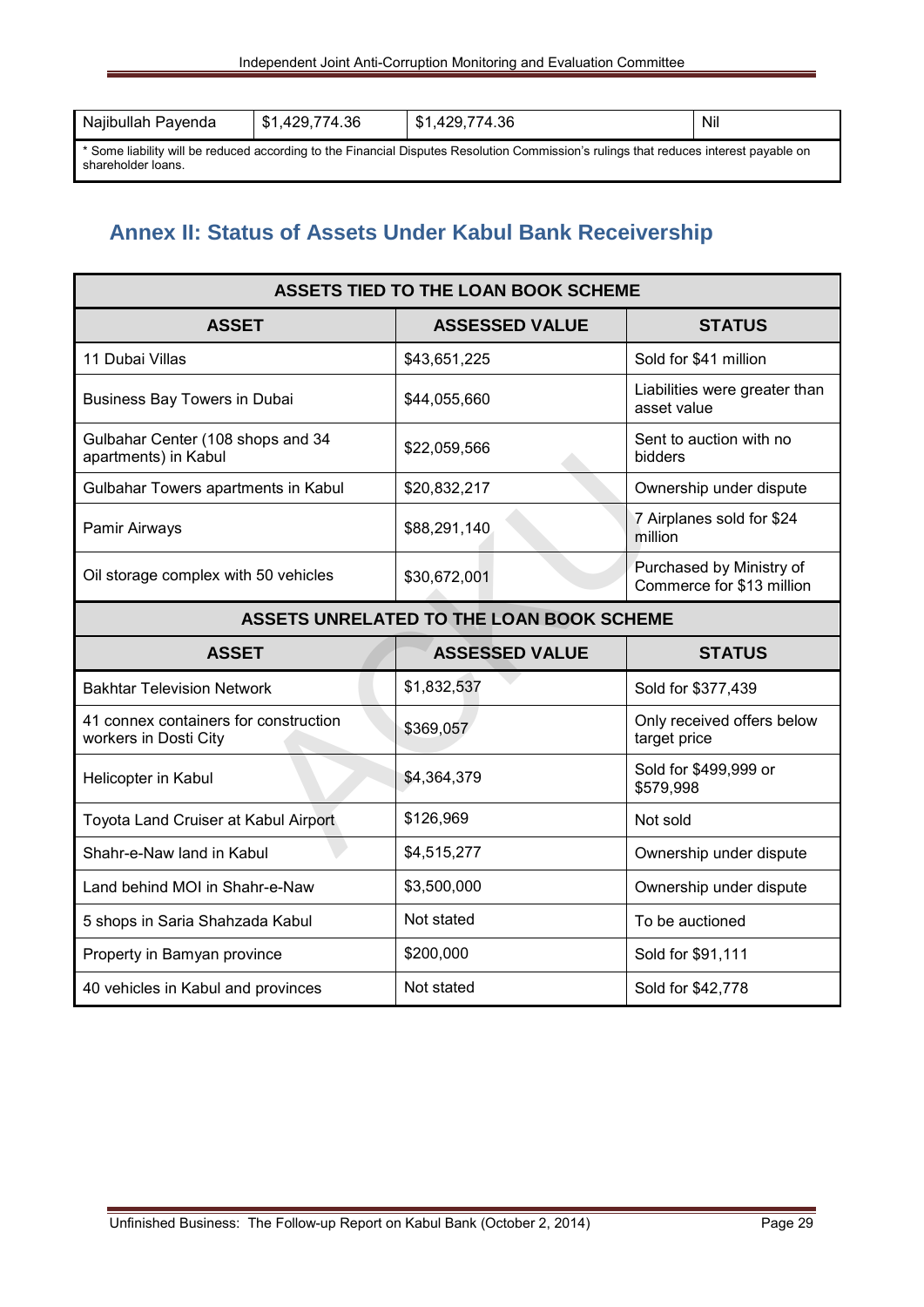## <span id="page-31-0"></span>**Annex III: Convictions Registered by the Kabul Bank Special Tribunal**

| <b>CHARGES AND DISPOSITION FOR KABUL BANK ACCUSED</b> |                                                                    |                                        |                 |
|-------------------------------------------------------|--------------------------------------------------------------------|----------------------------------------|-----------------|
| <b>ACCUSED</b>                                        | <b>INDICTMENT</b>                                                  | <b>CONVICTION</b>                      | <b>SENTENCE</b> |
| Sherkhan Farnood                                      | PC 158, 268, 273, 285, 310<br>AML 3, 36, 49<br>BL 25, 34           | PC 6, 466                              | 5 years         |
| <b>Khalil Ferozi</b>                                  | PC 158, 268, 273, 285, 310<br>AML 3, 8, 9, 36, 49<br>BL 25, 34, 40 | PC 6, 466                              | 5 years         |
| Ram Chadran                                           | PC 39, 158, 268, 273, 285, 310, 381                                | ICPC 47 (absentia)<br>Constitution 130 | 4 years         |
| Raja Gopal Krishman                                   | PC 39, 158, 268, 273, 285, 310, 381                                | ICPC 47 (absentia)<br>Constitution 130 | 4 years         |
| Esmatullah Beg                                        | PC 39, 158, 268, 273, 285, 310, 381                                | ICPC 47 (absentia)<br>Constitution 130 | 4 years         |
| Eng Mohammad Afzal Habib                              | PC 158, 285, 310, 381                                              | Constitution 130                       | 4 years         |
| Abdul Basir Frogh                                     | PC 158, 285, 310, 385<br>AML 8, 9<br>BL 25, 40, 41                 | Constitution 130                       | 4 years         |
| Amahullah Hameed                                      | PC 158, 285, 310, 381                                              | ICPC 47 (absentia)<br>Constitution 130 | 4 years         |
| Masood Khan Mosa Ghazi                                | PC 39, 158, 268, 273, 285, 381                                     | PC 6, 466                              | 3 years         |
| <b>Tariq Miran</b>                                    | PC 285                                                             | Constitution 130                       | 2 years         |
| Aminullah Khairandesh                                 | PC 285                                                             | Constitution 130                       | 2 years         |
| Kamal Nasir Koroor                                    | PC 285                                                             | Constitution 130                       | 2 years         |
| Mahboob Shah Frootan                                  | PC 285                                                             | Constitution 130                       | 2 years         |
| <b>Abdul Fitrat</b>                                   | PC 39, 158, 268, 273, 285, 381                                     | PC 285, 381<br>ICPC 47 (absentia)      | 2 years         |
| Muhibullah Safi                                       | PC 39, 158, 268, 273, 285, 381                                     | PC 6, 156, 285, 381                    | 1 year          |
| Mohammad Qaseem Rahimi                                | PC 285, 381                                                        | PC 285, 381                            | 6 months        |
| Mustafa Masoodi                                       | PC 285, 381                                                        | PC 156, 285, 381                       | 24,000 AFN fine |
| Shair Aqa Halim                                       | PC 285, 381                                                        | PC 156(6), 285, 381                    |                 |
| Zafarullah Faqiri                                     | PC 285, 381                                                        | PC 156(6), 285, 381                    |                 |
| <b>Bismillah</b>                                      | PC 285                                                             | PC 156(6), 285, 381                    | $\blacksquare$  |
| <b>Arif Salik</b>                                     | PC 285                                                             | PC 156(6), 285, 381                    | $\overline{a}$  |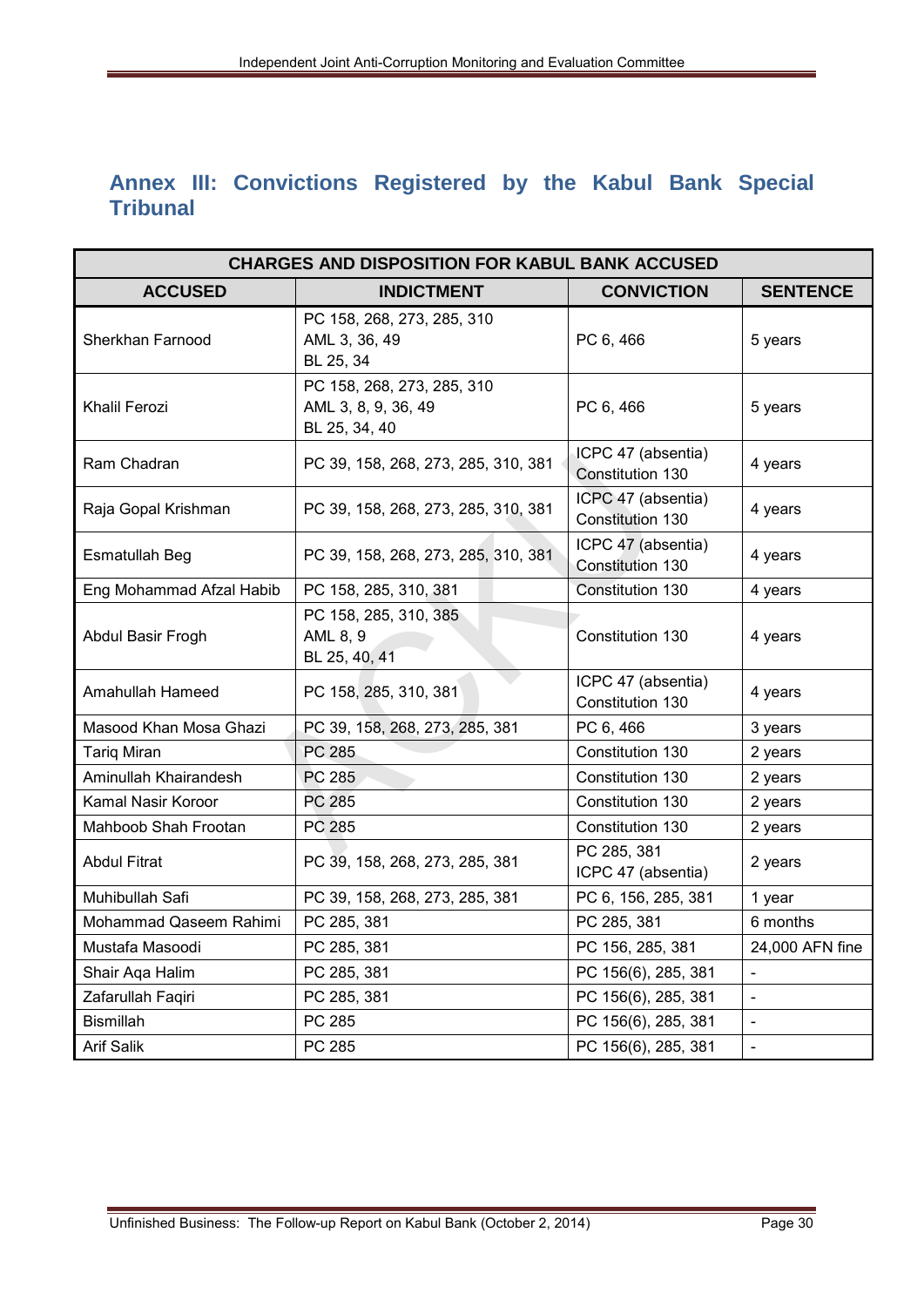## **Annex IV: Abridged Legal Provisions**

<span id="page-32-0"></span>

| <b>LAW</b>                                      | <b>ARTICLE</b> | <b>PROVISION</b>                                                                                                                                                                                                                                                                                                                                                                                                                                                                                                                                                                                                                                                                                                                                                                                                                                                                                                                                                                                                                                                                                                                                                                                                                                                                                                                                                                                     |
|-------------------------------------------------|----------------|------------------------------------------------------------------------------------------------------------------------------------------------------------------------------------------------------------------------------------------------------------------------------------------------------------------------------------------------------------------------------------------------------------------------------------------------------------------------------------------------------------------------------------------------------------------------------------------------------------------------------------------------------------------------------------------------------------------------------------------------------------------------------------------------------------------------------------------------------------------------------------------------------------------------------------------------------------------------------------------------------------------------------------------------------------------------------------------------------------------------------------------------------------------------------------------------------------------------------------------------------------------------------------------------------------------------------------------------------------------------------------------------------|
| <b>AML</b><br>(Anti-Money<br>Laundering<br>Law) | 3              | <b>Money Laundering Offence</b><br>A person commits the offence of money laundering if the person:<br>(a) Conceals, disguises, converts, transfers, removes from or brings into Afghanistan funds and property, knowing or having reason to believe that it is derived directly or<br>indirectly from acts or omissions: (i) in Afghanistan which constitute an offence against any law of Afghanistan; or (ii) outside Afghanistan which constituted an offence in the<br>place where they occurred and which, had they occurred in Afghanistan, would have constituted an offence against the law of Afghanistan; or<br>(b) acquires, possesses or uses funds and property knowing or having reason to believe that it is derived directly or indirectly from those acts or omissions; or<br>(c) enters into or participates in an arrangement or transaction knowing or having reason to believe that it facilitates the acquisition, retention, use or control of funds and<br>property derived directly or indirectly from those acts or omissions by or on behalf of another person.<br>(2) Concealing or disguising funds and property includes concealing or disguising its nature, source, location, disposition, movement or ownership or any rights to it.<br>(3) Knowledge or belief as an element of the offences in subsection 1 may be inferred from objective factual circumstances. |
|                                                 | 8              | Prohibition of anonymous accounts or similar products<br>Reporting entities shall not keep anonymous accounts, or accounts in obviously fictitious names.                                                                                                                                                                                                                                                                                                                                                                                                                                                                                                                                                                                                                                                                                                                                                                                                                                                                                                                                                                                                                                                                                                                                                                                                                                            |
|                                                 | 9              | <b>Identification of customers</b><br>Reporting entities shall identify and verify the identity of their customers in the following circumstances when:<br>a. carrying out transactions equal to or exceeding 1,000,000 Afghani;<br>b.<br>there is a suspicion of money laundering or financing of terrorism; or<br>The reporting entity has doubts about the veracity or adequacy of previously obtained customer identification data.<br>d<br>establishing business relations with any person,<br>е.<br>2) A natural person's identity shall be verified by the presentation of an original national identity card or passport<br>3) A legal person shall be identified by the production of its current certificate of registration, license, or articles of association In addition, a legal person shall provide<br>documentation regarding its owners and the ownership structure, and the reporting entity shall take reasonable measures to verify the identity of the actual owners.                                                                                                                                                                                                                                                                                                                                                                                                        |
|                                                 | 36             | Disposal of confiscated funds and property<br>1) Confiscated funds and property and proceeds shall accrue to the State<br>2) In cases where confiscation is ordered under a judgment by default, the confiscated funds and property shall accrue to the State However, if the court acquits the<br>person prosecuted, it shall order restitution to the value of the confiscated funds unless it is established that such funds and property is the proceeds of crime.                                                                                                                                                                                                                                                                                                                                                                                                                                                                                                                                                                                                                                                                                                                                                                                                                                                                                                                               |
|                                                 | 49             | <b>Aggravating circumstances</b><br>When the offence is perpetrated by a member of a criminal organization or by a corporate entity owned or controlled by such organization the penalty shall be;<br>1. in the case of a natural persons shall not be less than five years and not more than 14 years and a fine of not less than 500,000 and not more than two million Afghani,<br>2. in case of a corporate entities, a fine of not less than two million and not more than 10 million Afghani.<br>3. the penal law on the aggravating circumstances shall be applicable on this law.                                                                                                                                                                                                                                                                                                                                                                                                                                                                                                                                                                                                                                                                                                                                                                                                             |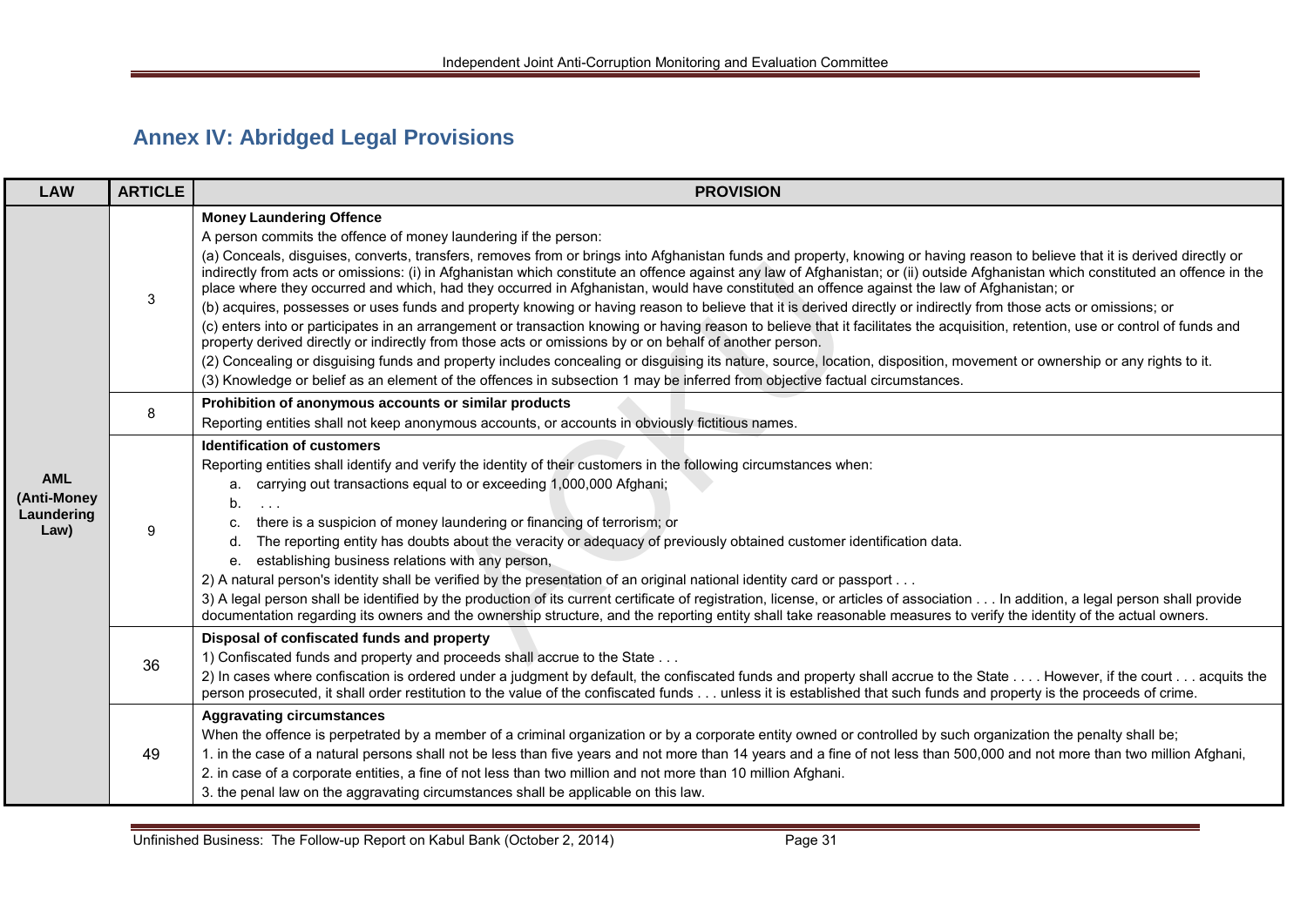| <b>LAW</b>                                                              | <b>ARTICLE</b> | <b>PROVISION</b>                                                                                                                                                                                                                                                                                                                                                                                                                                                                                                                                                                                                                                                                                                                                                                                                                                                                                                                                                                                                                                                                                                                                                                                                                                                                                                                                                                                                                                                                                                                                                                                                                                                                                                                                                                                                                                                                                                                                                                                                                                                                                                                                                                       |
|-------------------------------------------------------------------------|----------------|----------------------------------------------------------------------------------------------------------------------------------------------------------------------------------------------------------------------------------------------------------------------------------------------------------------------------------------------------------------------------------------------------------------------------------------------------------------------------------------------------------------------------------------------------------------------------------------------------------------------------------------------------------------------------------------------------------------------------------------------------------------------------------------------------------------------------------------------------------------------------------------------------------------------------------------------------------------------------------------------------------------------------------------------------------------------------------------------------------------------------------------------------------------------------------------------------------------------------------------------------------------------------------------------------------------------------------------------------------------------------------------------------------------------------------------------------------------------------------------------------------------------------------------------------------------------------------------------------------------------------------------------------------------------------------------------------------------------------------------------------------------------------------------------------------------------------------------------------------------------------------------------------------------------------------------------------------------------------------------------------------------------------------------------------------------------------------------------------------------------------------------------------------------------------------------|
| <b>BL</b><br>(Banking<br>Law)                                           | 25             | <b>Management Board</b><br>1. The Management Board of a bank shall be responsible for the management and execution of the bank's activities.<br>3. A person shall not become a member of the Management Board of a bank, or shall be relieved of his membership of the Management Board of the bank, in the event<br>that he is or becomes ineligible pursuant to Article 27.                                                                                                                                                                                                                                                                                                                                                                                                                                                                                                                                                                                                                                                                                                                                                                                                                                                                                                                                                                                                                                                                                                                                                                                                                                                                                                                                                                                                                                                                                                                                                                                                                                                                                                                                                                                                          |
|                                                                         | 34             | <b>Prohibited Activities</b><br>No bank shall engage in business activities except for activities that are authorized by Article 33.                                                                                                                                                                                                                                                                                                                                                                                                                                                                                                                                                                                                                                                                                                                                                                                                                                                                                                                                                                                                                                                                                                                                                                                                                                                                                                                                                                                                                                                                                                                                                                                                                                                                                                                                                                                                                                                                                                                                                                                                                                                   |
|                                                                         | 40             | <b>Bank credit to related persons</b><br>1. No bank may extend credit to a related person: 1) if the credit and its financial terms and conditions have not been approved by its Management Board or its Board of<br>Supervisors; or 2) if the credit is granted to an administrator of the bank and the credit would cause the aggregate amount of credit disbursed by the bank to that person and<br>outstanding to exceed the equivalent of 25 percent of the annual remuneration of that person, or if the credit would cause the aggregate amount of credits disbursed to all<br>related persons and outstanding to exceed or increase the amount by which such aggregate exceeds the unimpaired capital and reserves of the bank or 3) if the credit is<br>granted on terms and conditions that are less favourable to the bank than the terms and conditions that are offered by the bank to the public<br>2. Every credit provided by a bank to a related person shall be promptly reported to the Audit Committee of the bank. If credit has been provided by a bank to a related<br>person in violation of the provisions of paragraph 1, such credit must be immediately repaid, and the members of the Management Board and the Supervisory Board shall be<br>personally liable, jointly and severally, for payment of principal of, and interest and other charges on, credit granted in violation of paragraph 1 with their knowledge and<br>without their objection.<br>3. For the purposes of this Article, a related person means: 1) any administrator of the bank; 2) any person who is related to an administrator of the bank by marriage, blood<br>or kinship up to the second degree, or who is the adopted child or foster child of an administrator of the bank; and 3) any person who alone or in concert with one or more<br>others or through one or more others has a qualifying holding in the bank, and any enterprise in which any such person or the bank or any administrator of the bank has<br>alone or in concert with one or more others or through one or more others a qualifying holding, and any administrator of such person or enterprise. |
|                                                                         | 41             | Prevention of banking services in support of crime<br>1. No bank shall maintain accounts on its books or provide services to or for the benefit of undisclosed persons.<br>2. Each bank shall register the identity of each one of its clients who maintains an account with the bank or otherwise uses the bank for activities Each bank shall require<br>each such client to provide adequate information to the bank about the identity of any other person who is a beneficiary of such account and shall register the identity of<br>each such other person. Banks shall maintain proof of the identity of the persons so registered.<br>3. No bank shall maintain an account on its books or provide services to or for the benefit of a person, and each bank shall report to Da Afghanistan Bank any request or<br>instruction to maintain such account or to provide such services, if there are substantiated reasons to suspect that such person engages in transactions connected with<br>money laundering, terrorism or another criminal activity                                                                                                                                                                                                                                                                                                                                                                                                                                                                                                                                                                                                                                                                                                                                                                                                                                                                                                                                                                                                                                                                                                                         |
| <b>Constitution</b><br><b>of</b><br>Afghanistan                         | 130            | <b>The Judiciary</b><br>In cases under consideration, the courts shall apply provisions of this Constitution as well as other laws. If there is no provision in the Constitution or other laws about a case,<br>the courts shall, in pursuance of Hanafi jurisprudence, and, within the limits set by this Constitution, rule in a way that attains justice in the best manner.                                                                                                                                                                                                                                                                                                                                                                                                                                                                                                                                                                                                                                                                                                                                                                                                                                                                                                                                                                                                                                                                                                                                                                                                                                                                                                                                                                                                                                                                                                                                                                                                                                                                                                                                                                                                        |
| <b>ICPC</b><br>(Interim<br><b>Criminal</b><br><b>Procedure</b><br>Code) | 47             | Trial in Absence of the Summoned Accused<br>1. When the notification indicated in article 42 has been delivered to the accused and he does not appear, the judge appoints a defence counsel for him.                                                                                                                                                                                                                                                                                                                                                                                                                                                                                                                                                                                                                                                                                                                                                                                                                                                                                                                                                                                                                                                                                                                                                                                                                                                                                                                                                                                                                                                                                                                                                                                                                                                                                                                                                                                                                                                                                                                                                                                   |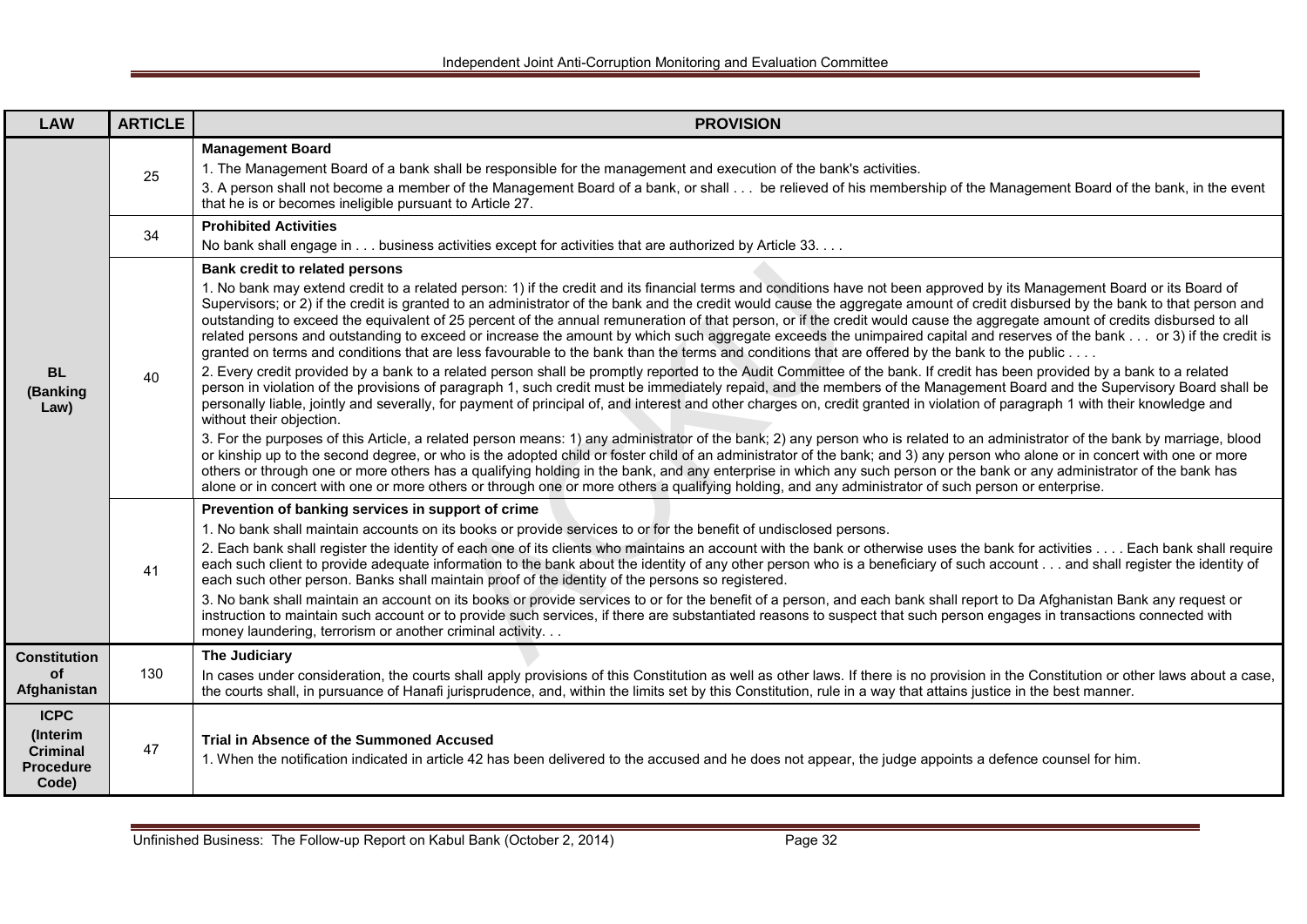| <b>LAW</b>                | <b>ARTICLE</b> | <b>PROVISION</b>                                                                                                                                                                                                                                                                                                                                                                                                                                                                                                                                                                                                                                                                                                                                                                                                                                               |
|---------------------------|----------------|----------------------------------------------------------------------------------------------------------------------------------------------------------------------------------------------------------------------------------------------------------------------------------------------------------------------------------------------------------------------------------------------------------------------------------------------------------------------------------------------------------------------------------------------------------------------------------------------------------------------------------------------------------------------------------------------------------------------------------------------------------------------------------------------------------------------------------------------------------------|
|                           | 6              | <b>Compensation for Losses</b><br>1) If a person, who is punished in accordance with the provisions of this law, has acquired a good through crime he shall be adjudged to return the good, and if the good<br>should not be available, to return the same or its price to its owner.                                                                                                                                                                                                                                                                                                                                                                                                                                                                                                                                                                          |
|                           | 39             | <b>Principle Offender and Accomplice</b><br>A person is regarded an accomplice in the following instances:<br>When he instigates a person to commit one of the acts comprising the crime and the crime takes place as a result of this instigation.<br>When he enters in to an agreement with another Person to commit a crime and the crime takes place as a result of this agreement.<br>When he knowingly assists the principal offender in any way with respect to equipment, facilities or supplementary works for committing the crime and the crime<br>takes place as a result of this assistance.                                                                                                                                                                                                                                                      |
|                           | 156            | Plurality of Crime and its Effect on Punishment<br>If several crimes result from commitment of several acts and these crimes are so related to one another as not be separable and a single objective should be responsible for<br>bringing them together, the court shall order the anticipated punishment of each crime but stipulate the enforcement of only the heaviest punishment.                                                                                                                                                                                                                                                                                                                                                                                                                                                                       |
| <b>PC</b><br>(Penal Code) | 158            | <b>Plurality of Crime and its Effect on Punishment</b><br>If a person commits several crimes and these crimes are not related to one another and prior to the issuance of verdict with respect to any of them there should be no unity<br>no objective to bring the said crimes together, the court shall order the anticipated punishment of each crime and the punishments shall be enforced on him one after another,<br>provided that the total period of imprisonment should not exceed twenty years.                                                                                                                                                                                                                                                                                                                                                     |
|                           | 268            | <b>Embezzlement and Treachery</b><br>(1) Any official of public services, to whom the goods of State or persons have been given in the line of his duty, and he embezzles it or hides it shall be sentenced to long<br>imprisonment<br>(2) If the crime is committed by a person assigned to preserve embezzled or hidden goods, the person committing it shall be sentenced to long imprisonment.                                                                                                                                                                                                                                                                                                                                                                                                                                                             |
|                           | 273            | <b>Embezzlement and Treachery</b><br>(1) The criminal, in addition to the punishments fixed in this chapter, shall also be ordered to return the goods and to pay a cash fine equivalent to the embezzled goods or<br>whatever he has taken into his possession from the State property.                                                                                                                                                                                                                                                                                                                                                                                                                                                                                                                                                                       |
|                           | 285            | Encroachment of Officials of Public Services from the Limits of Lawful Authority<br>(1) If the official of public services, making use of his official authority, deliberately and without legal grounds stops the implementation of provisions of laws, regulations,<br>verdict and decision of the court, or orders issued by competent authorities of the government the official shall be sentenced in the light of circumstances to short<br>imprisonment of not less than three months of cash fine of not less than three thousand and not more than twelve thousand Afghanis.<br>(2) If as a result of stoppage mentioned in the above paragraph the execution of State plans are delayed or interrupted or a loss is inflicted upon public property, the offender<br>shall be sentenced in the light of circumstances to long or medium imprisonment. |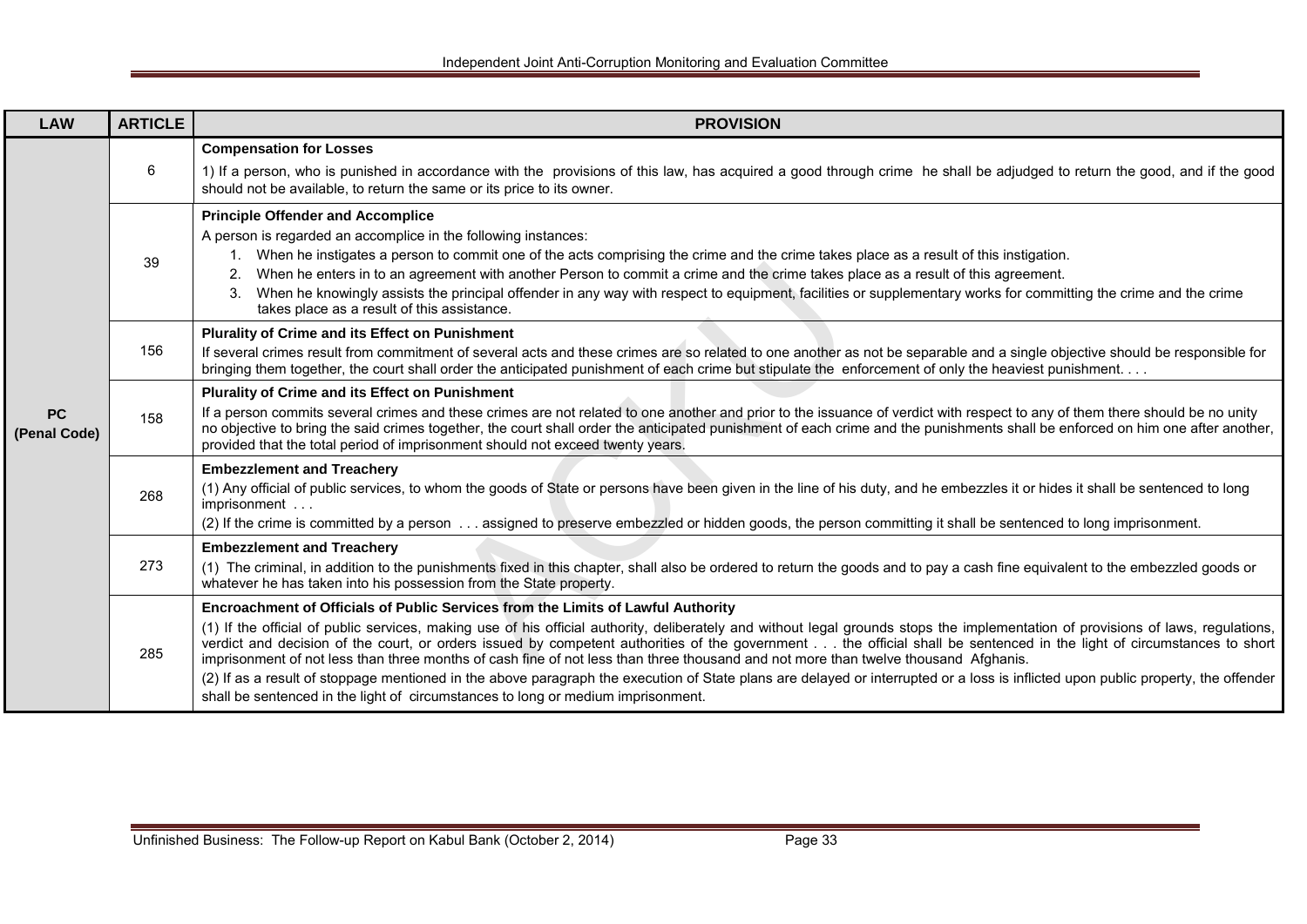| <b>LAW</b>                | <b>ARTICLE</b> | <b>PROVISION</b>                                                                                                                                                                                                                                                                                                                                                                                                                                                                                                                                                                                                                                                                                                                                                                                                                              |
|---------------------------|----------------|-----------------------------------------------------------------------------------------------------------------------------------------------------------------------------------------------------------------------------------------------------------------------------------------------------------------------------------------------------------------------------------------------------------------------------------------------------------------------------------------------------------------------------------------------------------------------------------------------------------------------------------------------------------------------------------------------------------------------------------------------------------------------------------------------------------------------------------------------|
| <b>PC</b><br>(Penal Code) | 310            | Forgery<br>$(1)$<br>(2) A person who makes one of the following items with the aim of forgery or, being aware of their forgery, uses them or brings them into Afghanistan, shall be sentenced in<br>the light of circumstances to medium imprisonment:<br>$a. \ldots$<br>b. Seal, stamp or the symbol of one of the officials of public services.<br>$\sim$ $\sim$ $\sim$<br>e. Financial papers of bank whose issuance is permissible                                                                                                                                                                                                                                                                                                                                                                                                        |
|                           | 381            | False Information and Abstention from Disclosing the Truth<br>(1) A person who has been legally charged with the duty of informing as official of public services of a matter and intentionally abstains from doing so shall be sentenced<br>to medium imprisonment, not exceeding two years, or shall be fined an amount not exceeding twenty four thousand Afghanis.<br>(2) Any official of public services, charged with the duty of discovering crimes and arresting offenders of crime, who neglects to report the crimes made known to him shall be<br>punished in accordance with the provisions specified in the previous paragraph                                                                                                                                                                                                   |
|                           | 385            | <b>False Testimony</b><br>The following persons shall be sentenced to the anticipated punishment of false testimony:<br>1. A person who compels a witness through coercion, seduction, or any other means to present false testimony even-though his intended aim is not fulfilled.<br>2. A person who as a result of a promise, gift or deceit, abstains from presenting testimony                                                                                                                                                                                                                                                                                                                                                                                                                                                           |
|                           | 466            | <b>Breach of Trust</b><br>(1) A person who has movable goods of another under custody and misuses the goods for his own or someone else's benefit or acquires possession of the goods contrary<br>to provisions of law and contrary to the purposes for which the goods were given to him, shall be sentenced to medium imprisonment or shall be adjudged to pay an<br>amount not less than twelve thousand Afghanis and not exceeding sixty thousand Afghanis.<br>(2) The following persons who, by virtue of occupation or job, become trustee of someone else's goods, committing the crimes specified under paragraph 1 of this Article<br>shall be sentenced to medium imprisonment not exceeding two years:<br>$a. \ldots$<br>b. Attorney, broker, or money-changer.<br>c. Government official, contractor, or employee.<br>$d. \ldots$ |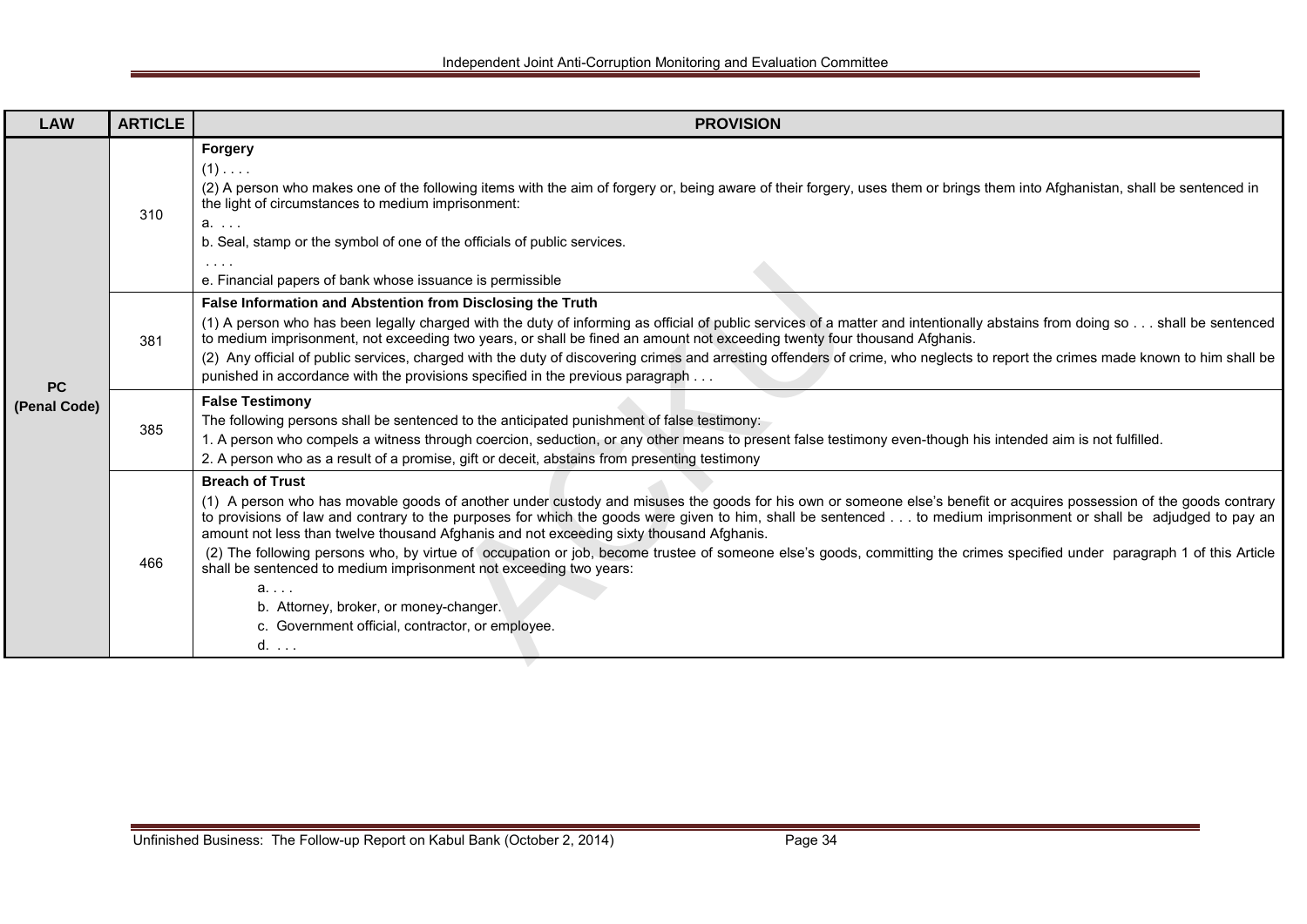## <span id="page-36-0"></span>**Annex IV: Sources**

#### **Individuals and Organizations**

- Attorney General's Office (Afghanistan)
- ex-Counsel to Da Afghanistan Bank Defendants
- Court of Appeal (Afghanistan)
- Da Afghanistan Bank
- Department for International Development (United Kingdom)
- Department of Justice (United States)
- Department of the Treasury (United States)
- Embassy of Canada
- ex-Chief Executive Officer of Kabul Bank
- ex-Governor of Da Afghanistan Bank
- Financial Disputes Resolution Commission
- Financial Transactions and Reports Analysis Center of Afghanistan med of hadal damit<br>fghanistan Bank<br>mwealth Office (United Kingdom)<br>Mfghanistan<br>Afghanistan<br>Mfghanistan<br>metheric (Afghanistan)<br>Tribunal<br>Afghanistan)<br>ffairs (Afghanistan)<br>ffairs (Afghanistan)<br>cy (formerly Serious Organized C
- Foreign and Commonwealth Office (United Kingdom)
- French Embassy in Afghanistan
- German Embassy in Afghanistan
- High Office of Oversight
- International Monetary Fund
- Interpol, Ministry of the Interior (Afghanistan)
- Kabul Bank Receivership
- Kabul Bank Special Tribunal
- Kroll
- Ministry of Finance (Afghanistan)
- Ministry of Foreign Affairs (Afghanistan)
- National Crime Agency (formerly Serious Organized Crime Agency) (United Kingdom)
- New Kabul Bank
- Switzerland Embassy in Afghanistan
- United Arab Emirates Embassy for Afghanistan
- World Bank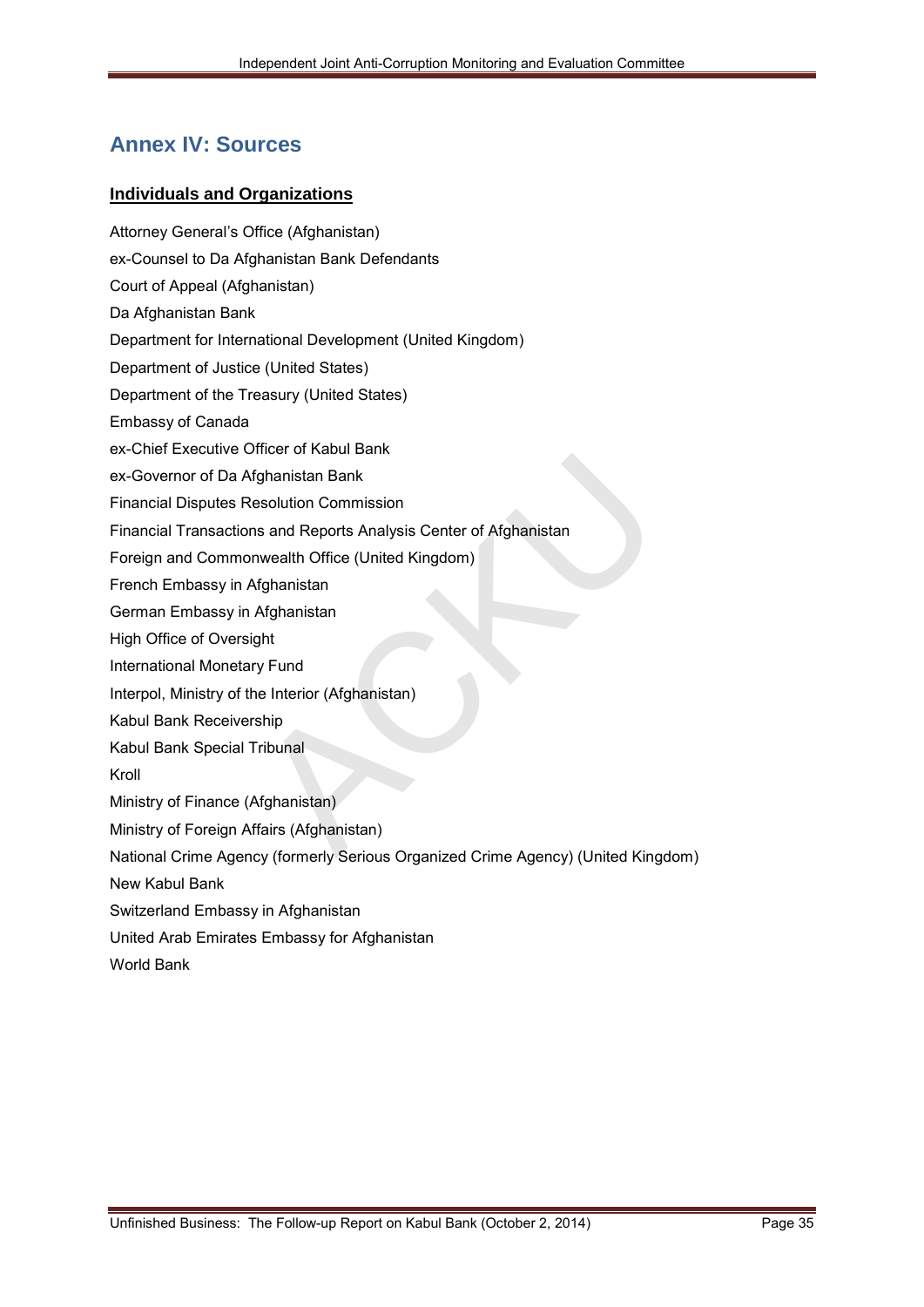#### **Reports and Documents**

Action Plan to re-Privatize New Kabul Bank, Cabinet Submission, August 27, 2012.

Afghanistan's Banking Sector: The Central Bank's Capacity to Regulate Commercial Banks Remains Weak, Special Inspector General for Afghanistan Reconstruction, January 2014.

Agreement between the Islamic Republic of Afghanistan and Kabul Bank for the Commercial Bank Services for Payroll Distribution to Government Employee Accounts, March 21, 2007.

Agreement between the Islamic Republic of Afghanistan and the State of the United Arab Emirates on Mutual Legal Assistance in Criminal Matters, October 19, 2008.

Anti-Corruption Law (Afghanistan).

Anti-Money Laundering and Proceeds of Crime Law (Afghanistan).

Application in Change of Control Form, Da Afghanistan Bank.

Asia/Pacific Group on Money Laundering Annual Report 2012 – 2013, September 12, 2013.

Asset Tracing Report – Kabul Bank, Da Afghanistan Bank, November 22, 2012.

Banking Law (Afghanistan).

Biographical and Financial Report for Bank Administrators Form, Da Afghanistan Bank.

Change in Control Application Form Document Checklist, Da Afghanistan Bank.

Co-Chair's Statement, Tokyo Mutual Accountability Framework Senior Officials Meeting Kabul, Afghanistan, July 3, 2013. n Money Laundering Annual Report 2012 – 2013, September<br>
1 – Kabul Bank, Da Afghanistan Bank, November 22, 2012.<br>
histan).<br>
ancial Report for Bank Administrators Form, Da Afghanistan<br>
pplication Form Document Checklist, Da

Control Regulation, Da Afghanistan Bank.

Council of Ministers approval for the transfer of petroleum reservoirs to the Ministry of Commerce, February 12, 2013.

Criminal Procedure Code 2014 (Afghanistan).

Da Afghanistan Bank regulation regarding qualifying holdings, February 2005.

Decision document for the purchase of petroleum reservoirs by the Ministry of Commerce, January 27, 2013.

Draft Terms of Reference for support to the Receiver of Kabul Bank in recovery efforts following information delivered from the forensic audit of Kabul Bank, November 17, 2011.

Dubai International Financial Centre company search, [www.difc.ae/kru-capital-partners-limited,](http://www.difc.ae/kru-capital-partners-limited) accessed May 11, 2014.

Evidentiary package prepared by Kroll for submission to the Kabul Bank prosecutors and the Court of Appeal, undated.

Financial Disputes Resolution Commission written judgment regarding liability of Kabul Bank shareholders for loans to purchase shares, issued on June 1, 2013.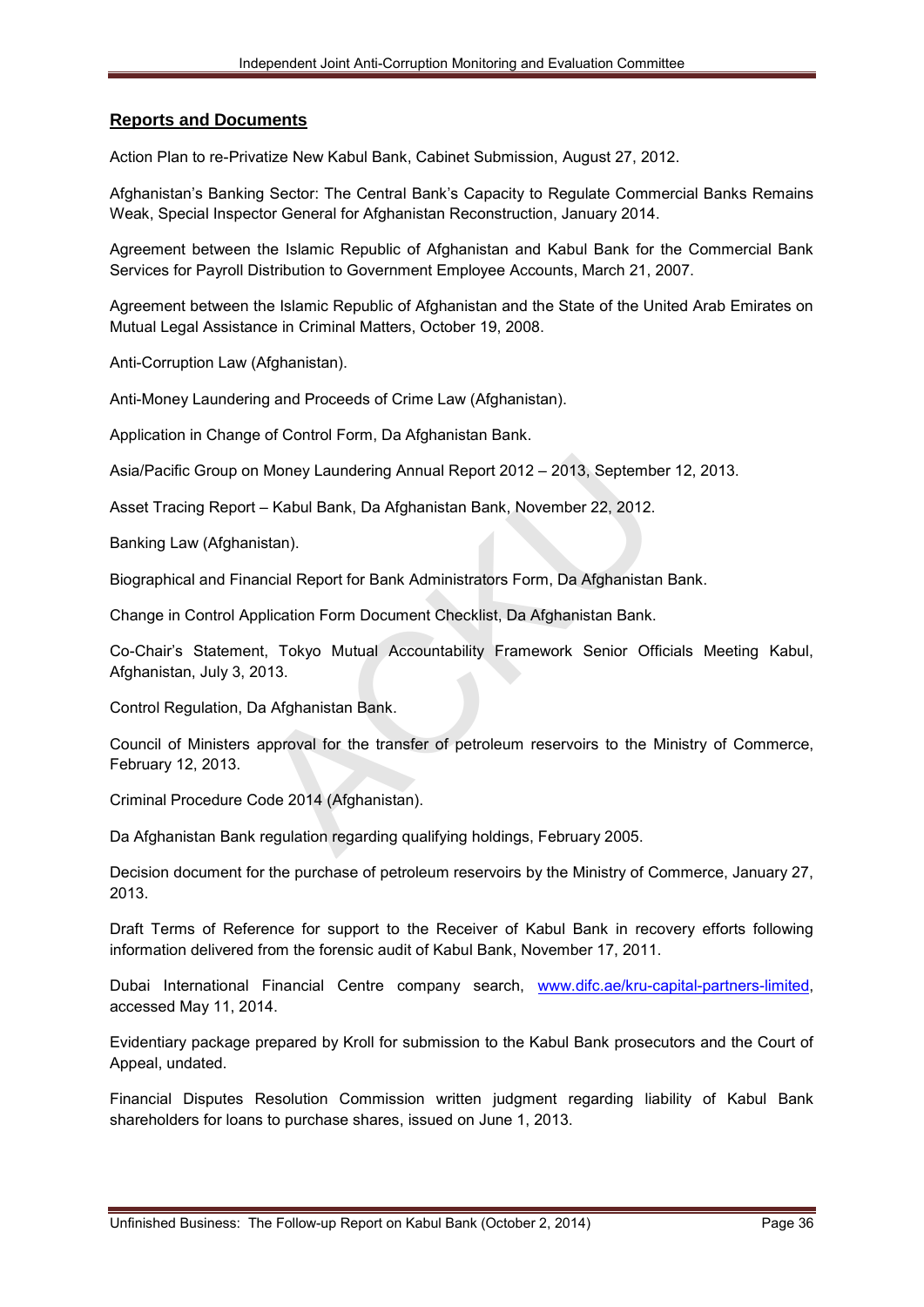Financial Disputes Resolution Commission written judgment regarding liability of Kabul Neft, issued on February 2, 2014.

Financial Disputes Resolution Commission written judgment regarding the liability of Gulbahar, December 18, 2012.

Financial Disputes Resolution Commission written judgment regarding Mr. Dawi's case, June 23, 2012.

Government of the Islamic Republic of Afghanistan National Budget for 1393 (2014/15).

Interim Criminal Procedure Code for Courts, 2004 (Afghanistan).

International Development Association Project Paper on a Proposed Additional Grant in the Amount of SDR 4.4 million and Restructuring to the Islamic Republic of Afghanistan for the Financial Sector Rapid Response Project, World Bank, November 2013.

International Monetary Fund Program Note for Afghanistan, April 2, 2013.

Islamic Republic of Afghanistan 2014 Article IV Consultation – Staff Report; Press Release; and Statement by the Executive Director for the Islamic Republic of Afghanistan, International Monetary Fund, May 2014. Afghanistan 2014 Article IV Consultation – Staff Report<br>
secutive Director for the Islamic Republic of Afghanistan,<br>
Kabul Bank Special Tribunal ordering the transfer of move<br>
ul Bank Receivership inside or outside of the

Judicial Order of the Kabul Bank Special Tribunal ordering the transfer of moveable and immoveable properties to the Kabul Bank Receivership inside or outside of the country, 2014.

Kabul Bank asset list, Kabul Bank Receivership, April 2014.

Kabul Bank Receivership Loan Recovery Report, April 2014.

Letter from Dr. S. Ken Yamashita, Director of Program Coordination, United States Embassy in Afghanistan, to Deputy Minister Ahmadi, Ministry of Foreign Affairs, regarding designation of an asset recovery team, December 11, 2013.

Letter from the Kabul Bank Receivership to Da Afghanistan Bank legal team regarding Mr. Abdul Ghafar Dawi's file, June 24, 2012.

Letter from the Ambassador of the United Arab Emirates to the Chair of the Independent Joint Anti-Corruption Monitoring and Evaluation Committee, responding to the Chair's letter of March 11, 2013 regarding mutual legal assistance request, March 12, 2013.

Letter from the Attorney General's Office (Afghanistan) to the Ministry of Justice (France) requesting mutual legal assistance to obtain information and freeze assets of Kabul Bank perpetrators, number 5064, dated September 17, 2012.

Letter from the Attorney General's Office (Afghanistan) to the Ministry of Foreign Affairs (Afghanistan) regarding the summoning of Kabul Bank debtors, number 110/80, dated June 5, 2013.

Letter from the Attorney General's Office (Afghanistan) to the Ministry of Foreign Affairs (Afghanistan) regarding the extradition of the ex-Governor of Da Afghanistan Bank, number 122/86 and 119/83, dated August 23, 2013.

Letter from the Attorney General's Office (Afghanistan) to the Ministry of Foreign Affairs (Afghanistan) regarding further information for the authorities of the United Kingdom, France, Switzerland, India and the United Arab Emirates regarding Kabul Bank asset recovery, number 323/213, dated September 25, 2013.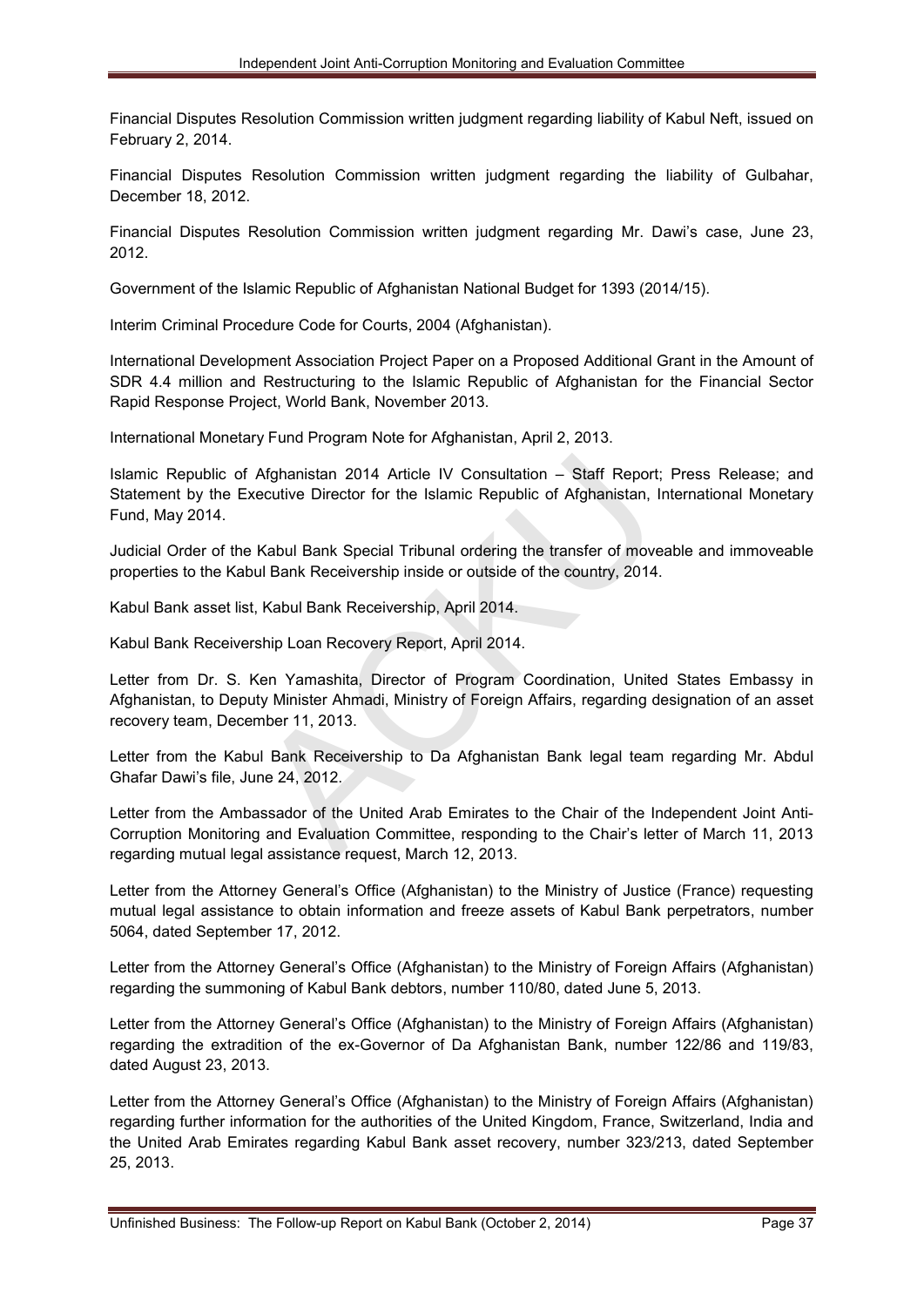Letter from the Attorney General's Office (Afghanistan) to the Ministry of Justice (France) regarding further information supporting the request for legal assistance, number 322/213, dated September 25, 2013.

Letter from the Attorney General's Office (Afghanistan) to the Ministry of Justice (Switzerland) regarding further information supporting the request for legal assistance, number 319/213, dated September 25, 2013.

Letter from the Attorney General's Office (Afghanistan) to the Ministry of Interior (India) regarding further information supporting the request for legal assistance, number 321/213, dated September 25, 2013.

Letter from the Attorney General's Office (Afghanistan) to the Ministry of Justice (United Arab Emirates) regarding further information supporting the request for legal assistance, number 320/213, dated September 24, 2013.

Letter from the Attorney General's Office (Afghanistan) to the Ministry of Justice (Germany) regarding legal assistance to trace specific financial transactions, number 302/198, dated September 22, 2013.

Letter from the Attorney General's Office (Afghanistan) to the Ministry of Interior (India) regarding legal assistance to trace specific financial transactions, number 5065, dated September 17, 2013.

Letter from the Attorney General's Office (Afghanistan) to the Ministry of Foreign Affairs (Afghanistan) following up on the legal assistance request from the United Arab Emirates, number 1930/40, dated June 4, 2012.

Letter from the Attorney General's Office (Afghanistan) to the Ministry of Foreign Affairs (Afghanistan) seeking to communicate the Kabul Bank Special Tribunal judgment to the ex-Governor of Da Afghanistan Bank, number 38/22, dated May 11, 2014. The Preminimum ameriancy, manufactory and the Premin<br>They General's Office (Afghanistan) to the Ministry of Interior<br>pecific financial transactions, number 5065, dated Septemb<br>ney General's Office (Afghanistan) to the Mini

Letter from the Attorney General's Office (Afghanistan) to the Ministry of Foreign Affairs (Afghanistan) following up on the Attorney General's Office's request to the Ministry to identify the assets of Kabul Bank accused abroad, numbers 1118/88 and 117/87, dated May 2013.

Letter from the Attorney General's Office (Afghanistan) to the Ministry of Foreign Affairs (Afghanistan) seeking to verify the assets of the ex-Governor of Da Afghanistan Bank in the United States, number 196/49, dated June 16, 2012.

Letter from the Attorney General's Office (Afghanistan) to the Ministry of Foreign Affairs (Afghanistan) seeking to verify the assets of the ex-Chairman and ex-Chief executive Officer of Kabul Bank in the United States, numbers 195/48 and 194/47, dated June 12, 2012.

Letter from the Attorney General's Office (Afghanistan) to the Ministry of Foreign Affairs (Afghanistan) seeking to summon Indian nationals for trial in the Kabul Bank case, numbers 239/82 and 237/80, dated July 3, 2012.

Letter from the Attorney General's Office (Afghanistan) to the Ministry of Foreign Affairs (Afghanistan) seeking to summon Indian nationals for trial in the Kabul Bank case, number 1906/1905, dated June 4, 2011.

Letter from the Attorney General's Office (Afghanistan) to the United Kingdom requesting mutual legal assistance to obtain information and freeze assets of Kabul Bank perpetrators, number 5063, dated September 17, 2012.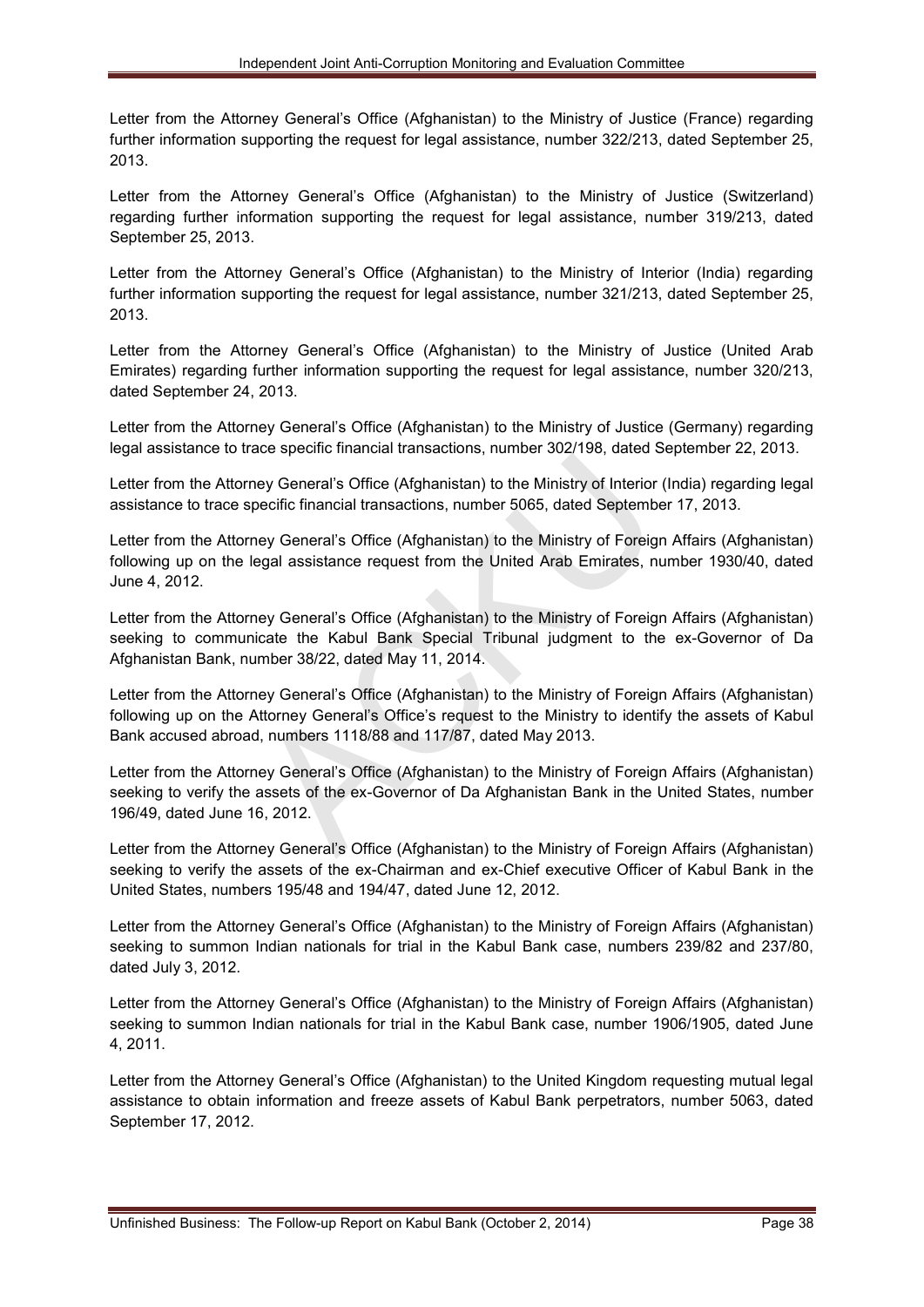Letter from the Attorney General's Office (Afghanistan) to the United Kingdom regarding further information supporting the request for legal assistance, number 318/213, dated September 25, 2013.

Letter from the Chair of the Independent Joint Anti-Corruption Monitoring and Evaluation Committee to the Ambassador of the United Arab Emirates to Afghanistan regarding mutual legal assistance request, March 11, 2013.

Letter from the Chair of the Independent Joint Anti-Corruption Monitoring and Evaluation Committee to the Ambassador of the United Arab Emirates to Afghanistan responding to the Ambassador's letter of March 12, 2013 regarding mutual legal assistance request, April 1, 2013.

Letter from the Financial Action Task Force President to Ms. Eva Joly, Member of the Independent Joint Anti-Corruption Monitoring and Evaluation Committee regarding Kabul Bank, April 7, 2014.

Letter from the Independent Joint Anti-Corruption Monitoring and Evaluation Committee to the international community and the Government of Afghanistan regarding progress on the implementation of Tokyo Mutual Accountability Framework hard-deliverables, June 2013.

Letter from the Ministry of Foreign Affairs (Afghanistan) to the Attorney General's Office (Afghanistan) regarding the Swiss response to a request for mutual legal assistance, number 1498, dated November 3, 2012.

Letter from the Ministry of Foreign Affairs (Afghanistan) to the Attorney General's Office (Afghanistan) regarding the response of the United States of America to Afghanistan's request to extradite the ex-Governor of Da Afghanistan Bank, number 181, dated April 21, 2014.

Letter from the Ministry of Foreign Affairs Law and Treaties Department regarding information as to legal cooperation between countries related to Kabul Bank, February 2014.

Letter from the President of Gulbahar Investment to the Chief Executive Officer of Kabul Bank regarding title to Gulbahar Towers, dated September 21, 2010.

Letter from the Secretary-General of the Organisation for Economic Co-Operation and Development to Ms. Eva Joly, Member of the Independent Joint Anti-Corruption Monitoring and Evaluation Committee regarding Kabul Bank, March 27, 2014.

Memorandum of Understanding between the Financial Tracing and Analysis Center of Afghanistan, Financial Supervision Department of Da Afghanistan Bank, Afghan Customs Department, Anti-Narcotics Division of the Ministry of Interior, Sensitive Investigation Unit of the Ministry of Interior, Major Crimes Task Force of the Ministry of Interior, the National Directorate for Security, the High Office of Oversight, and the Attorney General's Office regarding the exchange of information. try of Foreign Affairs (Afghanistan) to the Attorney General<br>response to a request for mutual legal assistance, number<br>try of Foreign Affairs (Afghanistan) to the Attorney General<br>se of the United States of America to Afgh

Memorandum of Understanding with the Government of Afghanistan for Technical Cooperation between the Government of the United Kingdom of Great Britain and Northern Ireland acting through the Department for International Development and the Government of the Islamic Republic of Afghanistan acting through the Ministry of Finance, 2011, amended in 2012.

Memorandum of Understanding with the Government of the Islamic Republic of Afghanistan for Non-Budget Support Financial Aid between the Government of the United Kingdom of Great Britain and Northern Ireland acting through the Department for International Development and the Government of the Islamic Republic of Afghanistan, 2011.

New Kabul Bank Financial Statements and Auditors' Report for the year ended December 31, 2013, prepared by Grant Thornton.